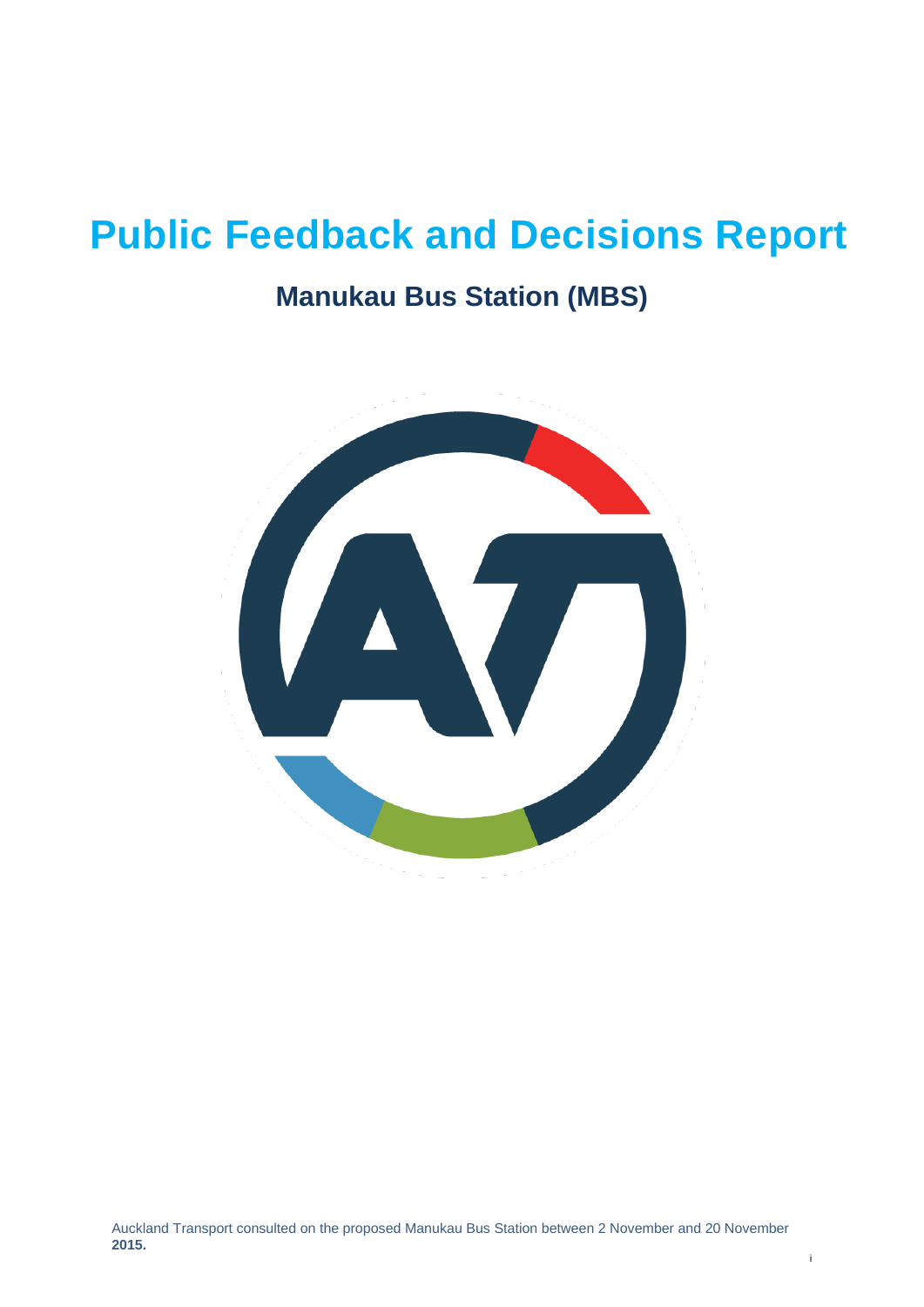### **Table of Contents**

|                                                                                        | 2.1 |  |  |  |  |
|----------------------------------------------------------------------------------------|-----|--|--|--|--|
|                                                                                        | 2.2 |  |  |  |  |
|                                                                                        |     |  |  |  |  |
| 4.                                                                                     |     |  |  |  |  |
|                                                                                        |     |  |  |  |  |
|                                                                                        | 5.1 |  |  |  |  |
|                                                                                        | 5.2 |  |  |  |  |
|                                                                                        | 5.4 |  |  |  |  |
| Question 4- Please identify anything we should be aware of when planning how to<br>5.5 |     |  |  |  |  |
|                                                                                        |     |  |  |  |  |
| 7.                                                                                     |     |  |  |  |  |
|                                                                                        |     |  |  |  |  |
|                                                                                        |     |  |  |  |  |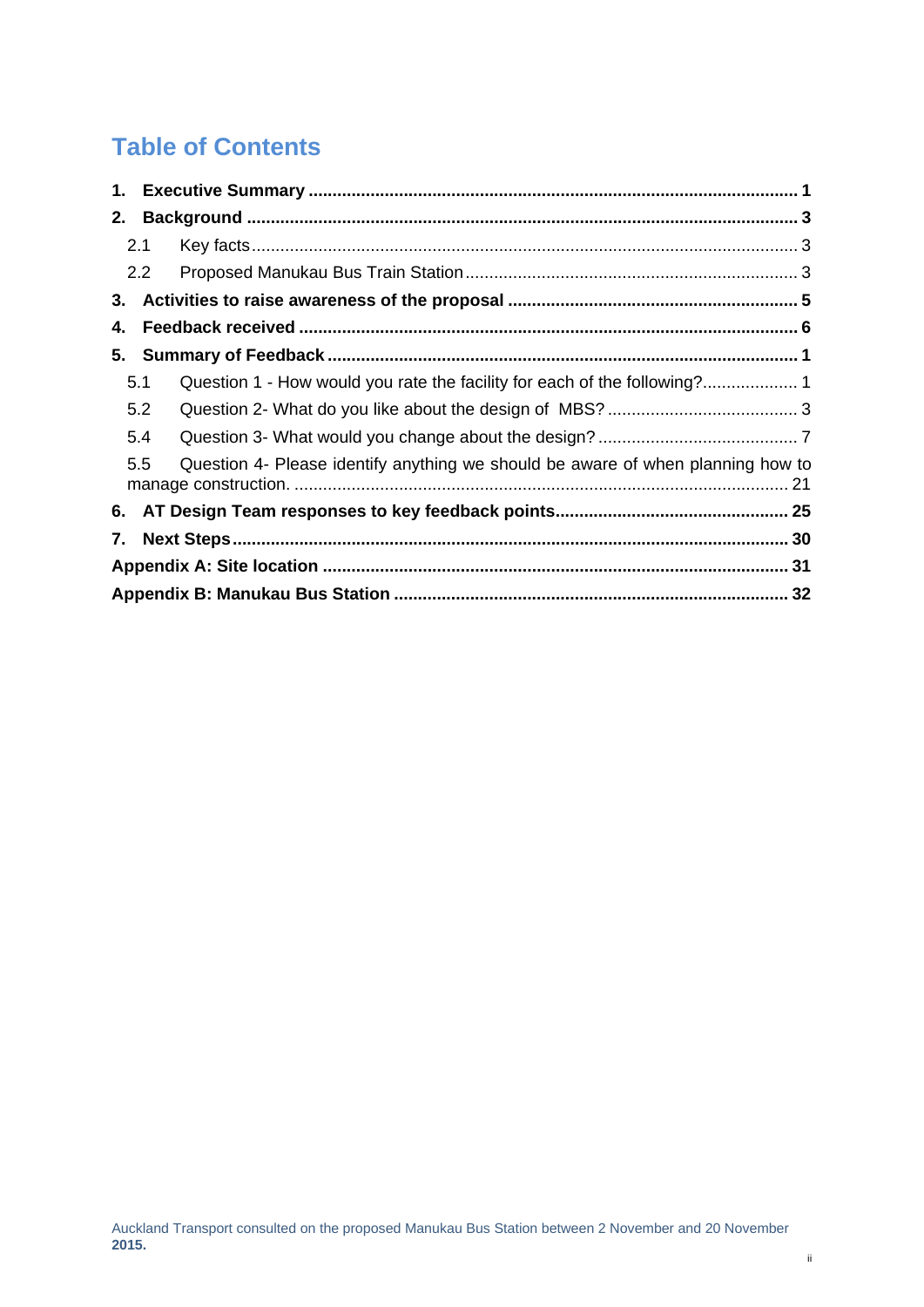

## <span id="page-2-0"></span>**1. Executive Summary**

- Auckland Transport (AT) sought public feedback on proposed Manukau Bus Station to be located at 31-33 Manukau Station Road (referred to as Lot 59 in the Master Plan).
- Feedback on the proposal was invited from 2 November to 20 November 2015. In total, 114 feedback responses were received: 8 via freepost feedback forms returned, and 111 via the online survey. An identical submission was provided by both these mediums (by the same submitter), and so has only been included once in the feedback.
- Submitters were asked four key questions in relation to the proposal including design of the proposed station and considerations for construction.
	- *Question 1 - How would you rate the facility for each of the following?*
	- *Question 2 –What do you like about the design of MBS?*
	- *Question 3 - What would you change about the design?*
	- *Question 4 Please identify anything we should be aware of when planning how to manage construction.*
- For question 1, submitters were asked to assign a ranking (Neutral, Good or Could be improved, for each of the proposed design features in MBS. In summary, the majority of submitters (based on the number that responded to this question) considered that:
	- o The design of weather protection is good (43%);
	- o The provision of the number of seats (45%);and the perceived user comfort in the station (49%) are neutral,
	- o The design on the ease of getting in and out of the building could be improved (41%);
	- o The provision of the drop off facilities is neutral (40%);
	- o The ease of transfer between bus service is good (42%);
	- o The ease of transfer between bus service and the Manukau Train Station is good (39%);
	- o The perceived level of safety is neutral (37%)
	- o The ability for a pleasant, attractive environment (47%) and the visual attractiveness from the station is neutral (43%).
	- o The cycle facilities provision could be improved (62%).
- Of the 111 submissions received, 29% of submitters (26 respondents) liked the design of MBS, whilst 10% (9 respondents) liked the ease of inter-modal transfer perceived from the design. 11% of the submitters (9 respondents) did not like the design. About 3% (4 respondents) like the station's proximity to other amenities and 2% (3 respondents) like the provision of cycling facilities of the design.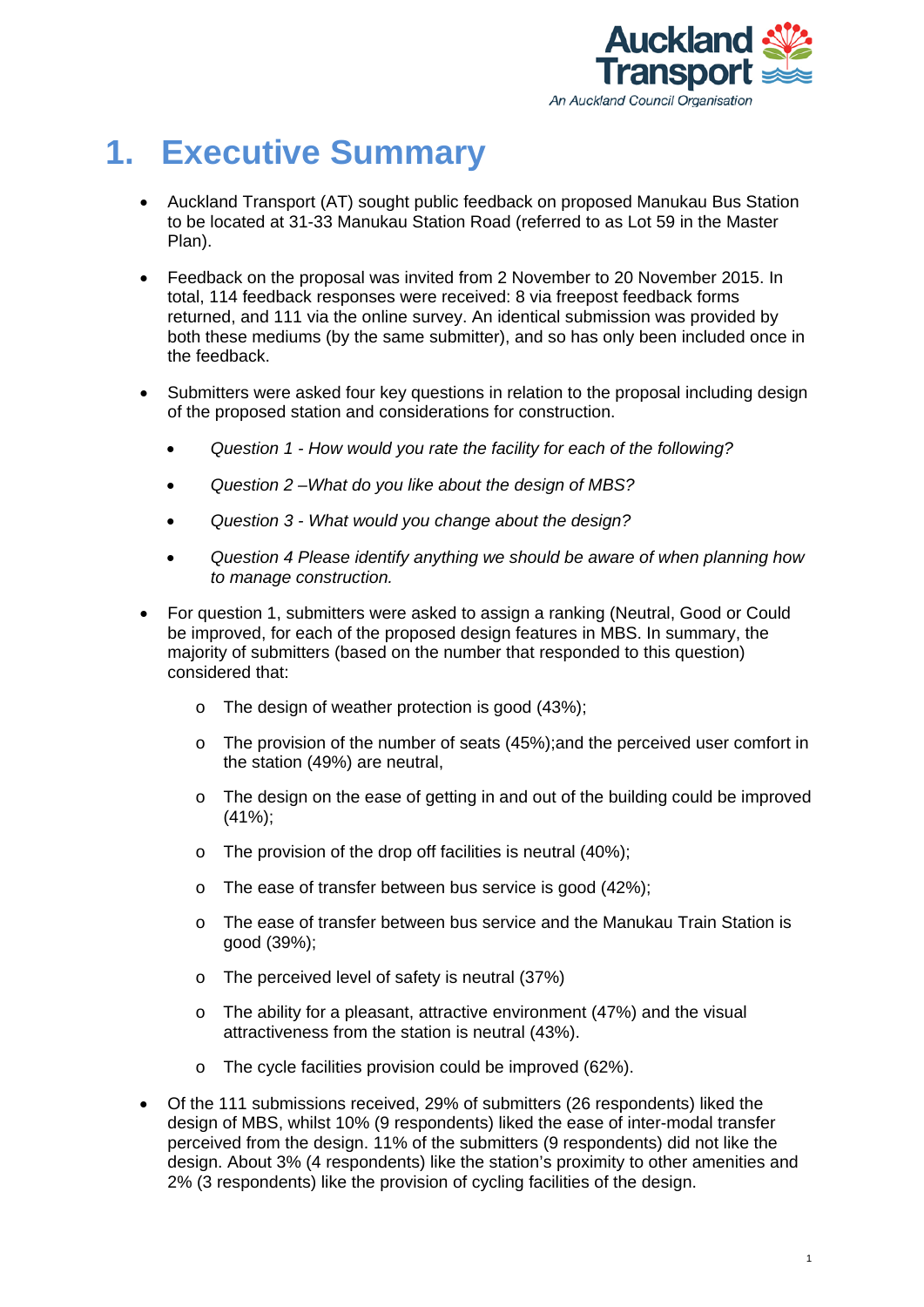

- The most suggested improvement for the proposed design relate to the provision of cycling facilities with 35% (38 respondents) of submitters commenting on the lack of dedicated cycle path leading towards the station. Other suggested changes include alternative to the sawtooth design (19%), using the site for intensive development (0.9%), provision for park and ride facilities (0.4%) and improved pedestrian facilities (0.8%). Feedback from 6 respondents was outside the scope of the project, but has been forwarded to the appropriate department/team for investigation.
- The following comments were received in regards to matters that AT should be aware of when managing construction
	- o The potential traffic impact on local roads was mentioned in 7 comments.
	- o 6 submitters raised the issue of the potential impact of construction on other modes of public transport.
	- o 2 submitters suggested adequate public information prior to start of construction.
	- o 2 submitters were concerned with construction noise.
	- o 1 submitter suggested cycling to be considered as part of construction.
	- o 1 submitter was not pleased with the lack of parking
	- o 1 submitter suggested appropriate signs for temporary crossings.
	- o 1 submitter was concerned with the connectivity between the train station and the shopping centre during construction.
	- o 1 submitter raised the issue of site safety.
- Feedback from the consultation process has influenced the following:
	- o Some of the detailed design elements such as atmosphere, comfort, space, retail availability, lighting, rubbish, and fences;
	- o Accessibility within and around the bus station particularly for hearing- and visually-impaired passengers;
	- o Amenities within the bus station such as locations of Hop Card kiosks, ATMs, WiFi, and toilet facilities; and
	- o Weather protection including extended canopy coverage
	- o Futureproofing space for additional cycle parking facilities
	- o Provision made to accommodate buses in the future which may have cycle rack facilities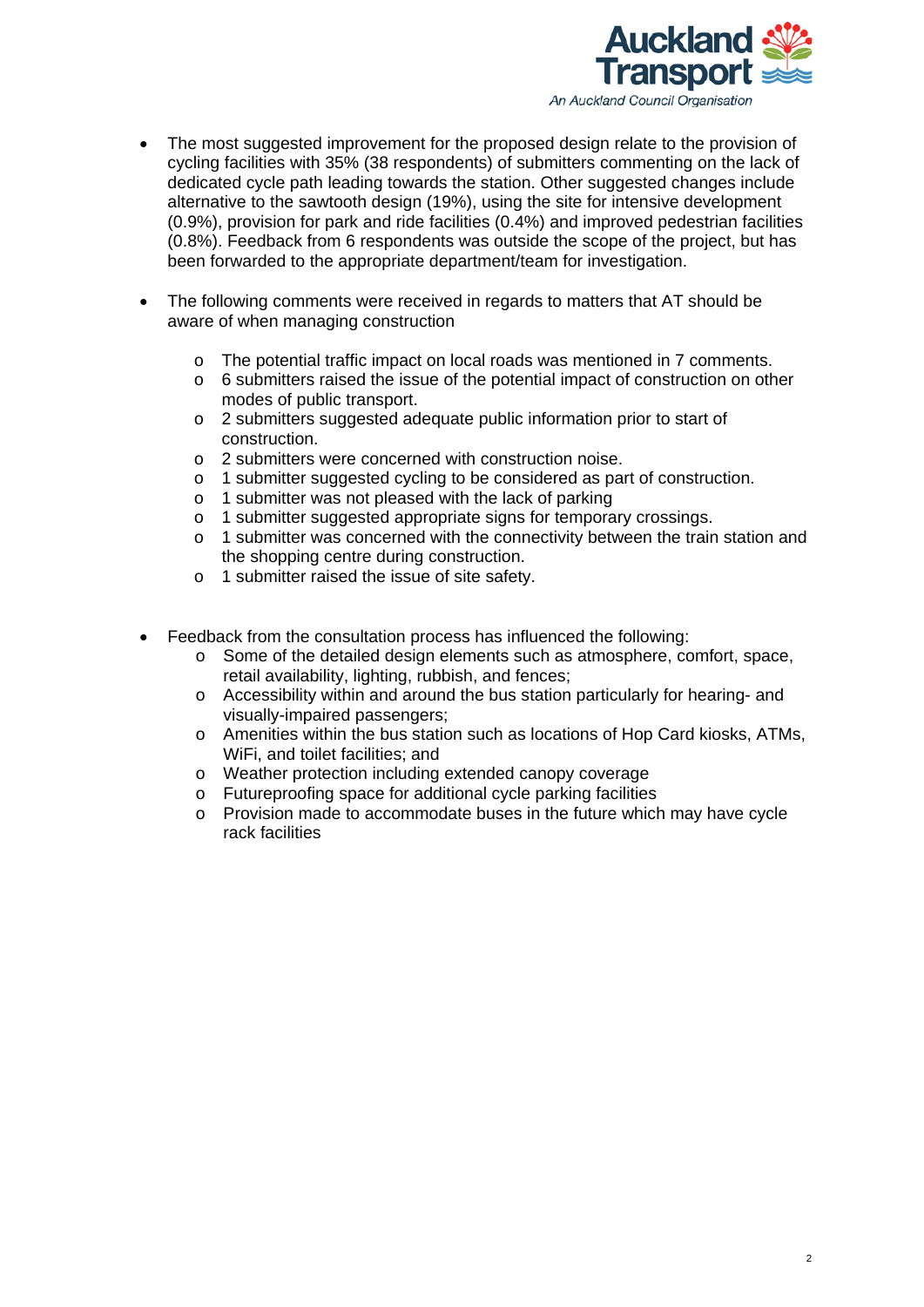

## <span id="page-4-0"></span>**2. Background**

Following detailed planning and transport network analysis, AT has planned a New Public Transport Network for bus services in south Auckland to be launched in the first quarter of 2016. This will focus on bus services feeding bus / rail transport stations, such that transfers of passengers to the rail network will result in significant changes to the way bus routes operate by both increasing overall public transport capacity and reducing bus services that travel into Auckland's central business district.

Auckland Transport has identified that a bus-train station in Manukau Central is a critical component of delivering this New Network for the south as part of the more integrated public transport network for all of Auckland. The bus station will improve bus/rail and bus/bus connections and will provide for passenger transfer to and from bus and rail services.

To facilitate this transfer function, AT is delivering the bus station within the existing Auckland Council Manukau Civic Building car park west of Osterley Way, situated between the Manukau Civic building and the Manukau train station and MIT building.

The station, once constructed, will cater for 15 routes in 2016 which will either pass through or terminate at Manukau. This is expected to grow to 16 or 17 routes when the residential growth area of Flat Bush is fully developed. Three of these routes will initially be peak only services. The bus station at Manukau caters for long distance coach transfers and provide for bus layover.

The site is a strategic site within the Manukau CBD and its development as a public transport hub is an important catalyst project for the strengthening of the CBD function and future development.

The bus station is the first stage of a significant integrated development of Lot 59 that will contribute to transforming the Manukau City centre into a Metropolitan centre as envisaged by the Auckland Plan.

AT has stated to the community via its website and discussions with stakeholders that the purpose of the development of the MBS is to achieve the following:

- Auckland Transport is moving to a simpler and more integrated public transport network as part of the Integrated Transport Programme.
- A new network of buses and trains will change the way people travel including the need for some passengers to transfer at key bus and train stations.

### <span id="page-4-1"></span>**2.1 Key facts**

See Appendix A; Appendix B; Appendix C; Appendix D for a visual representation of the proposed Manukau Bus Station.

### <span id="page-4-2"></span>**2.2 Proposed Manukau Bus Station**

The bus station includes the following features:

• 23-bay bus station right next to the existing Manukau train station, with 21 sawtooth bays and 2 parallel bays (for additional capacity);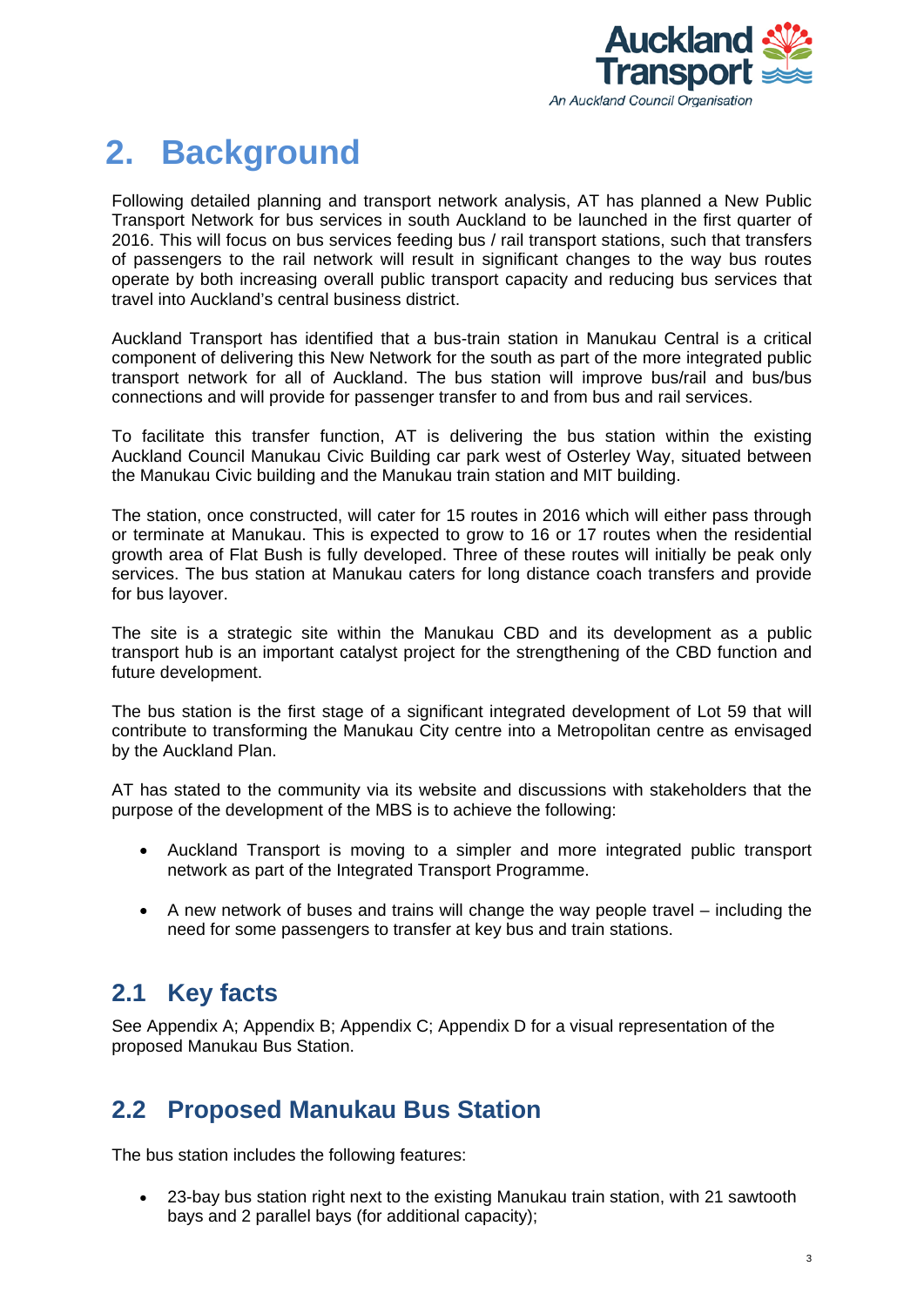

4

- Convenience kiosks;
- A ticket office;
- AT Metro customer service;
- Drop-off and pick-up facilities;
- Cycle parking facilities;
- Taxi parking;
- Customer waiting areas;
- Bus staff office facilities;
- 24 hour security, help points and CCTV;
- Real time passenger information;
- Toilets; and
- Designed to allow for regional coach services (for example, services currently using Leyton Way at Westfield Manukau will be moved to the bus station).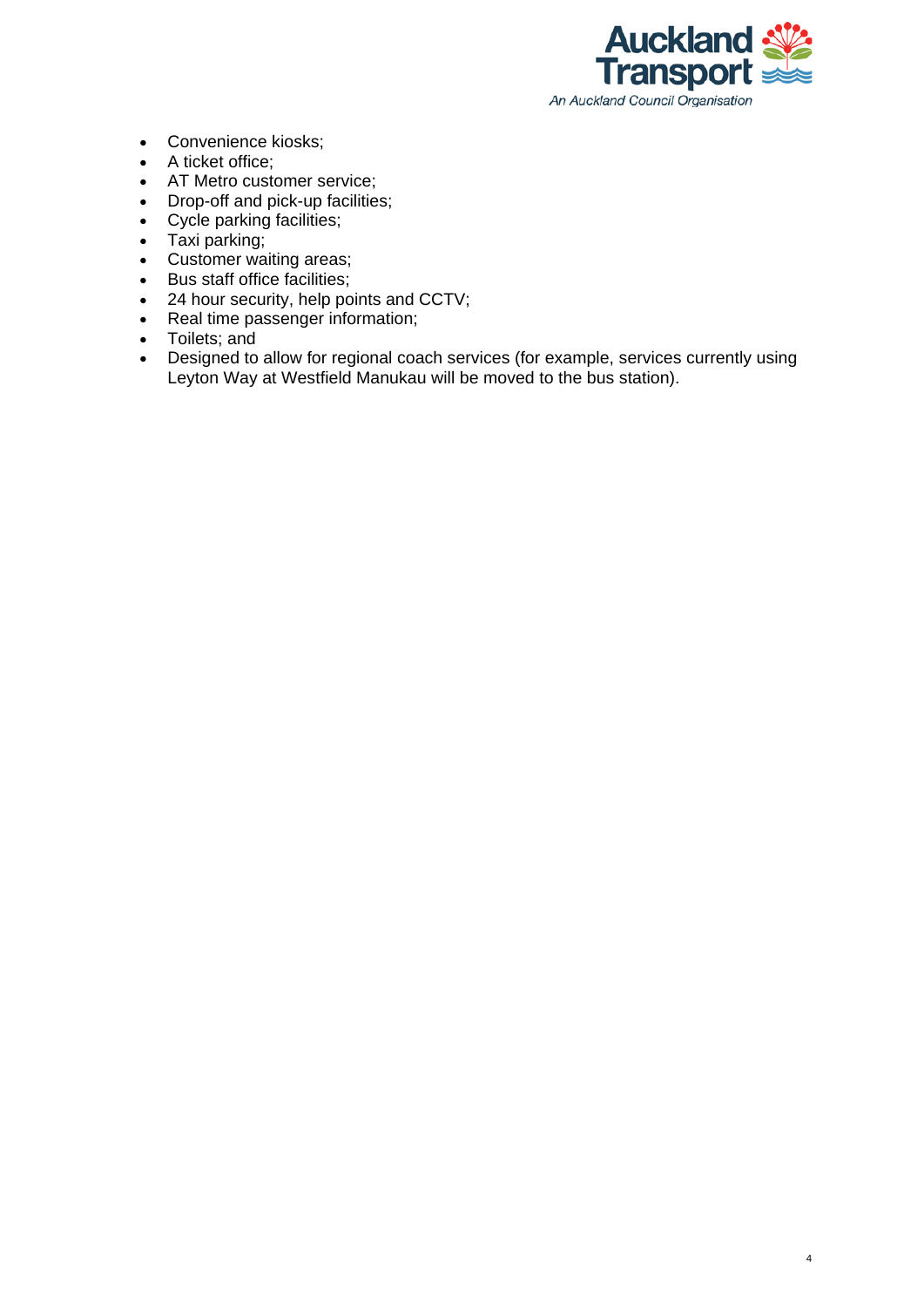

## <span id="page-6-0"></span>**3. Activities to raise awareness of the proposal**

The public feedback period ran from Monday 2 November 2015 to Friday 20 November 2015. Activities to raise awareness of the consultation included:

- Auckland Transport media release on 2 November announcing the consultation and feedback period
- **Updated Auckland Transport website**
- Advertised in the following:
	- o Manukau Courier 5 November & 10 November
	- o Facebook campaign– Running from 5 November to 13 November
	- o My Neighbourly Advertised on 2 November
- **Letters and project hand-outs sent out on 06 November to local businesses and** affected residents along Putney Way , including;
	- o Merial Building
	- o Parkview Tower
	- o M Central Building
	- o Twin Towers
	- o Manukau Institute of Technology
- **Holding three public information days for members of the public to speak with the** project team and get their questions answered:
	- o Tuesday, 10 November, 12pm to 2pm Centre Court, Westfield Manukau.<br>o Thursday, 12 November 2015, 5pm to 8pm Centre Court, Westfield -
	- Thursday, 12 November 2015, 5pm to 8pm Centre Court, Westfield -Manukau.
	- o Saturday, 14 November 2015, 10am to 1pm Ground level, Manukau Institute of Technology, entrance to Manukau Station & Centre Court, Westfield - Manukau.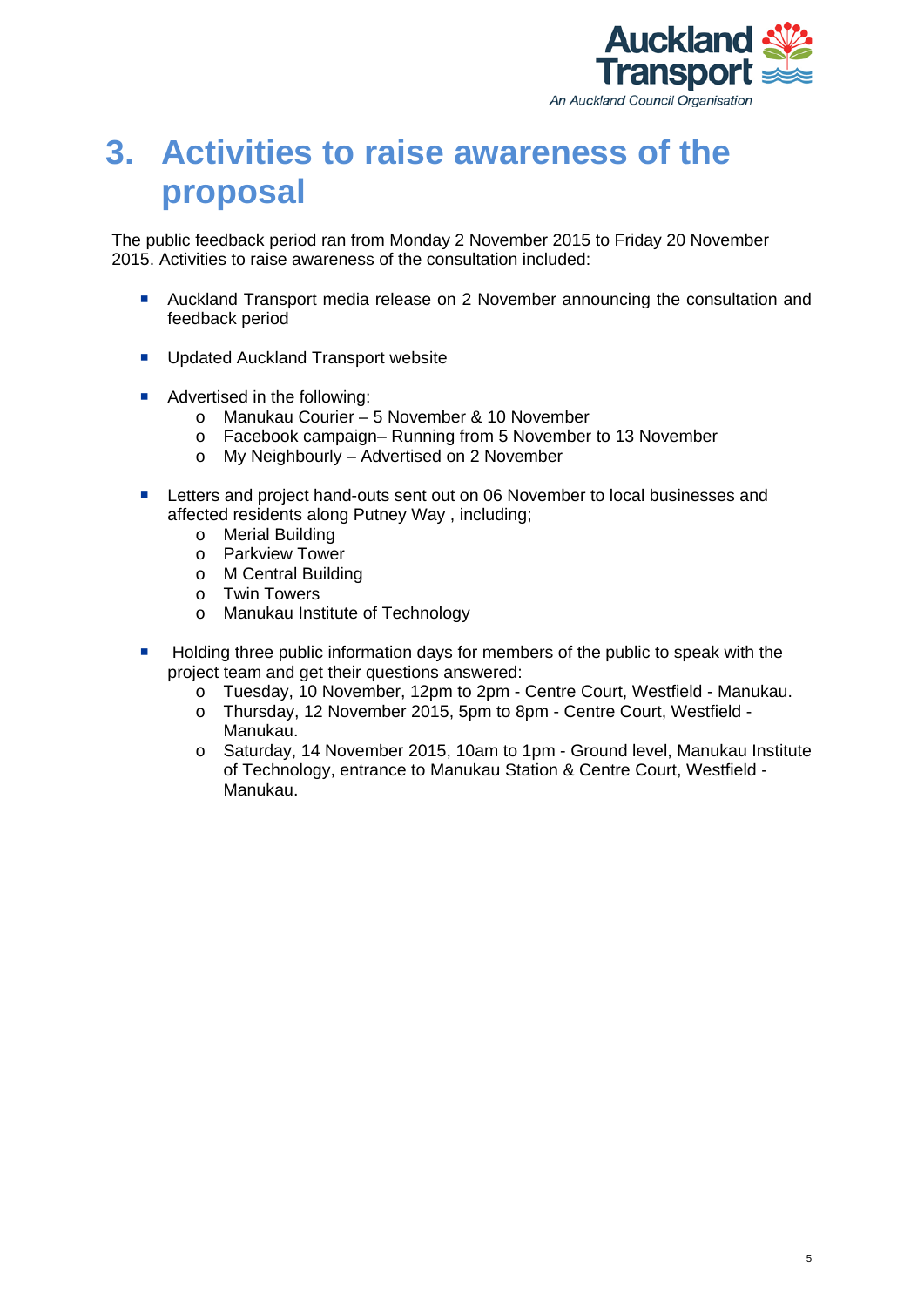

## <span id="page-7-0"></span>**4. Feedback received**

AT received a total of 111 feedback responses on the proposed bus station including: 102 online feedback forms, 9 emails (of general comments and questions) and 8 hard copy submissions via freepost feedback form and collected during public open days. An identical submission was provided by both these mediums (by the same submitter), and so has only been included once in the feedback.

The project feedback form included four key questions:

- Question 1: How would you rate the facility for each of the following?
	-
	- o Weather protection<br>o Having enough sea o Having enough seats available<br>o Comfort
	- Comfort
	- o Being easy to get into and out of
	- o Drop off facilities
	- Ease of transferring between bus services
	- o Ease of transferring between bus and train
	- o Providing a safe environment<br>o Having a pleasant, attractive e
	- o Having a pleasant, attractive environment<br>o Visual attractiveness
	- o Visual attractiveness<br>
	o Cycle facilities
	- **Cycle facilities**
- Question 2: What do you like about the design of the Manukau bus station?
- Question 3: What would you change about the design?
- Question 4: Please identify anything we should be aware of when planning how Auckland Transport manages construction- for example- traffic effects or deliveries to businesses.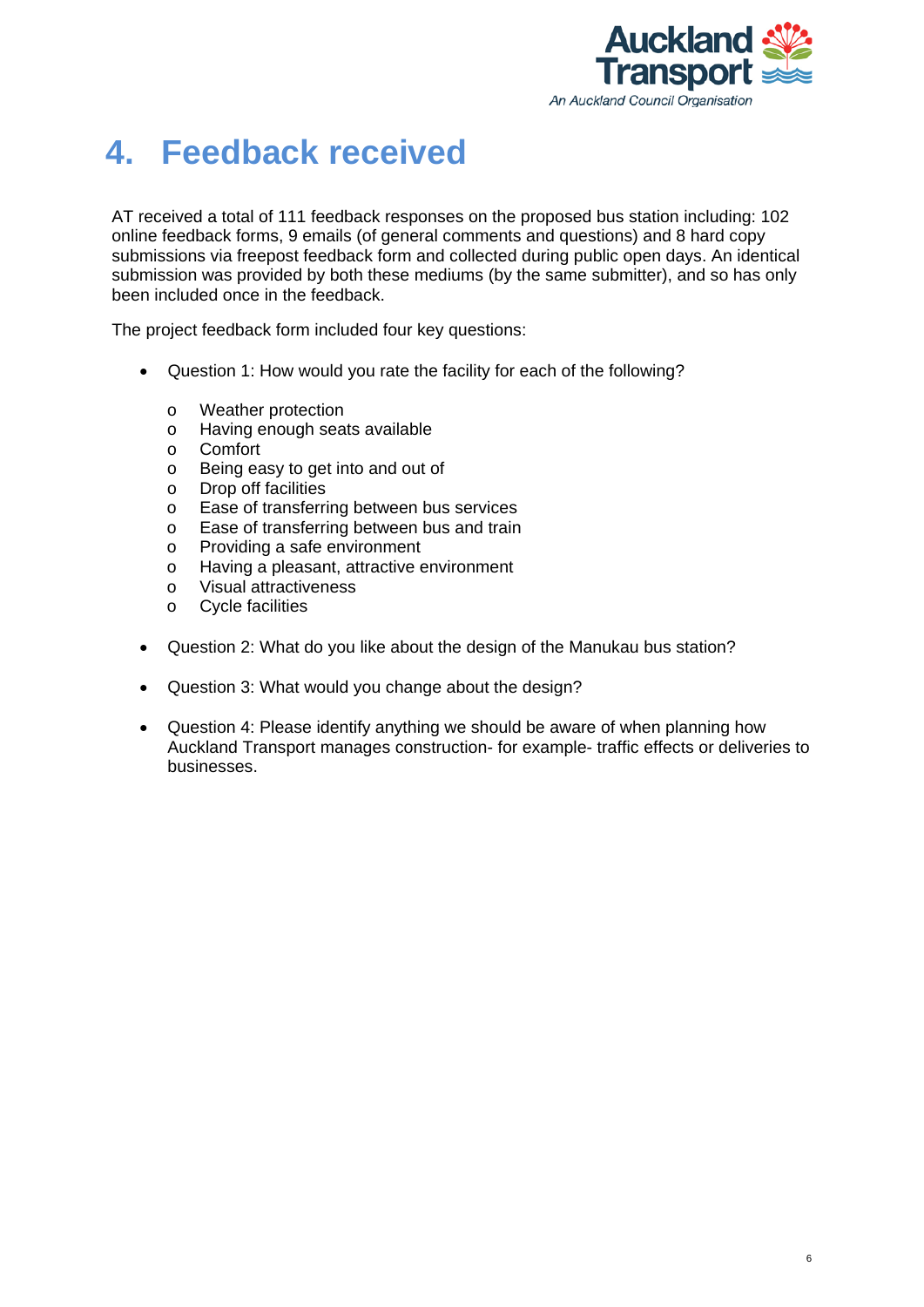

## **5. Summary of Feedback**

### **5.1 Question 1 - How would you rate the facility for each of the following?**

Submitters were asked to rate the design features in the facility in terms of Good, Neutral or Could be improved. Some submitters did not answer this question, whilst some submitters did not comment on a few of the design elements. Figure 1 illustrates the percentage of submitters (based on the total number of responses recede on that particular design element).

<span id="page-8-0"></span>

<span id="page-8-1"></span>*Figure 1: Facility ratings of the MBS. Based on the number of responses on the particular design element. Responses on multiple aspects of the project allowed, % adds to more than 100%. Percentages are rounded.*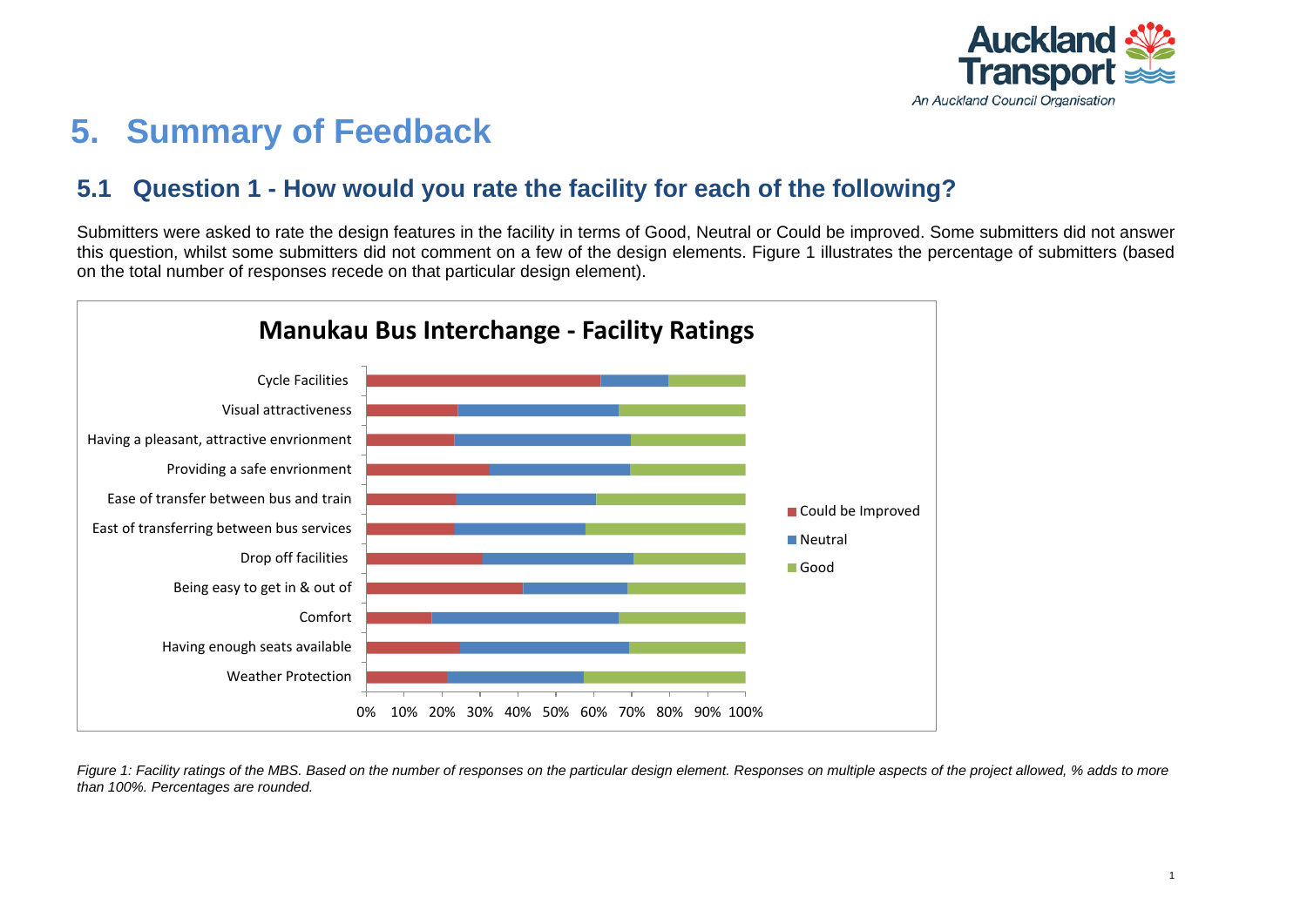

Below is an analysis of the feedback received on the proposed design.

*Weather protection*

A total number of 89 submitters provided feedback on the weather protection. The majority of these submitters (43%) considered the weather protection offered by the design to be good, while 36% responded neutrally and 21% felt that this aspect could be improved.

#### *Having enough seats available*

A total number of 85 submitters provided feedback in relation to the number of seats in the design. The majority of these submitters (45%) were neutral regarding the number of seats provided in the design. 30% considered the number to be good, while 25% felt that more seats could be provided.

#### *Comfort*

A total number of 87 submitters provided feedback on the perceived comfort of the station. The majority (49%) of these submitters were neutral regarding the perceived level of comfort provided. A third (33%) of submitters considered the perceived comfort of the station to be good while 17% disagreed and thought it could be improved, 1 % other comments.

*Being easy to get into and out of*

A total number of 87 submitters responded to this question. The majority (41%) of these submitters considered that the ease of entering/ exiting the station could be improved, whilst 31% thought this design aspect was good. 28% of these submitters were neutral regarding this aspect of the design."

*Drop off facilities*

A total number of 88 submitters responded to this question. The majority (40%) of these submitters were neutral regarding the provision of drop-off facilities in the design, whilst 30% ranked it as good and the remaining 30% considered that this provision could be improved.

*Ease of transferring between bus services*

A total number of 90 submitters responded to this question. The majority (42%) of these submitters perceived the ease of transferring between bus services within the station to be good, whilst 34% were neutral regarding this aspect. The remaining submitters (23%) felt that this design aspect could be improved, 1 % other comments

*Ease of transferring between bus and train*

A total number of 89 submitters responded to this question. The majority (39%) of these submitters perceived the ease of transferring between the bus and train services to be good. About 37% of the submitters were neutral and the remaining (24%) thought this aspect could be improved.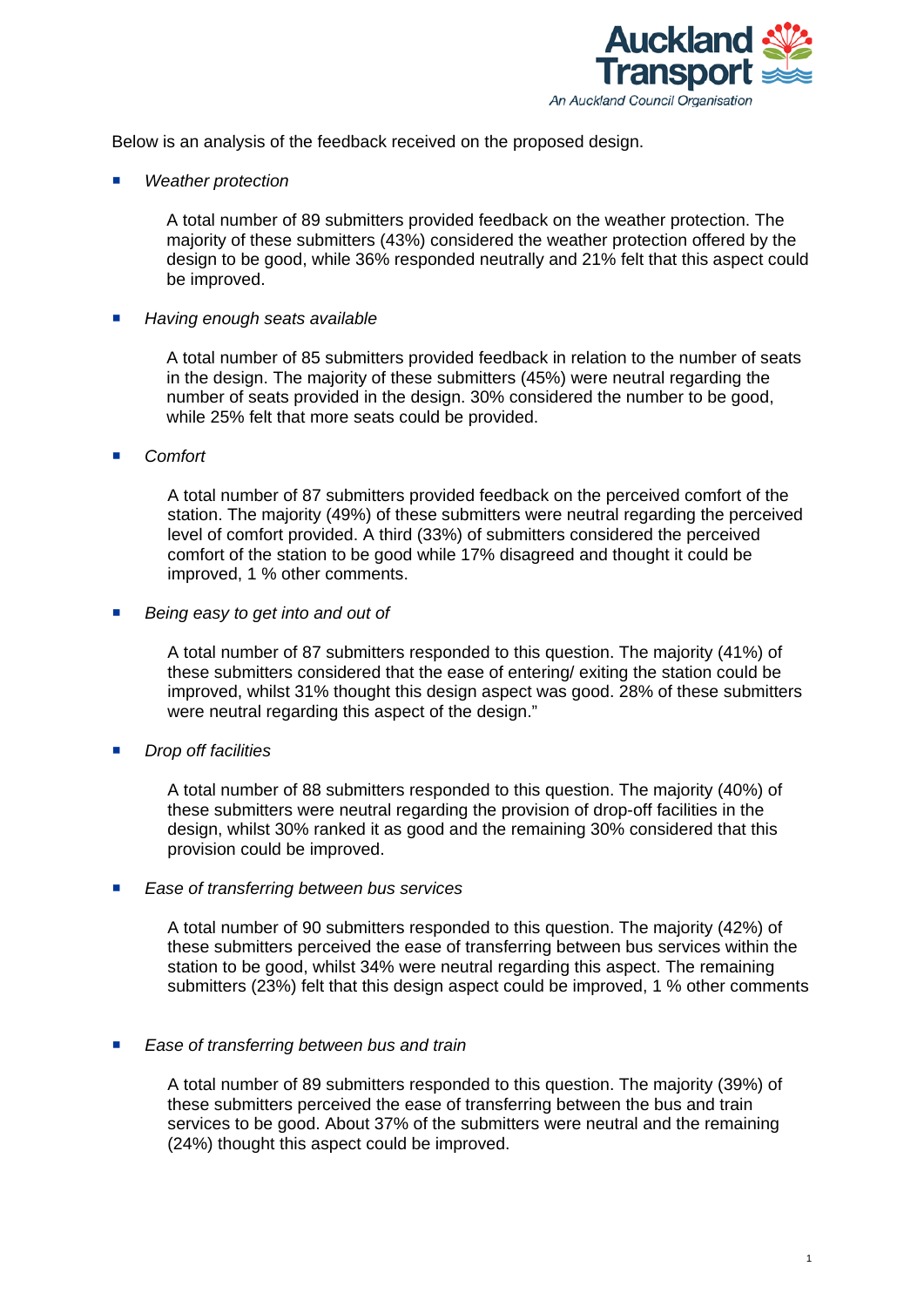

*Providing a safe environment*

A total number of 89 submitters responded to this question. 37% of these responded neutrally regarding the perceived safety of the proposed environment, 33% felt it could be improved and 30% considered the proposed design to provide a safe environment ('good').

■ Having a pleasant, attractive environment

A total number of 86 submitters responded to this question. The majority (47%) of these were neutral regarding the design reflecting a pleasant, attractive environment. 30% of submitters considered this design aspect to be good and the remaining submitters (23%) suggested that the pleasant, attractive environment aspect could be improved.

#### *Visual attractiveness*

The majority (43%) of these submitters responded neutrally regarding the visual attractiveness of the concept design. A third (33%) of submitters considered this design aspect to be good, whilst the remaining 24% felt the visual attractiveness could be improved."

#### *Cycle facilities*

A total of 89 submitters responded to this question. Over half (62%) of these submitters suggested that provision of cycle facilities in the design could be improved. 20% of submitters considered this aspect of the design to be good, whilst the remaining 18% of the submitters were neutral.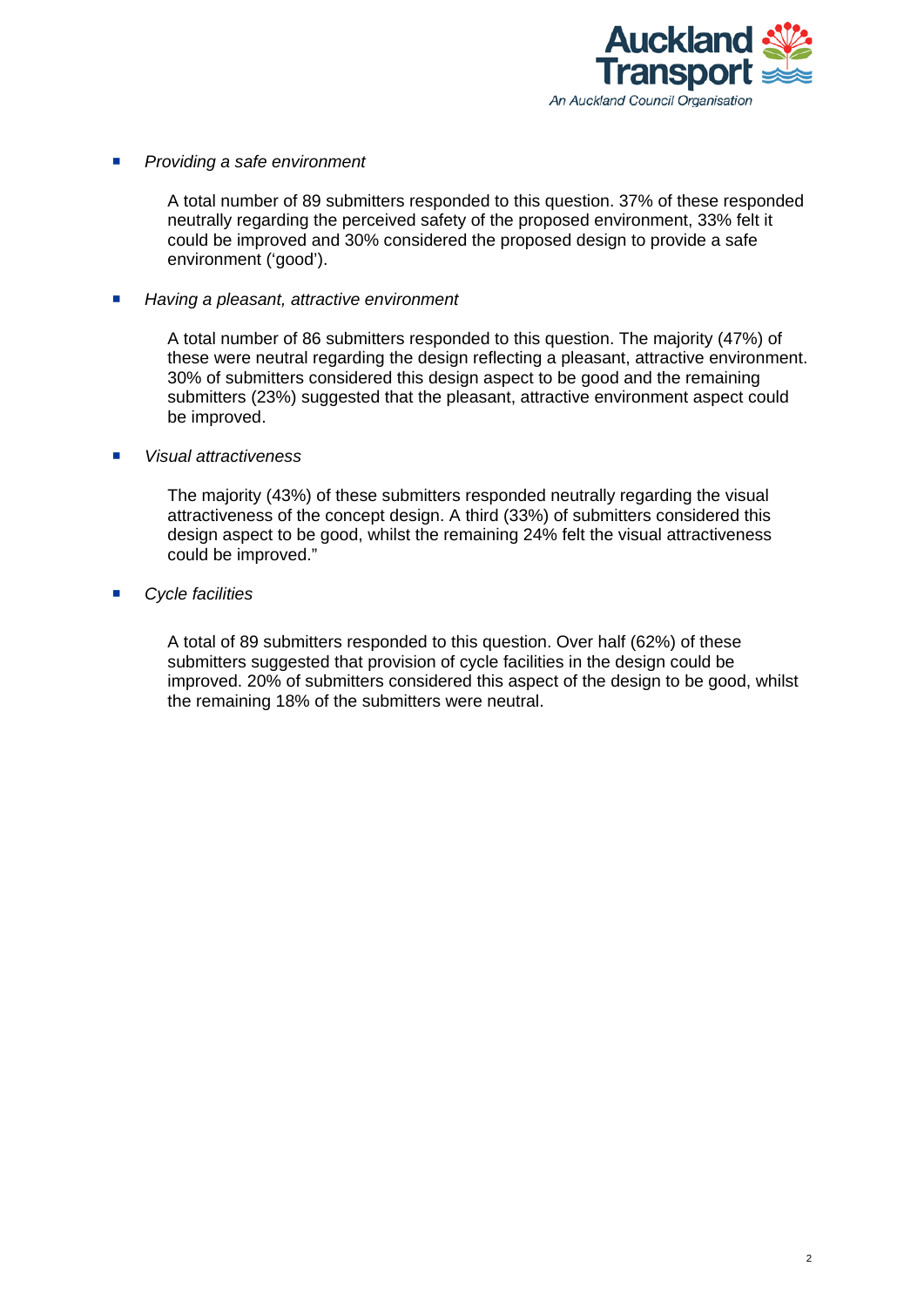

### <span id="page-11-0"></span>**5.2 Question 2- What do you like about the design of MBS?**



*Based on the 111 responses received. Responses on multiple aspects of the project allowed, % adds to more than 100%. Percentages are rounded.*

Of the 111 submissions received, 29% of submitters (26 respondents) liked the design of MBS, whilst 10% (9 respondents) liked the ease of inter-modal transfer perceived from the design. 11% of the submitters (9 respondents) did not like the design. About 3% (4 respondents) like the station's proximity to other amenities and 2% (3 respondents) like the provision of cycling facilities of the design.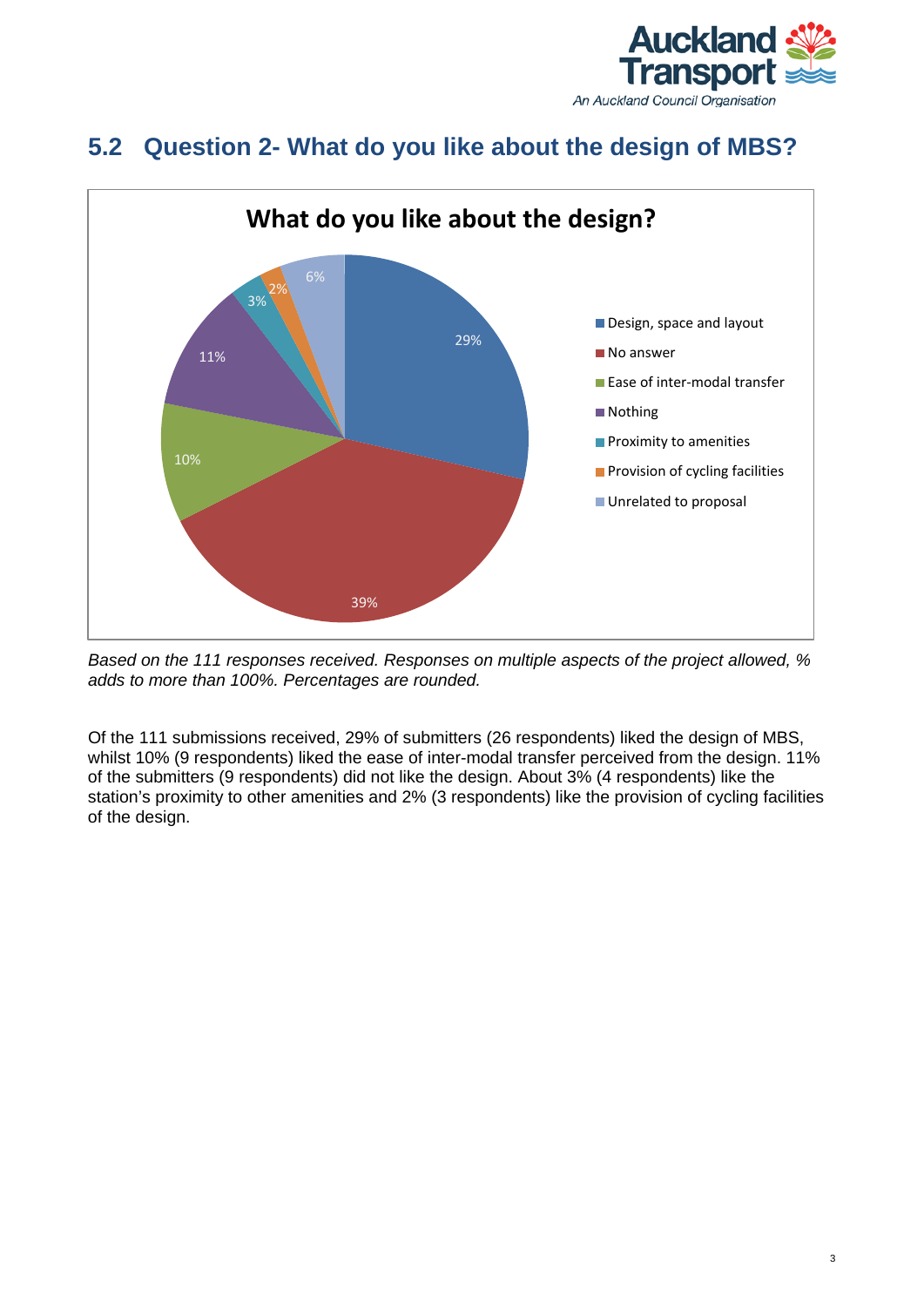

| Theme from feedback                                                                                                                                                | Illustrative quotes from feedback                                                                                                                                                                                                                                                                                               |
|--------------------------------------------------------------------------------------------------------------------------------------------------------------------|---------------------------------------------------------------------------------------------------------------------------------------------------------------------------------------------------------------------------------------------------------------------------------------------------------------------------------|
| 31 respondents commented that they liked the<br><b>design, space and layout</b> of the project, the area.<br>specifically mentioning the accessibility, attractive | I like how there is a waiting lounge area in this proposal and that there will be plenty of space for<br>people to drop off and pick up on Putney way. I also like that there will be facilities cycle facilities in                                                                                                            |
| pedestrian safety."                                                                                                                                                | design, ease of transfer and drop off, and $\vert$ Modern design of the building, closeness to amenities                                                                                                                                                                                                                        |
|                                                                                                                                                                    | The interior is very open and inviting high ceilings and glass walls to let in light.                                                                                                                                                                                                                                           |
|                                                                                                                                                                    | Nice landscaping with what looks like native plants creates an appealing environment. Design is<br>very of the buildings and landscaping will be very inviting to patrons!!                                                                                                                                                     |
|                                                                                                                                                                    | Brings the area into the modern world. If you want people to use the thing it has to be<br>easy/quick/efficient/safe. You seem to tick all those boxes                                                                                                                                                                          |
|                                                                                                                                                                    | That it is actually a bus station (unlike the horror and confusion of Britomart)                                                                                                                                                                                                                                                |
|                                                                                                                                                                    | Weather protection on link to train station, south side of Putney Way and cycle parking. (Umbrellas<br>are landfill waiting to happen.)                                                                                                                                                                                         |
|                                                                                                                                                                    | Separation from bus operating area, much better with kids. Seating looks OK if waits not likely to<br>exceed 15 minutes.                                                                                                                                                                                                        |
|                                                                                                                                                                    | Thought given to pedestrian desire lines at crossings. Future proofing and aspiration to dense,<br>mixed use, affordable development in surrounds.                                                                                                                                                                              |
|                                                                                                                                                                    | A real departure from big box stores and vast acres of parking. Manukau could use a real core, this<br>may be a good step towards an attractive, liveable centre.                                                                                                                                                               |
|                                                                                                                                                                    | The shared path along Davies Avenue (car park) is an excellent idea, leading towards workplaces in<br>Wiri. By providing space in which walkers and riders don't have to consider cars, you made the route<br>vastly more attractive. Comparable effort is needed elsewhere to make the links to residential<br>neighbourhoods. |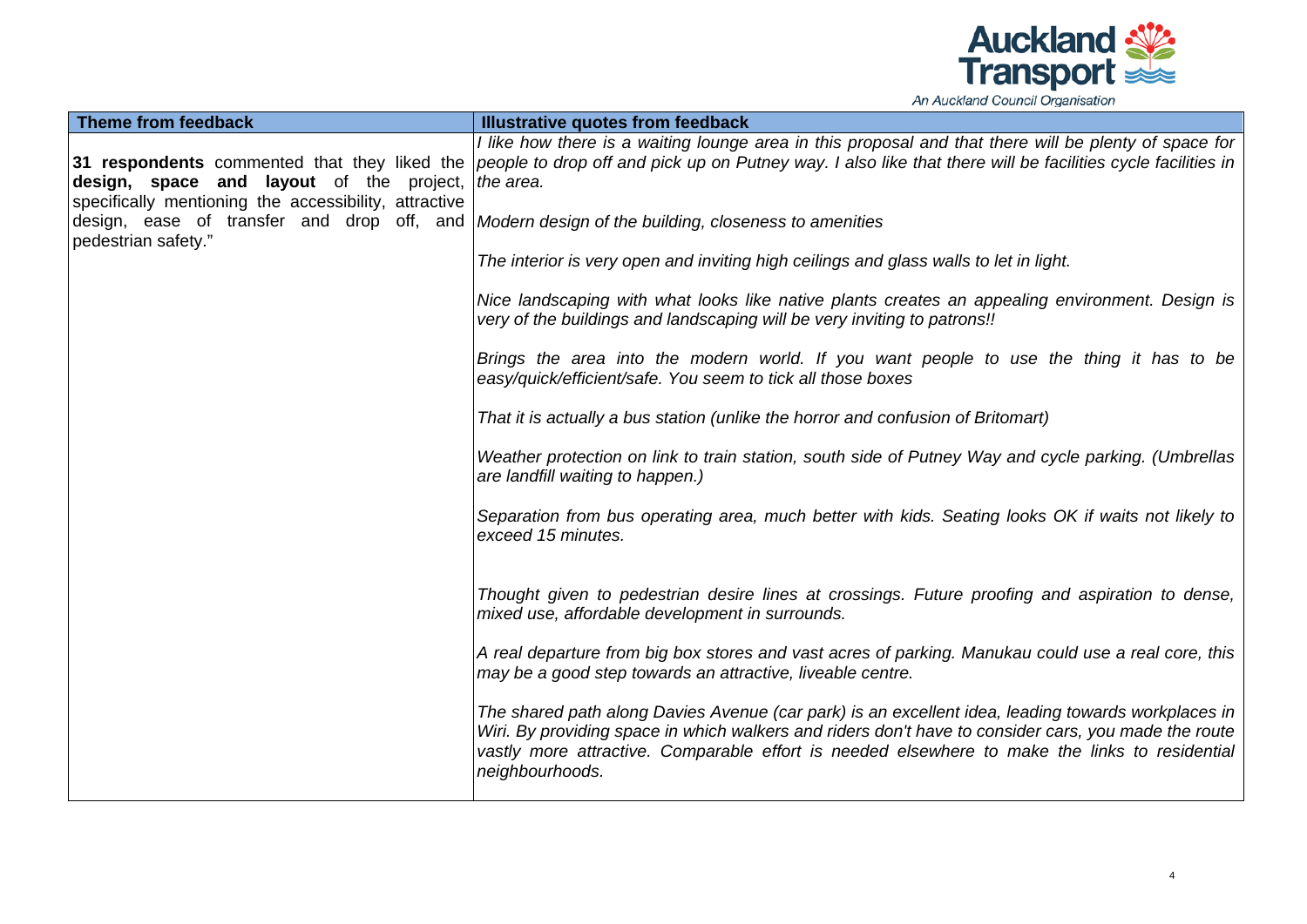

| An Auckland Council Organisation |  |  |
|----------------------------------|--|--|
|----------------------------------|--|--|

| <b>Theme from feedback</b>                                                                                      | <b>Illustrative quotes from feedback</b>                                                                                                                                                                                                                                                           |
|-----------------------------------------------------------------------------------------------------------------|----------------------------------------------------------------------------------------------------------------------------------------------------------------------------------------------------------------------------------------------------------------------------------------------------|
|                                                                                                                 | Visual design, proximity between services, cycle parking.                                                                                                                                                                                                                                          |
|                                                                                                                 | Definitely a huge improvement to where the buses stop at the moment in Manukau. The size and<br>facilities available in the complex.                                                                                                                                                               |
|                                                                                                                 | Appearance, access, design of bus bays, provision of natural light and day and night safety.<br>I think it's a well-thought of design.                                                                                                                                                             |
|                                                                                                                 | Modern design, nice finishing material.                                                                                                                                                                                                                                                            |
|                                                                                                                 | I like the design as long as it looks attractive and has drop off facilities as not all people travel by bus<br>or train also make sure it has good disabled facilities lots of trees and greenery.                                                                                                |
|                                                                                                                 | Good passenger way finding/information systems proposed. Happy with aesthetic design features<br>proposed so far.                                                                                                                                                                                  |
| Ease of inter-modal transfer was commented by                                                                   | I like the east of transferring to/from trains.                                                                                                                                                                                                                                                    |
| 11 respondents. Specifically, comments were<br>made regarding the proximity of the MBS to the<br>train station. | I like that is close to the train station and that it is enclosed from the elements.                                                                                                                                                                                                               |
|                                                                                                                 | It's great to finally see the buses stopping close to the train station.                                                                                                                                                                                                                           |
|                                                                                                                 | The bus and train together in the same place.                                                                                                                                                                                                                                                      |
|                                                                                                                 | Design is OK, it is the location that is very good. It does support the bus feeder concept to railway<br>stations. Well done.                                                                                                                                                                      |
|                                                                                                                 | The fact it is large and will suit the expected growth in the areaI also like the look of the new<br>station & I am a fan of natural light In addition having all the buses in one place and not on the<br>side of the road as normal will be great. Plus it is covered with proper waiting areas. |
|                                                                                                                 | Overall, the design looks well-considered and exciting.                                                                                                                                                                                                                                            |
|                                                                                                                 | It's simple and nice.                                                                                                                                                                                                                                                                              |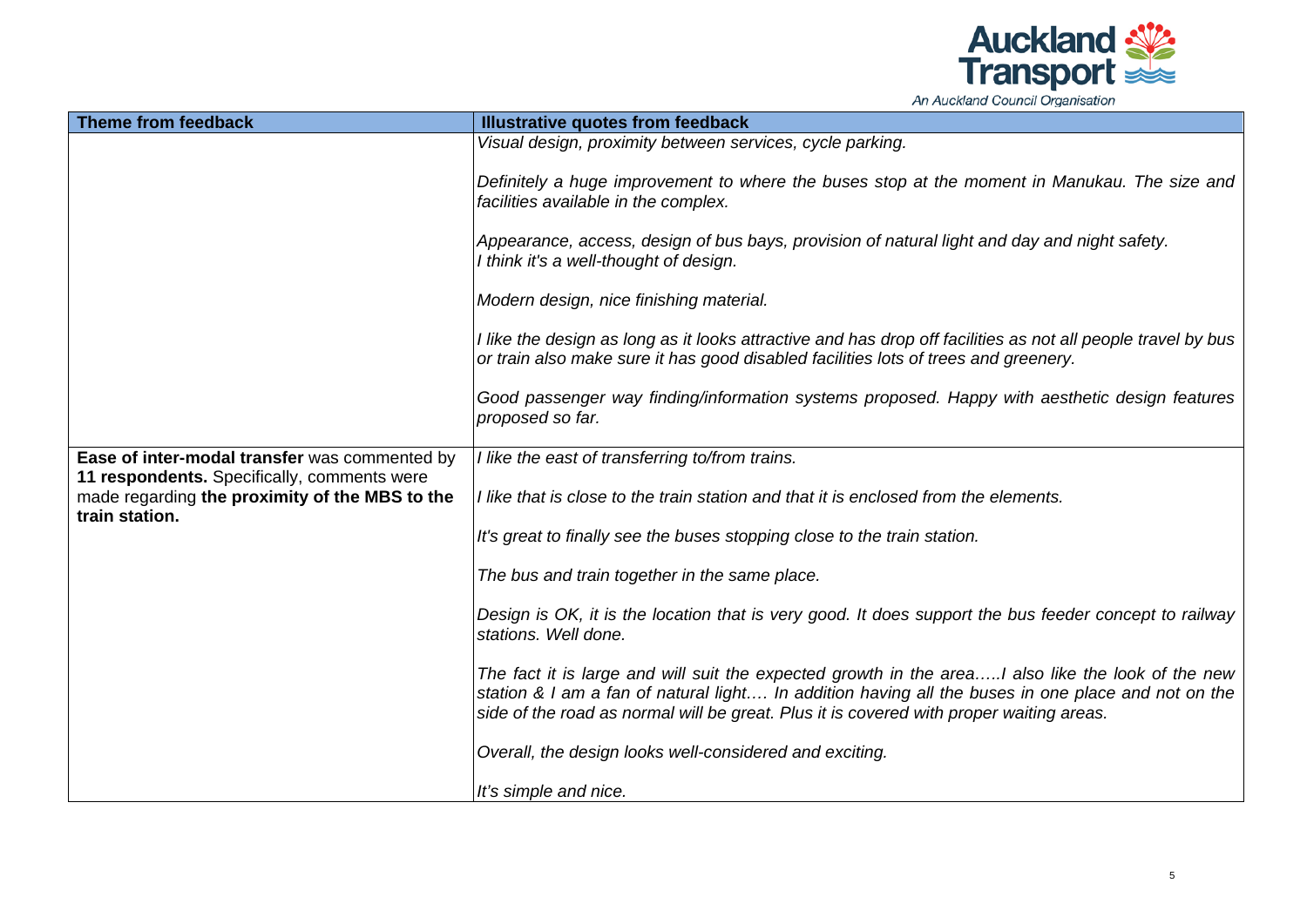

| An Auckland Council Organisation |  |  |
|----------------------------------|--|--|
|----------------------------------|--|--|

| Theme from feedback                                                           | <b>Illustrative quotes from feedback</b>                                                                                                                                                                                                                                                                           |
|-------------------------------------------------------------------------------|--------------------------------------------------------------------------------------------------------------------------------------------------------------------------------------------------------------------------------------------------------------------------------------------------------------------|
| 3 respondents like the proximity of the MBS to<br>other amenities             | Nice and close to everything.                                                                                                                                                                                                                                                                                      |
| Provision of cycling facilities in the MBS was<br>commented by 2 respondents. | Better access by bike and cycle parking.<br>Improve safe access to the bus station for cyclists from all surrounding areas. Link access with<br>existing cycle ways. Improve and upgrade existing cycle ways in the area to access the bus station.<br>Create new cycleways in the area for access to the station. |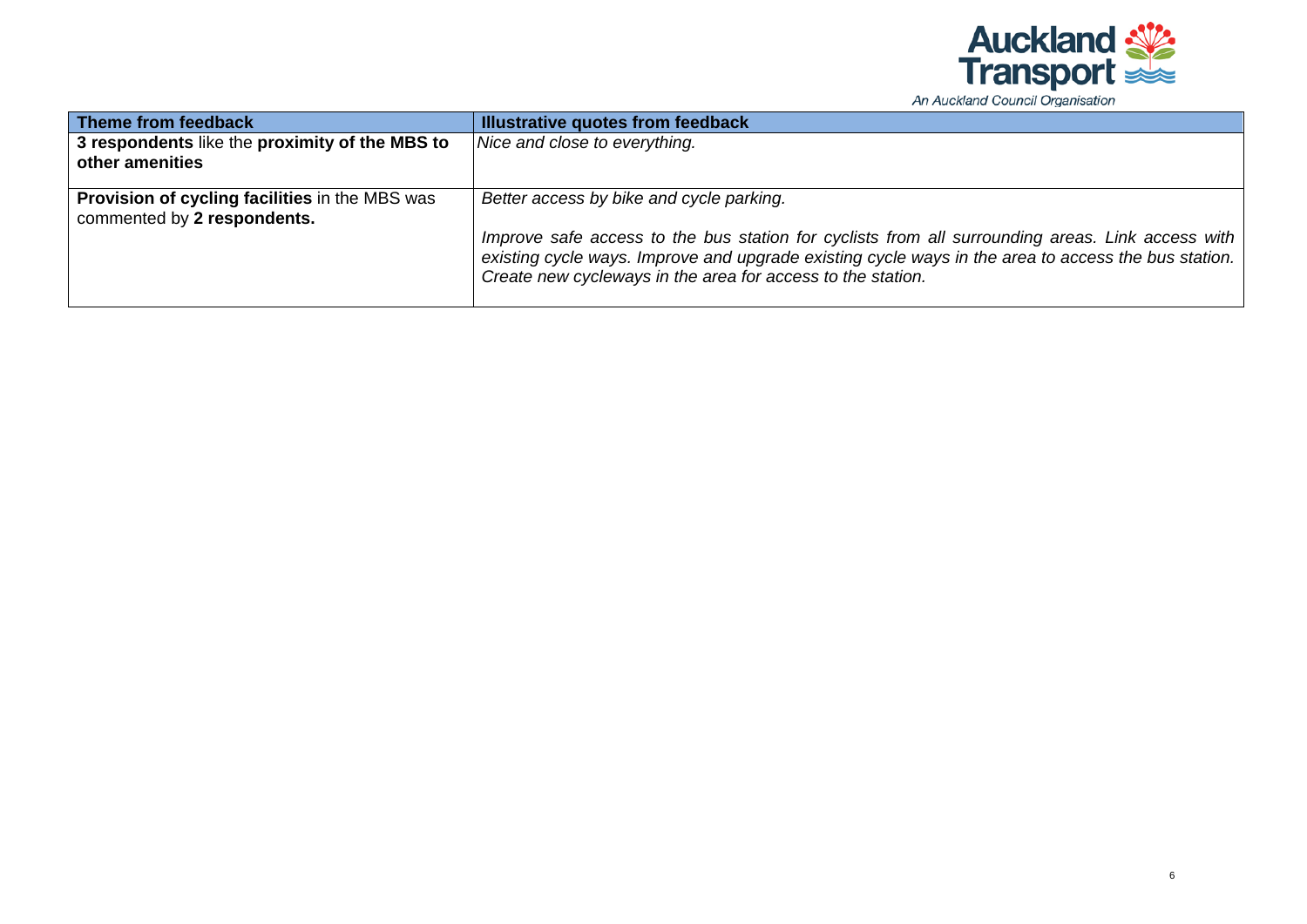



### <span id="page-15-0"></span>**5.4 Question 3- What would you change about the design?**

*Based on 111 responses. Responses on multiple aspects of the project allowed, % adds to more than 100%. Percentages are rounded.*

Of the 111 responses received, 99 submitters provided feedback on what they would like to change about the design. The most suggested improvements relate to the provision of cycling facilities with 35% of submitters (38 respondents) commenting on the lack of cycling infrastructure in the project, including the provision of dedicated cycle path leading to the station.

Suggested improvement to the design of the building is the second most received feedback (28%). Specifically, the most common feedback on design of the building is in relation to the sawtooth design (21 respondents), followed by the more efficient use of land for other purpose (10 respondents). Other feedback on the design includes suggestion for more park and ride facilities and more pedestrian facilities. Illustrative comments from the feedback are provided in section below.

Some feedback received (6 respondents) were outside the scope of the project and so have been forwarded to an appropriate business unit for investigation and consideration with other or future projects.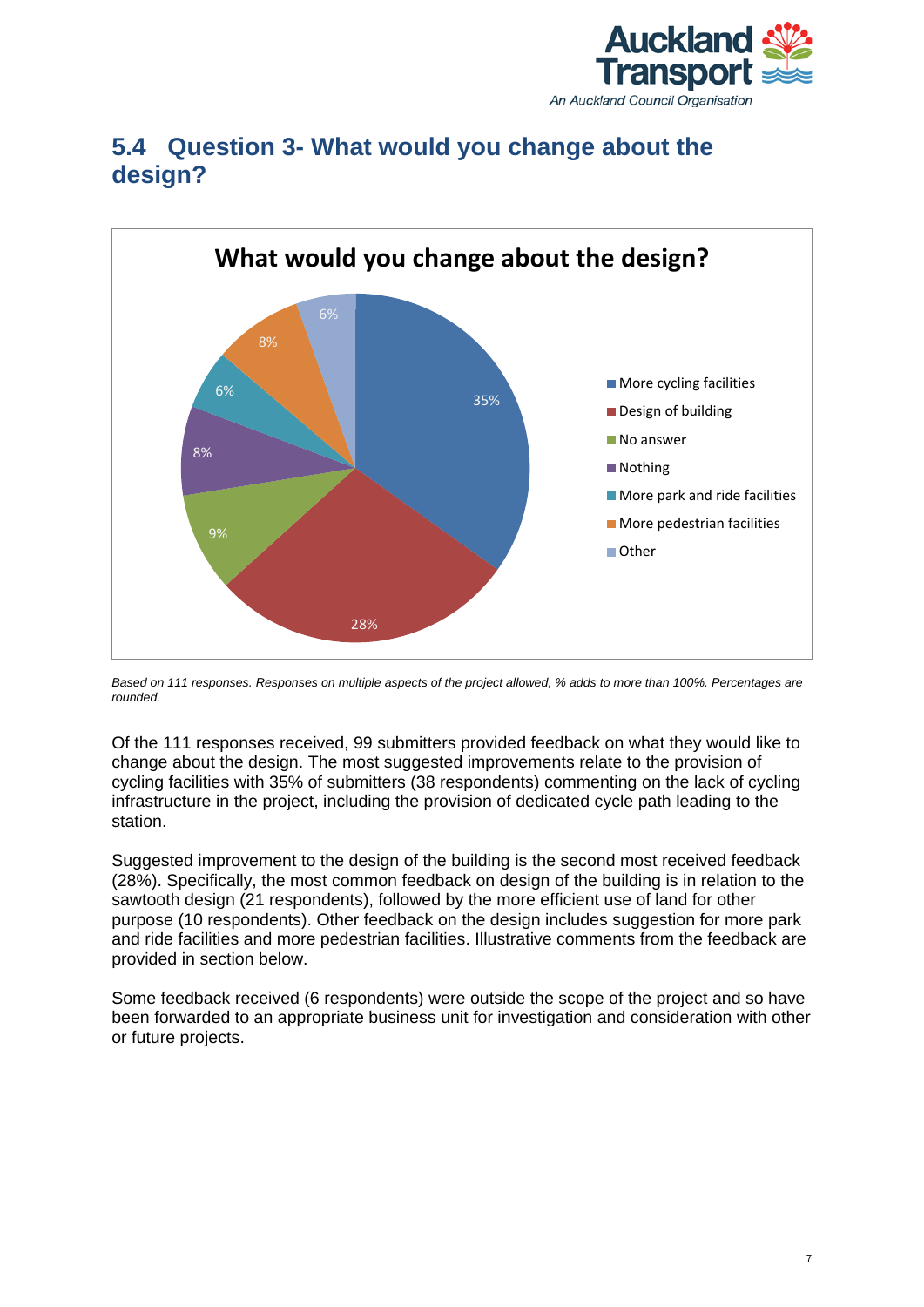

| Theme from feedback<br>Illustrative quotes from feedback                                                                                                                                                                                                                                                                                                                                                                                                                                                                                                                                                                                                                                                                                                                                                                                                                                                                                                                                                                                                                                                                                                                                                                                                                                                                                                                                                                                                                                                                                 | No. |
|------------------------------------------------------------------------------------------------------------------------------------------------------------------------------------------------------------------------------------------------------------------------------------------------------------------------------------------------------------------------------------------------------------------------------------------------------------------------------------------------------------------------------------------------------------------------------------------------------------------------------------------------------------------------------------------------------------------------------------------------------------------------------------------------------------------------------------------------------------------------------------------------------------------------------------------------------------------------------------------------------------------------------------------------------------------------------------------------------------------------------------------------------------------------------------------------------------------------------------------------------------------------------------------------------------------------------------------------------------------------------------------------------------------------------------------------------------------------------------------------------------------------------------------|-----|
| The majority of the suggested improvement<br>Walk-up and bike-up trips should be encouraged. This means safe, separated cycle                                                                                                                                                                                                                                                                                                                                                                                                                                                                                                                                                                                                                                                                                                                                                                                                                                                                                                                                                                                                                                                                                                                                                                                                                                                                                                                                                                                                            | 1.  |
| received (38 respondents) requested the<br>lanes, from nearby residential areas, leading right up to the station Cycle                                                                                                                                                                                                                                                                                                                                                                                                                                                                                                                                                                                                                                                                                                                                                                                                                                                                                                                                                                                                                                                                                                                                                                                                                                                                                                                                                                                                                   |     |
| provision of a dedicated cycle way to MBS.<br>infrastructure is needed as soon as the station opens, to drive patronage and reduce                                                                                                                                                                                                                                                                                                                                                                                                                                                                                                                                                                                                                                                                                                                                                                                                                                                                                                                                                                                                                                                                                                                                                                                                                                                                                                                                                                                                       |     |
| car trips. Lambie Drive-Ronwood Ave-Davies Ave would be one logical route for a                                                                                                                                                                                                                                                                                                                                                                                                                                                                                                                                                                                                                                                                                                                                                                                                                                                                                                                                                                                                                                                                                                                                                                                                                                                                                                                                                                                                                                                          |     |
| protected cycleway. The construction is also a great opportunity to add cycle facilities                                                                                                                                                                                                                                                                                                                                                                                                                                                                                                                                                                                                                                                                                                                                                                                                                                                                                                                                                                                                                                                                                                                                                                                                                                                                                                                                                                                                                                                 |     |
| on Putney Way - perhaps Copenhagen lanes to tie in with the widened footpath.                                                                                                                                                                                                                                                                                                                                                                                                                                                                                                                                                                                                                                                                                                                                                                                                                                                                                                                                                                                                                                                                                                                                                                                                                                                                                                                                                                                                                                                            |     |
|                                                                                                                                                                                                                                                                                                                                                                                                                                                                                                                                                                                                                                                                                                                                                                                                                                                                                                                                                                                                                                                                                                                                                                                                                                                                                                                                                                                                                                                                                                                                          |     |
| The local roads need complete, joined up cycleways leading to and away from the bus                                                                                                                                                                                                                                                                                                                                                                                                                                                                                                                                                                                                                                                                                                                                                                                                                                                                                                                                                                                                                                                                                                                                                                                                                                                                                                                                                                                                                                                      |     |
| station to encourage safe cycling.                                                                                                                                                                                                                                                                                                                                                                                                                                                                                                                                                                                                                                                                                                                                                                                                                                                                                                                                                                                                                                                                                                                                                                                                                                                                                                                                                                                                                                                                                                       |     |
|                                                                                                                                                                                                                                                                                                                                                                                                                                                                                                                                                                                                                                                                                                                                                                                                                                                                                                                                                                                                                                                                                                                                                                                                                                                                                                                                                                                                                                                                                                                                          |     |
|                                                                                                                                                                                                                                                                                                                                                                                                                                                                                                                                                                                                                                                                                                                                                                                                                                                                                                                                                                                                                                                                                                                                                                                                                                                                                                                                                                                                                                                                                                                                          |     |
|                                                                                                                                                                                                                                                                                                                                                                                                                                                                                                                                                                                                                                                                                                                                                                                                                                                                                                                                                                                                                                                                                                                                                                                                                                                                                                                                                                                                                                                                                                                                          |     |
|                                                                                                                                                                                                                                                                                                                                                                                                                                                                                                                                                                                                                                                                                                                                                                                                                                                                                                                                                                                                                                                                                                                                                                                                                                                                                                                                                                                                                                                                                                                                          |     |
|                                                                                                                                                                                                                                                                                                                                                                                                                                                                                                                                                                                                                                                                                                                                                                                                                                                                                                                                                                                                                                                                                                                                                                                                                                                                                                                                                                                                                                                                                                                                          |     |
| Secure and adequately-sized storage would also desirable.                                                                                                                                                                                                                                                                                                                                                                                                                                                                                                                                                                                                                                                                                                                                                                                                                                                                                                                                                                                                                                                                                                                                                                                                                                                                                                                                                                                                                                                                                |     |
|                                                                                                                                                                                                                                                                                                                                                                                                                                                                                                                                                                                                                                                                                                                                                                                                                                                                                                                                                                                                                                                                                                                                                                                                                                                                                                                                                                                                                                                                                                                                          |     |
| We are very concerned that the bus station seems to be designed as a "silo project"                                                                                                                                                                                                                                                                                                                                                                                                                                                                                                                                                                                                                                                                                                                                                                                                                                                                                                                                                                                                                                                                                                                                                                                                                                                                                                                                                                                                                                                      |     |
|                                                                                                                                                                                                                                                                                                                                                                                                                                                                                                                                                                                                                                                                                                                                                                                                                                                                                                                                                                                                                                                                                                                                                                                                                                                                                                                                                                                                                                                                                                                                          |     |
|                                                                                                                                                                                                                                                                                                                                                                                                                                                                                                                                                                                                                                                                                                                                                                                                                                                                                                                                                                                                                                                                                                                                                                                                                                                                                                                                                                                                                                                                                                                                          |     |
|                                                                                                                                                                                                                                                                                                                                                                                                                                                                                                                                                                                                                                                                                                                                                                                                                                                                                                                                                                                                                                                                                                                                                                                                                                                                                                                                                                                                                                                                                                                                          |     |
|                                                                                                                                                                                                                                                                                                                                                                                                                                                                                                                                                                                                                                                                                                                                                                                                                                                                                                                                                                                                                                                                                                                                                                                                                                                                                                                                                                                                                                                                                                                                          |     |
|                                                                                                                                                                                                                                                                                                                                                                                                                                                                                                                                                                                                                                                                                                                                                                                                                                                                                                                                                                                                                                                                                                                                                                                                                                                                                                                                                                                                                                                                                                                                          |     |
|                                                                                                                                                                                                                                                                                                                                                                                                                                                                                                                                                                                                                                                                                                                                                                                                                                                                                                                                                                                                                                                                                                                                                                                                                                                                                                                                                                                                                                                                                                                                          |     |
|                                                                                                                                                                                                                                                                                                                                                                                                                                                                                                                                                                                                                                                                                                                                                                                                                                                                                                                                                                                                                                                                                                                                                                                                                                                                                                                                                                                                                                                                                                                                          |     |
|                                                                                                                                                                                                                                                                                                                                                                                                                                                                                                                                                                                                                                                                                                                                                                                                                                                                                                                                                                                                                                                                                                                                                                                                                                                                                                                                                                                                                                                                                                                                          |     |
|                                                                                                                                                                                                                                                                                                                                                                                                                                                                                                                                                                                                                                                                                                                                                                                                                                                                                                                                                                                                                                                                                                                                                                                                                                                                                                                                                                                                                                                                                                                                          |     |
|                                                                                                                                                                                                                                                                                                                                                                                                                                                                                                                                                                                                                                                                                                                                                                                                                                                                                                                                                                                                                                                                                                                                                                                                                                                                                                                                                                                                                                                                                                                                          |     |
|                                                                                                                                                                                                                                                                                                                                                                                                                                                                                                                                                                                                                                                                                                                                                                                                                                                                                                                                                                                                                                                                                                                                                                                                                                                                                                                                                                                                                                                                                                                                          |     |
|                                                                                                                                                                                                                                                                                                                                                                                                                                                                                                                                                                                                                                                                                                                                                                                                                                                                                                                                                                                                                                                                                                                                                                                                                                                                                                                                                                                                                                                                                                                                          |     |
|                                                                                                                                                                                                                                                                                                                                                                                                                                                                                                                                                                                                                                                                                                                                                                                                                                                                                                                                                                                                                                                                                                                                                                                                                                                                                                                                                                                                                                                                                                                                          |     |
|                                                                                                                                                                                                                                                                                                                                                                                                                                                                                                                                                                                                                                                                                                                                                                                                                                                                                                                                                                                                                                                                                                                                                                                                                                                                                                                                                                                                                                                                                                                                          |     |
| especially with high frequency of buses (which have massive blind spots).                                                                                                                                                                                                                                                                                                                                                                                                                                                                                                                                                                                                                                                                                                                                                                                                                                                                                                                                                                                                                                                                                                                                                                                                                                                                                                                                                                                                                                                                |     |
| Maybe have bike space closer to the station and try to improve bike lanes around the<br>Manukau inner city area at the same time.<br>Needs more thought put into how cyclists riding to/from the surrounding area can<br>safely access the facility - for example, dedicated cycle lanes in adjacent main roads.<br>with no consideration of access routes for people on bikes. Being located next to a<br>university and a train station, this interchange could be a prime destination for cyclists<br>from nearby residential areas, such as the residential area north of Puhinui Road -<br>less than 1.5km away, perfect cycle distance. It is concerning that AT is proposing to<br>spend \$26 million on the interchange, but cannot find a much smaller sum - in the<br>project budget, not from W&C [Auckland Transport's Walking and Cycling team]<br>budgets - to improve the Lambie Drive cycle lanes somewhat, and add cycle lanes or<br>paths to the short section of Ronwood Avenue between Lambie Drive and Davies<br>Avenue. If this was done, there would be a sensible cycle connection to the new bus<br>station. As it is, there will be bike parking that will likely stay empty, and serve to<br>perpetuate the argument that "Aucklanders don't cycle". Cycling is a boon to public<br>transport pretty much everywhere in the world, but not in one where stations like this<br>are designed as islands in a sea of roads.<br>No safe cycle ways into the station. Hugh oversight - there will be heavy traffic |     |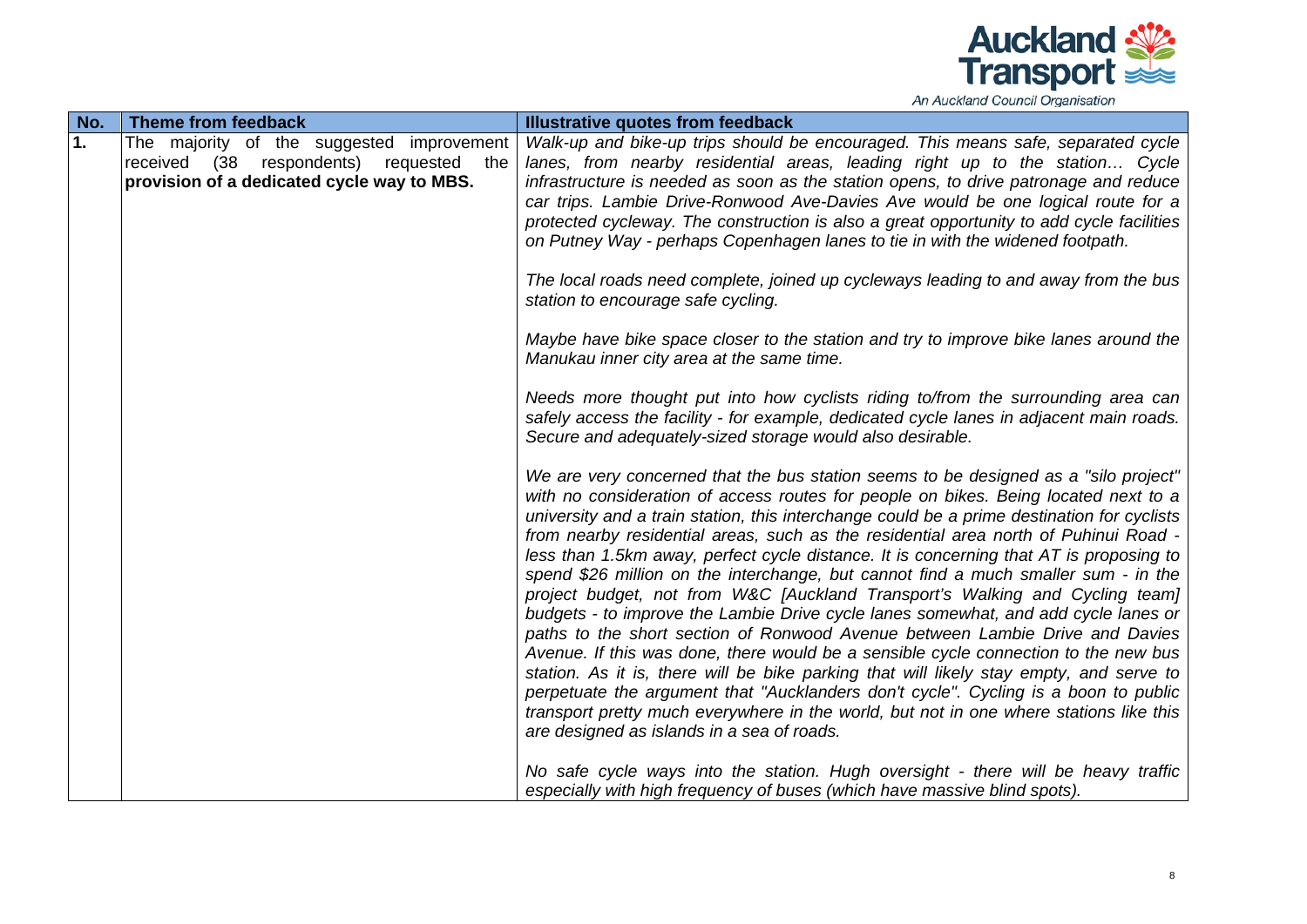

|  |  | An Auckland Council Organisation |  |  |
|--|--|----------------------------------|--|--|
|--|--|----------------------------------|--|--|

| No. | Theme from feedback | Illustrative quotes from feedback                                                                                                                                                                                                                                                                                                                                                                                                                                                                                           |
|-----|---------------------|-----------------------------------------------------------------------------------------------------------------------------------------------------------------------------------------------------------------------------------------------------------------------------------------------------------------------------------------------------------------------------------------------------------------------------------------------------------------------------------------------------------------------------|
|     |                     | Integrate significant cycling facilities. Currently the design has cycle parking, however<br>no cycle lanes. There should be cyclist priority at interchanges, and the terminal<br>should integrate seamlessly with existing cycling facilities in the area. It is extremely<br>disappointing that Auckland Transport has still not modernized its thinking in regards<br>to including cycling infrastructure in all major transport projects.                                                                              |
|     |                     | I'd like to understand what the cycle connections are between this proposed station<br>and nearly Rainbow's End? Vodafone Events Centre? The nearby employment centre<br>south of Wiri Station Road? The nearby Warehouse and Pak'N'Sav? To Great South<br>Road?                                                                                                                                                                                                                                                            |
|     |                     | Greater access to the bus station by connecting it with existing and new cycle-ways to<br>improve inner-modal connections for those who live in distal areas without the means<br>to use or access to a bus or car or simply prefer to cycle.                                                                                                                                                                                                                                                                               |
|     |                     | Generally when I take public transport I cycle to the terminal - how are cyclists<br>supposed to get to the bus station without roads and infrastructure that considers<br>cyclists safety? Putney way should include protected cycle lanes to prove safety for<br>cyclists taking public transport. The cycle parking should be close to the station<br>entrance in a visible location for added security. Any cycle parking should be open and<br>inviting so users will feel secure personally and to leave their bikes. |
|     |                     | You need to add cycle lanes at least 3k radius, people will bike if it's much safer. Think<br>bikes not cars please.                                                                                                                                                                                                                                                                                                                                                                                                        |
|     |                     | Ultimately we have to get away from cars. Access from the household to this station<br>seems to have been neglected. How do you propose those walking/cycling to have the<br>same ease/safety/quick scenario - others we will just use a car. Defeats the purpose!                                                                                                                                                                                                                                                          |
|     |                     | More free parking for AT [active transport] users ONLY! Safe cycle routes to and from<br>interchange MUST be improved. Also, cycle paths and lock ups in all shopping and<br>transport areas.<br>I'm very disappointed to see that this major new development has not considered or                                                                                                                                                                                                                                         |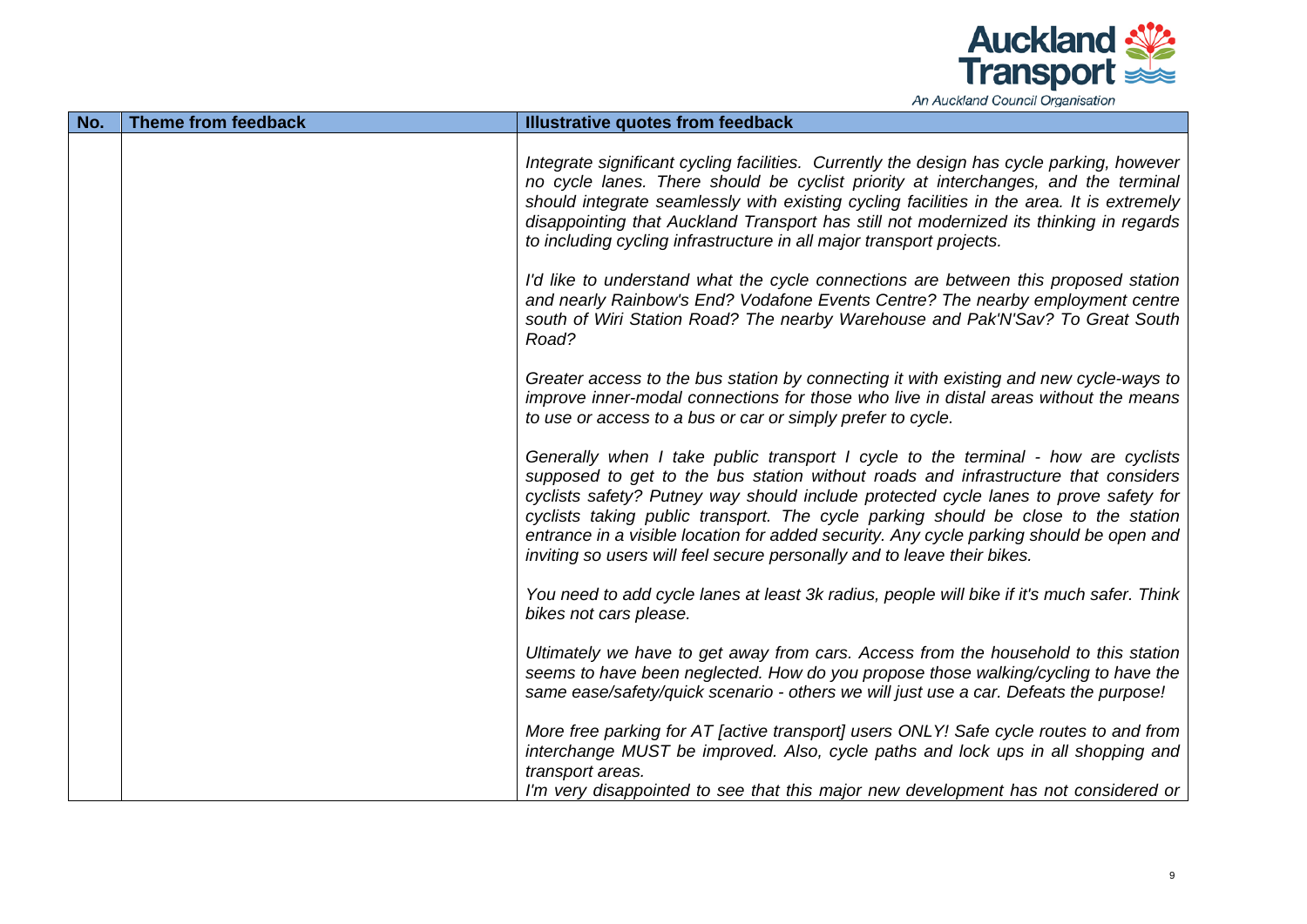

An Auckland Council Organisation

| No. | <b>Theme from feedback</b> | <b>Illustrative quotes from feedback</b>                                                                                                                                                                                                                                                                                                                                                                                                                                                                                                                                                                                                                                                                                                                                                                                                                                                                                                                                                                                                                                                                                                                                                                                                                                                                                                                                                                                                                                                                                                                                                                                                                                                                                                                                                                                                                                   |
|-----|----------------------------|----------------------------------------------------------------------------------------------------------------------------------------------------------------------------------------------------------------------------------------------------------------------------------------------------------------------------------------------------------------------------------------------------------------------------------------------------------------------------------------------------------------------------------------------------------------------------------------------------------------------------------------------------------------------------------------------------------------------------------------------------------------------------------------------------------------------------------------------------------------------------------------------------------------------------------------------------------------------------------------------------------------------------------------------------------------------------------------------------------------------------------------------------------------------------------------------------------------------------------------------------------------------------------------------------------------------------------------------------------------------------------------------------------------------------------------------------------------------------------------------------------------------------------------------------------------------------------------------------------------------------------------------------------------------------------------------------------------------------------------------------------------------------------------------------------------------------------------------------------------------------|
|     |                            | designed for safe access by people on bicycles to and from this important public<br>transport hub. Providing bike racks is a thoughtless and meaningless cosmetic gesture<br>unless true integration of cycle facilities is included. The Manukau area has a long<br>history of road design which is hostile to cyclists, inhibiting the uptake of biking.<br>Enabling people to use bicycles to access public transport is an important factor in<br>reducing vehicle dependency on trip and increasing active community health. Cyclists<br>need: safety first of all, connectivity of cycle routes to residential, retail, business areas<br>and importantly public transport. These issues of equity and liveability are just as<br>important to Manukau to anywhere in Auckland - and this development is a one-off<br>opportunity to redress past mistakes and plan for the future. It is very disappointing<br>that a fundamental planning strategy for integrated cycling is so missing from<br>Auckland Transports planning in 2015.                                                                                                                                                                                                                                                                                                                                                                                                                                                                                                                                                                                                                                                                                                                                                                                                                              |
|     |                            | Think hard and make solid plans about onward walking and cycling connections. To<br>connect north to Puhinui Road, you'll need an attractive, safe Lambie Drive. To<br>connect south, past Kerrs Road and Browns Road, there's a chance to turn<br>Barrowcliffe Place and its motorway overbridge into the start of an awesome<br>greenway, threaded between Druces Road and Great South Road, all the way to<br>Browns Road and beyond. To connect east, Redoubt Road and Cavendish Drive are<br>the routes dictated by the motorway overbridges, but I don't fancy riding or walking on<br>them right now. Shared paths as in Davies Avenue or Upper Queen Street? Please<br>consider why current cycle parking is underutilized. Is the parking itself unattractive, or<br>is it the ride to get there? Will your traffic calming efforts make for a pleasant place to<br>ride? A good aim would be to ensure that where walkers, riders and drivers have to<br>mix and share in the same space/time, it should be physically impossible to drive<br>faster than a brisk jog, like McCrae Way in New Lynn, but no parking and include real<br>physical impediments to speed. Don't just think of fit tweens with midrange mountain<br>bikes. Think of family elders wobbling along at 10kph, bolt upright on a town bike, or<br>with the handlebars of a broken down hack draped in shopping bags. Think about<br>Mums and Dads with rear mounted child seats and how they need to safely manage<br>the high centre of gravity when parking, loading and unloading bubs. Try parking a<br>bike with a double width bike trailer containing two toddlers, or a tagalong with your 6<br>year old in those existing facilities. Try unloading something fragile from your panniers<br>in the rain. Now consider parking an e-bike with a purchase price between \$1000 and |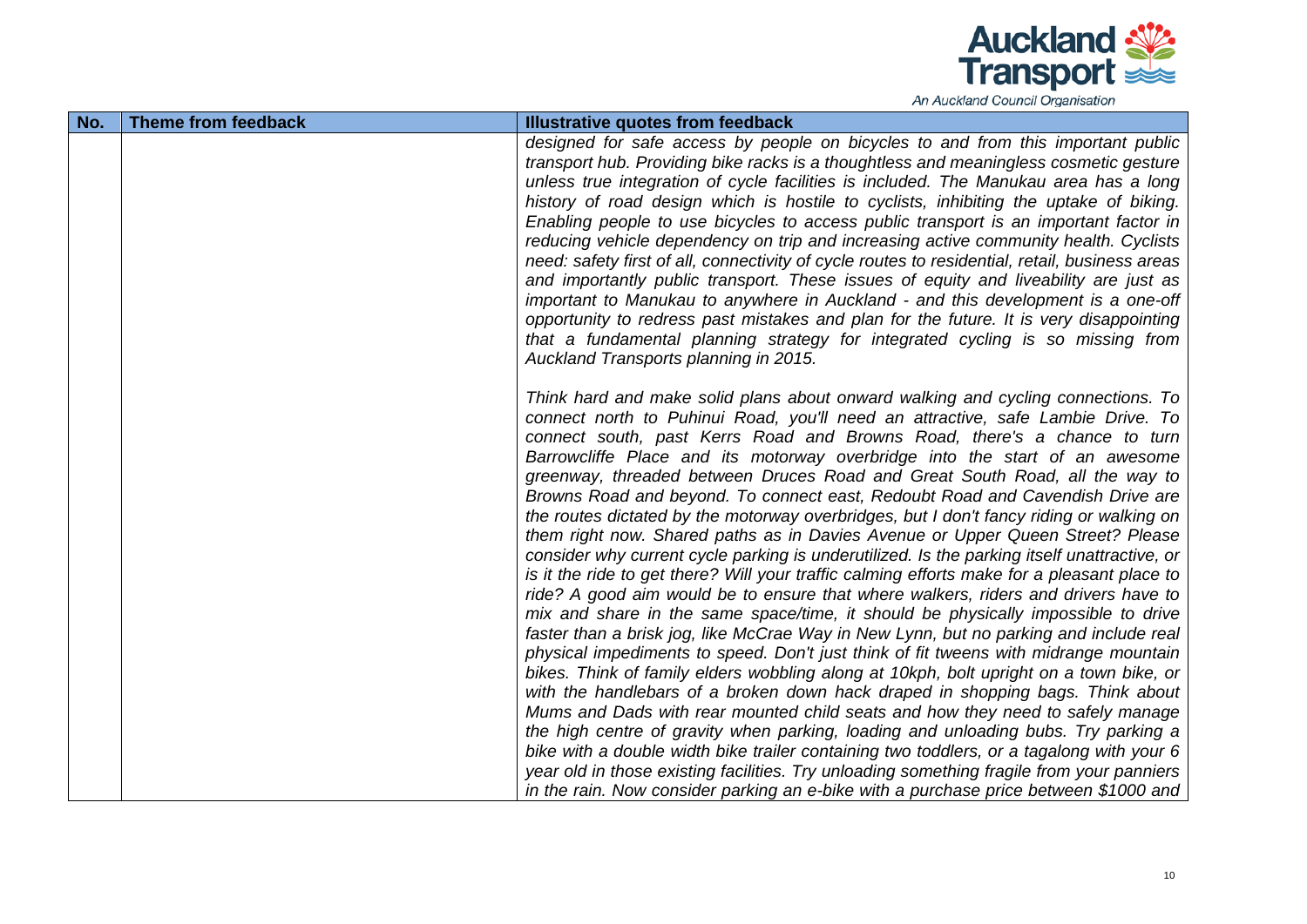

| An Auckland Council Organisation |
|----------------------------------|
|----------------------------------|

| No. | Theme from feedback | Illustrative quotes from feedback                                                                                                                                                                                                                                                                                                                                                                                                                                                                                                                                                                                                                                                                                                                                                                                                                                                                                                                                                                                                                                                                                                                                                                                                                                                                                                                                                |
|-----|---------------------|----------------------------------------------------------------------------------------------------------------------------------------------------------------------------------------------------------------------------------------------------------------------------------------------------------------------------------------------------------------------------------------------------------------------------------------------------------------------------------------------------------------------------------------------------------------------------------------------------------------------------------------------------------------------------------------------------------------------------------------------------------------------------------------------------------------------------------------------------------------------------------------------------------------------------------------------------------------------------------------------------------------------------------------------------------------------------------------------------------------------------------------------------------------------------------------------------------------------------------------------------------------------------------------------------------------------------------------------------------------------------------|
|     |                     | \$6000 dollars. Are you sure you're going to come back to find it secure and<br>undamaged? Allow for more diversity among walkers, skaters, scooters, riders and<br>their kit. Make sure the bike parking is secure yet accessible.                                                                                                                                                                                                                                                                                                                                                                                                                                                                                                                                                                                                                                                                                                                                                                                                                                                                                                                                                                                                                                                                                                                                              |
|     |                     | As well as bike parking, which there should be a lot more of, there needs to be<br>protected cycle ways leading into and out of the station and general area. They are a<br>safety necessity to keep cyclists away from the area where busses will be reversing as<br>well as part of a good design for a connected public transport facility. What use is bike<br>parking if people don't feel safe riding their bikes there. Also future-proof the bus<br>access for front mounted bike racks.                                                                                                                                                                                                                                                                                                                                                                                                                                                                                                                                                                                                                                                                                                                                                                                                                                                                                 |
|     |                     | This could be a huge opportunity to integrate cycling into the public transport hub in<br>Manukau and yet cycling has been left out of the equation. There are residential<br>streets on flat ground mere minutes away in cycling terms! Perfect opportunity to: -<br>implement/upgrade safe cycle lanes from these areas to the public transport -<br>implement safe cycle storage/bike racks/bike pumps/ All of this would encourage and<br>enable Manukau locals to ride their bikes to the station and either take them with them<br>on the train or lock them up safely. This combination of bikes $+$ PT is a proven winner<br>overseas! Please grab the chance to update the design with cycle facilities (which<br>don't cost much!) and change the future of Manukau for the better!<br>I have attached an A3 pdf file on my own alternative to how the Manukau Transport<br>Bus Interchange should be. It is based on simplicity and efficiency with both the safety<br>of buses and pedestrians, and cyclists at the top of list for interchange features.<br>Included is also a residential/commercial mixed use tower on the eastern end and a<br>Annex support building on the Western End to maximise air space above the complex<br>given it is located in the heart of Manukau City Centre - a Metropolitan Centre under<br>the Proposed Auckland Unitary Plan. |
|     |                     | Completely remove all the 21 car parks from Putney way; this is a public transport<br>area with an expected large number of pedestrians so you want to discharge cars.<br>There are so many places to park in Manukau you don't need them right outside the<br>station area. In fact this space should be used for a dedicated cycle lane - separate<br>from both cars and people. Large numbers of covered cycle parking could be put in<br>this space as well maybe.                                                                                                                                                                                                                                                                                                                                                                                                                                                                                                                                                                                                                                                                                                                                                                                                                                                                                                           |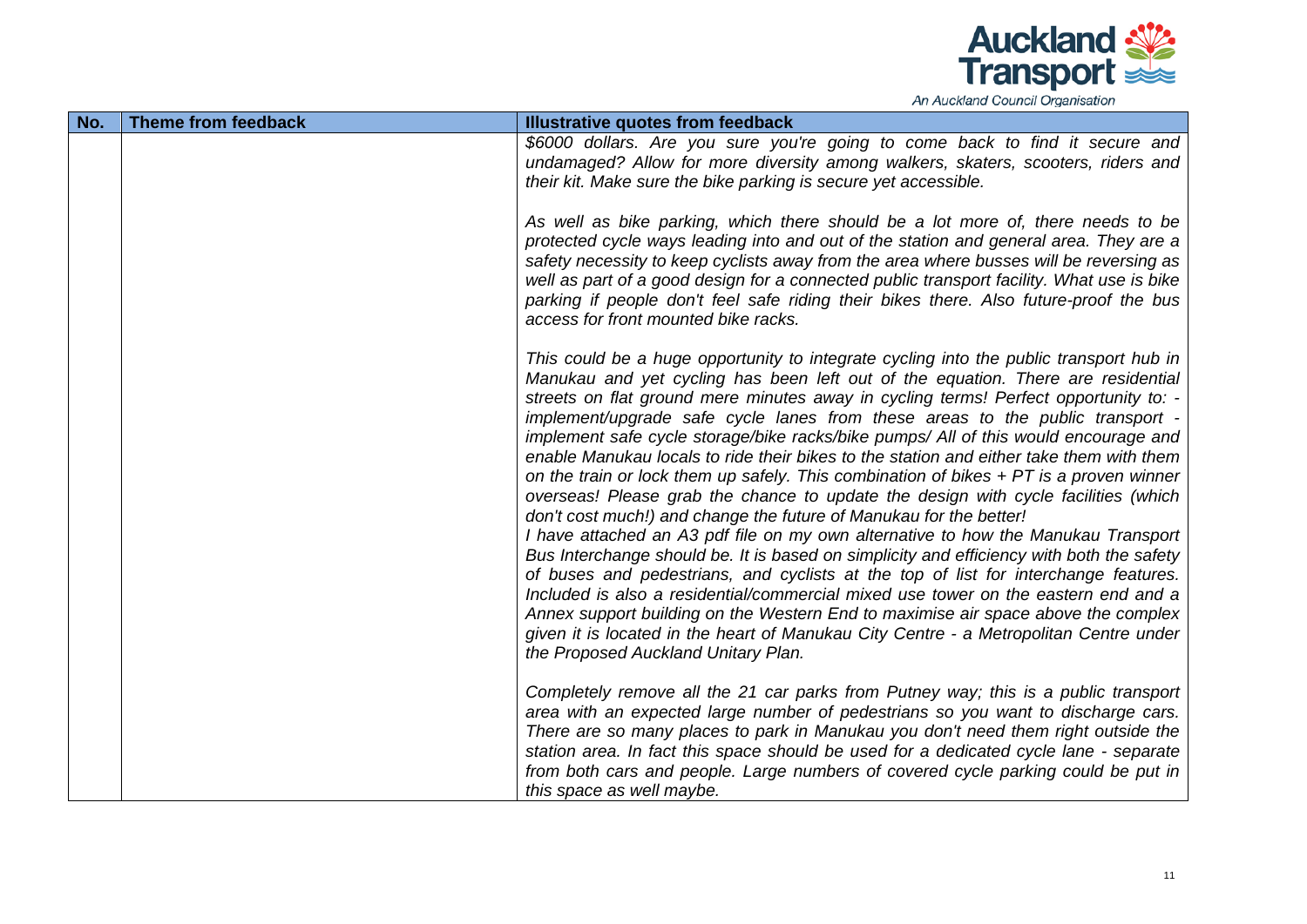

| No. | Theme from feedback                                                                                                                                                                                                      | Illustrative quotes from feedback                                                                                                                                                                                                                                                                                                                                                                                                                                                                                                                                                                                           |
|-----|--------------------------------------------------------------------------------------------------------------------------------------------------------------------------------------------------------------------------|-----------------------------------------------------------------------------------------------------------------------------------------------------------------------------------------------------------------------------------------------------------------------------------------------------------------------------------------------------------------------------------------------------------------------------------------------------------------------------------------------------------------------------------------------------------------------------------------------------------------------------|
|     |                                                                                                                                                                                                                          |                                                                                                                                                                                                                                                                                                                                                                                                                                                                                                                                                                                                                             |
| 2.  | the site for other land use including residential/<br>commercial activities, such as: future proofing<br>for more stories, connectivity to other retail<br>areas, potential for retail or office space, and<br>land use. | 10 comments were received on the efficient use of This building has only the one purpose because the ground floor is only given over to<br>bus passengers. Where is the plan for future proofing it ie. going up further stories?<br>The plan for Manukau to be a metropolitan area, only having one storey seems very<br>short sighted and not good use of valuable land. Hence if you only build a<br>shorter/smaller customer area with an outdoor space, you can in the future build<br>higher. There is no mention of why no future proofing of going higher has been taken<br>out of the equation.                    |
|     |                                                                                                                                                                                                                          | With MIT and the Manukau town centre in such close proximity, and since this will be a<br>major transport hub, the design should allow for future retail and high-density<br>residential developments to be linked to the station.                                                                                                                                                                                                                                                                                                                                                                                          |
|     |                                                                                                                                                                                                                          | This is a large metropolitan site, we can't afford to waste the space on low 2 story<br>buildings. You should also not waste space on parking.                                                                                                                                                                                                                                                                                                                                                                                                                                                                              |
|     |                                                                                                                                                                                                                          | Should we not building a development on top to maximise returns for AT? Like an<br>apartment building or commercial space?                                                                                                                                                                                                                                                                                                                                                                                                                                                                                                  |
|     |                                                                                                                                                                                                                          | The design takes a huge amount of land footprint and not occupying its air space. The<br>design should allow better use of land by building more levels for commercial and<br>social activities. For example it could build some retail, restaurants, library, community<br>hall, apartments on top of it.                                                                                                                                                                                                                                                                                                                  |
|     |                                                                                                                                                                                                                          | It functions well, however it uses too much land, either it should use less land, or allow<br>level development.                                                                                                                                                                                                                                                                                                                                                                                                                                                                                                            |
|     |                                                                                                                                                                                                                          | The whole area of Manukau is a high priority for redevelopment as a significant<br>metropolitan centre. A lot of the land is owned by Council. Council's Development<br>Authority could develop a master plan possibly in conjunction with private sector<br>partners. Ideally the Transport facility fits into this master plan. Is it urgent to build the<br>bus interchange station before Auckland Council Development Agency is ready to<br>partner up? Perhaps these aspects of development can be even better integrated?<br>Is an interim solution for the new bus network an option now and a better solution when |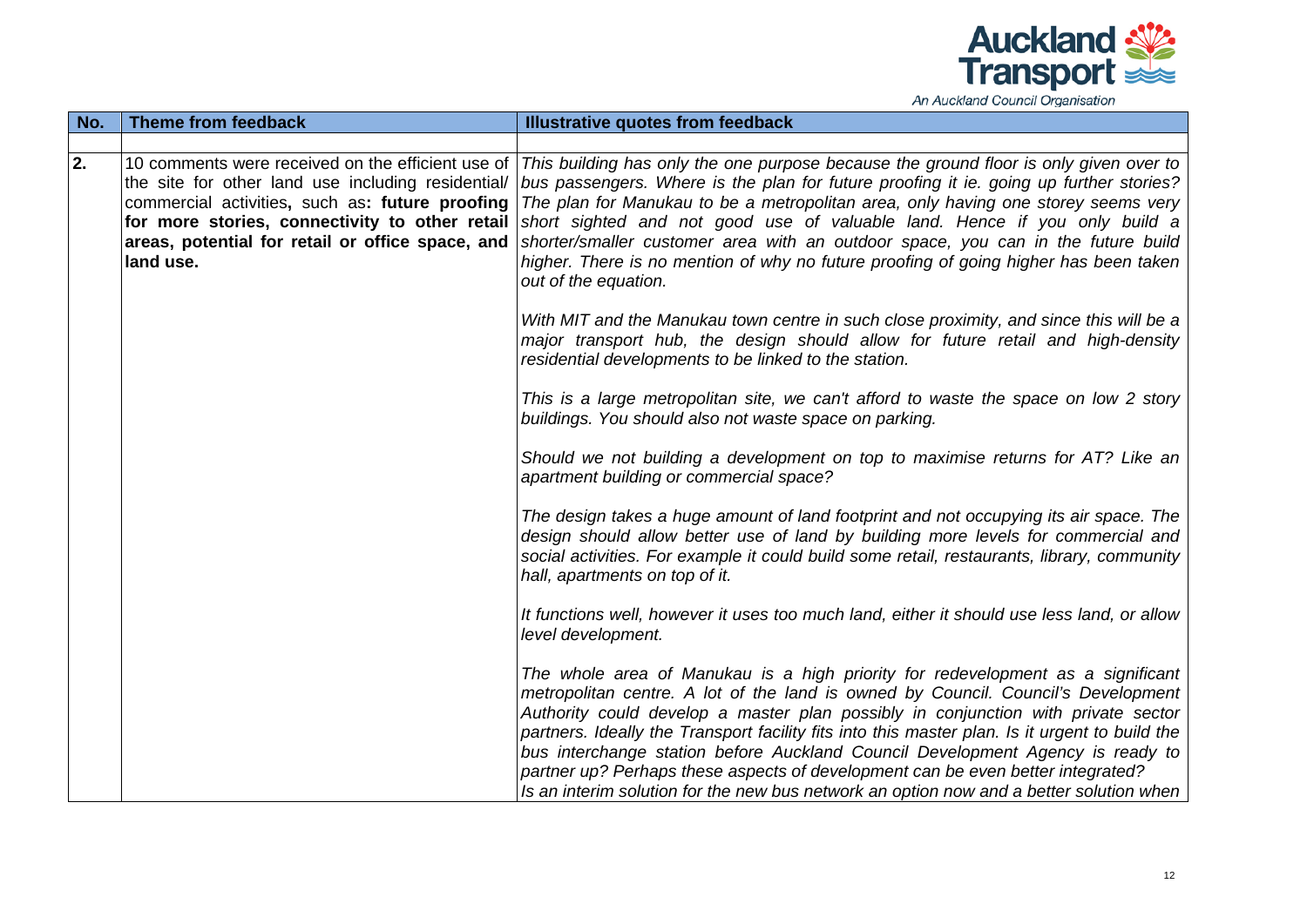

| No. | <b>Theme from feedback</b>                                                                                                         | <b>Illustrative quotes from feedback</b>                                                                                                                                                                                                                                                                                                                                                                                                                              |
|-----|------------------------------------------------------------------------------------------------------------------------------------|-----------------------------------------------------------------------------------------------------------------------------------------------------------------------------------------------------------------------------------------------------------------------------------------------------------------------------------------------------------------------------------------------------------------------------------------------------------------------|
|     |                                                                                                                                    | Development Auckland is involved?                                                                                                                                                                                                                                                                                                                                                                                                                                     |
| 3.  | comments were received on suggested<br>improvements on the detailed design elements,<br>such as atmosphere, comfort, space, retail | An inclusive, welcoming ambience will maximise patronage and minimise vandalism.<br>The design needs to enable a place people feel comfortable in.                                                                                                                                                                                                                                                                                                                    |
|     | availability, lighting, solar panels, sustainable<br>stormwater management, rubbish, and fences.                                   | Retailers will recognise it as a valuable space.                                                                                                                                                                                                                                                                                                                                                                                                                      |
|     |                                                                                                                                    | Plenty of space, so it's not crowded. All people, including big people, feel like they can<br>move easily.                                                                                                                                                                                                                                                                                                                                                            |
|     |                                                                                                                                    | A sit down eating area there would be an asset, or perhaps a clear easy connection<br>with the eating area across the road in the MIT building?                                                                                                                                                                                                                                                                                                                       |
|     |                                                                                                                                    | Sustainable, climate-ready design can also help the centre to be something users are<br>proud of.                                                                                                                                                                                                                                                                                                                                                                     |
|     |                                                                                                                                    | LED lighting would be a standard in any new facilityminimise light pollution to the<br>night sky.                                                                                                                                                                                                                                                                                                                                                                     |
|     |                                                                                                                                    | Solar panels supplying electricity- Some of the electricity could be used on site. Since<br>we are already using electric trains and may be using electric buses in the future,<br>provision for quick-charging for buses and even for cars. Some councils are already<br>providing quick-charging places for electric cars so please consider supplying buses<br>and cars directly now, or facilitate providing this easily in the future.                           |
|     |                                                                                                                                    | Sustainable stormwater management- Regarding water design, part of the proposed<br>site is currently on low lying land and has a role in capturing stormwater and filtering it<br>on site. It is great that proper rain gardens are proposed. There is space to do that on<br>this site. Then water discharged into Hayman Park should be a far high quality. Rain<br>gardens can add significantly to the attractiveness and the ambience of the bus<br>interchange. |
|     |                                                                                                                                    | Rubbish- Leading transport designs include a system for people to deal with rubbish<br>acquired in transit which maximises recycling.                                                                                                                                                                                                                                                                                                                                 |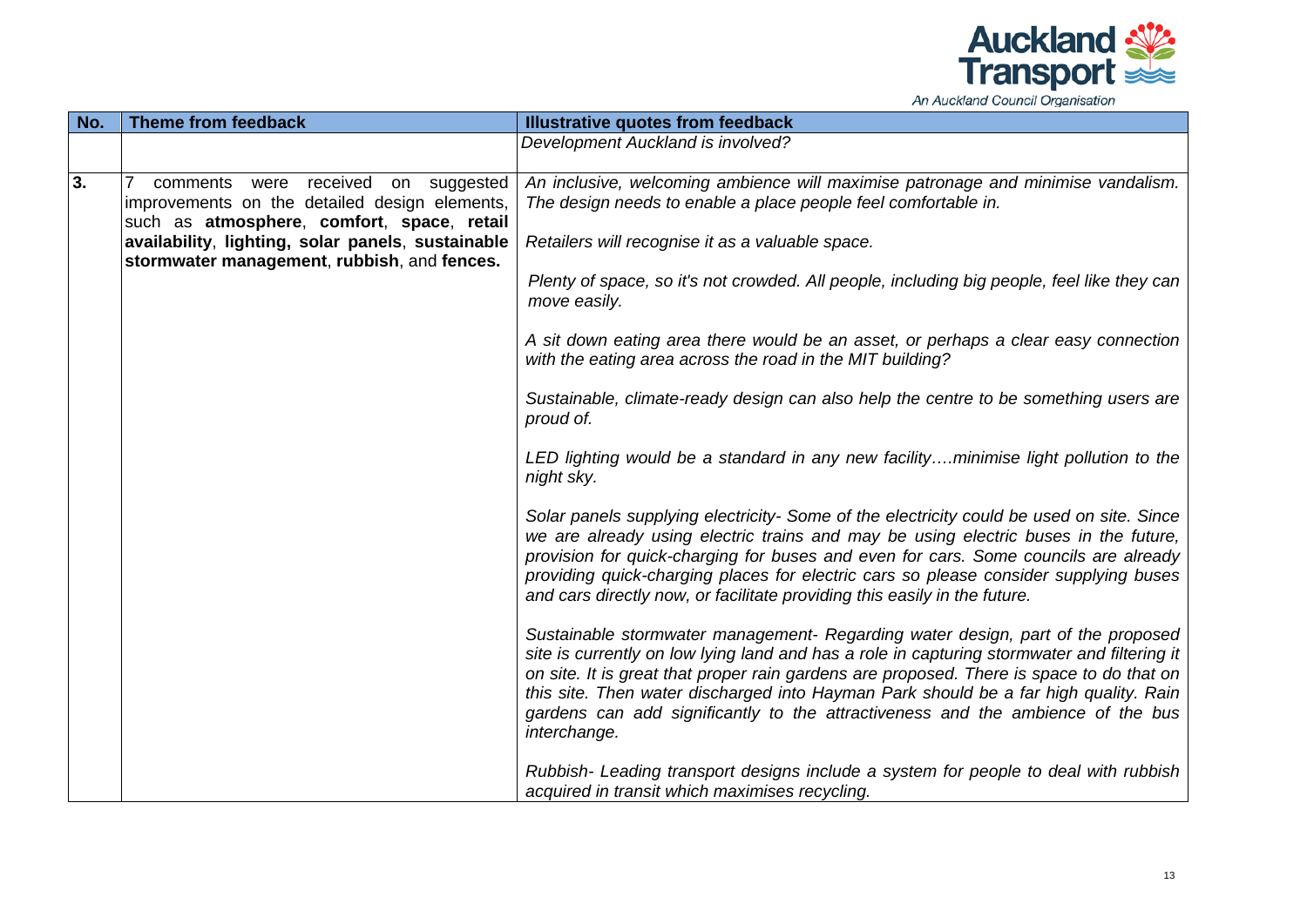

| No. | Theme from feedback                                                            | Illustrative quotes from feedback                                                                                                                                                                                                                                                                                                                                                                                                                                                                                                                                                                                                                                                                                                                                                                                            |
|-----|--------------------------------------------------------------------------------|------------------------------------------------------------------------------------------------------------------------------------------------------------------------------------------------------------------------------------------------------------------------------------------------------------------------------------------------------------------------------------------------------------------------------------------------------------------------------------------------------------------------------------------------------------------------------------------------------------------------------------------------------------------------------------------------------------------------------------------------------------------------------------------------------------------------------|
|     |                                                                                | There are no fences on the drawings. I take the height of the building covers double<br>decker buses?                                                                                                                                                                                                                                                                                                                                                                                                                                                                                                                                                                                                                                                                                                                        |
| 4.  | <b>Connectivity between MBS and Westfield were</b><br>mentioned in 7 comments. | The design can't alter the fact that for the disabled, you are taking away easy access<br>to Westfield Shops. It is going to make wet weather shopping just about impossible.<br>Make sure that it is dis-abled friendly. For the elderly, make sure that you have enough<br>built-in facilities that doesn't make them have to walk more than they already do. Can<br>Westfield and AT get a covered walk-way between Westfield and the bus/train station?<br>Have you considered shuttles between Westfield and the bus station for the elderly?<br>Make the entire area more cycle and pedestrian friendly. Good luck!<br>A shuttle bus between Manukau Shopping Centre and bus stop for pensioners.<br>Access to shops of Westfield Mall<br>Easy walking access to and from Westfield Mall and other shops is important. |
|     |                                                                                | Enhance existing pedestrian crossings.<br>Provide effective way-finding signposting.<br>Covered access would be a big advantage in wet weather<br>What will happen to the present bus stops in the front of the Manukau shopping<br>centre?                                                                                                                                                                                                                                                                                                                                                                                                                                                                                                                                                                                  |
|     |                                                                                | The current buses (e.g. 466) that stop outside the westfield shopping centre near the<br>great south road. Will they in the future stop at the new bus station? Hence eliminate<br>the 15 min walk from bus drop off outside shopping centre to the train station???                                                                                                                                                                                                                                                                                                                                                                                                                                                                                                                                                         |
|     |                                                                                | Will the local buses still come via Leyton Way to pick up passengers? The Station is<br>quite a walk for older people coming from the Shopping Centre, especially in bad<br>weather and it is more user friendly to have stops where they are now.                                                                                                                                                                                                                                                                                                                                                                                                                                                                                                                                                                           |
| 5.  | made to the amenities inside MBS.                                              | 7 submitters suggested improvements could be The two kiosks in the middle of the facility seem to be quite intrusive into the public<br>space and waiting area, and personally I would do away with those two.                                                                                                                                                                                                                                                                                                                                                                                                                                                                                                                                                                                                               |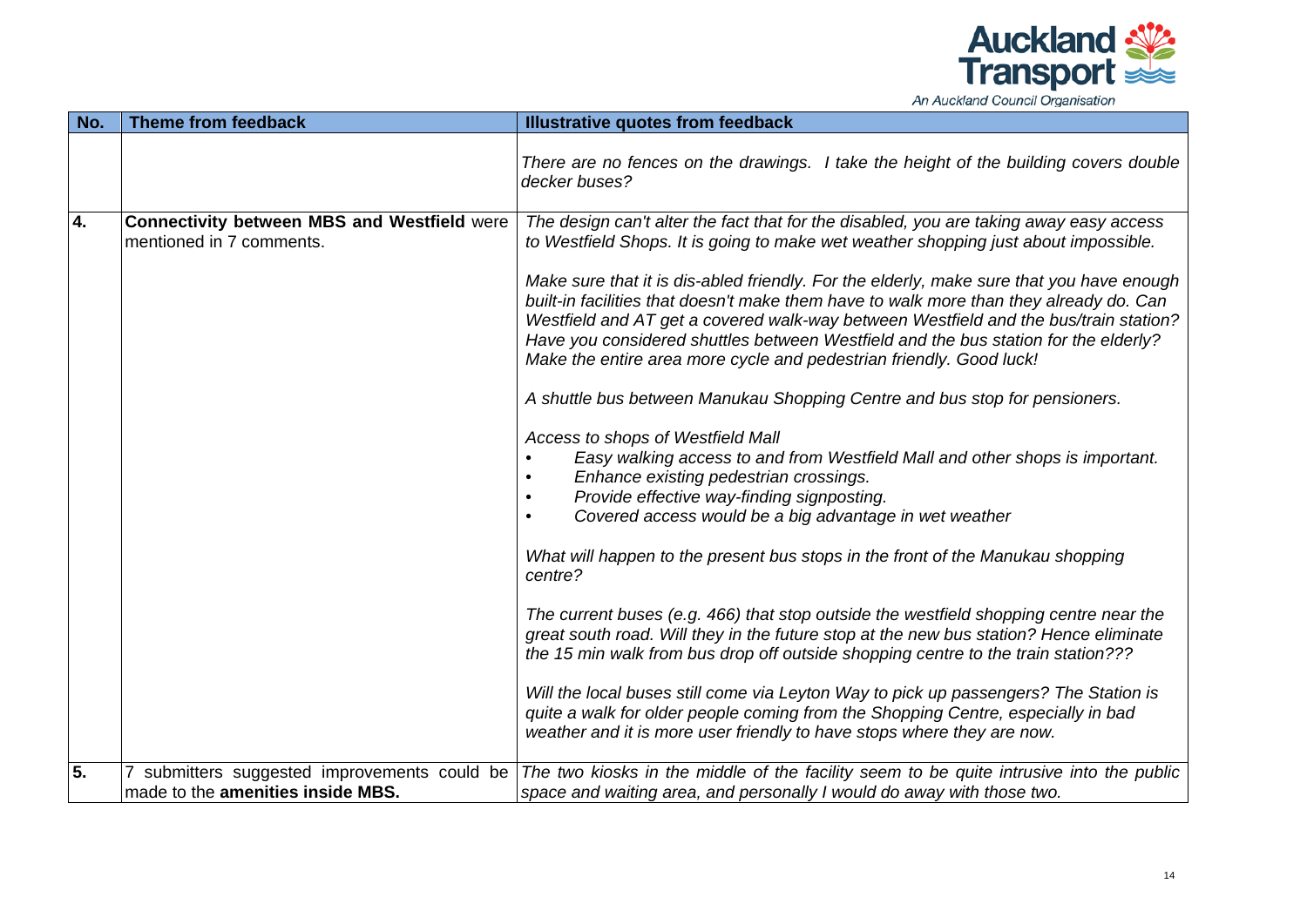

An Auckland Council Organisation

| No. | Theme from feedback | Illustrative quotes from feedback                                                                                                                                                                                                                                                                                                                                                                                                                                                                                                                                                                         |
|-----|---------------------|-----------------------------------------------------------------------------------------------------------------------------------------------------------------------------------------------------------------------------------------------------------------------------------------------------------------------------------------------------------------------------------------------------------------------------------------------------------------------------------------------------------------------------------------------------------------------------------------------------------|
|     |                     | Provide a Hop Card Kiosk.                                                                                                                                                                                                                                                                                                                                                                                                                                                                                                                                                                                 |
|     |                     | Provide a fountain.                                                                                                                                                                                                                                                                                                                                                                                                                                                                                                                                                                                       |
|     |                     | Please include a Westpac ATM Cashflow machine within the design of the new bus<br>terminal as that would eliminate the long walking distance between train station<br>presently at the MIT Building to the Westpac Bank ATM machine (presently on the<br>south side of Manukau City facing Rainbows End).                                                                                                                                                                                                                                                                                                 |
|     |                     | If you are waiting for the bus for 2 hours is there something inside to eat? Hope it gets<br>bathrooms to get easier than it is now.                                                                                                                                                                                                                                                                                                                                                                                                                                                                      |
|     |                     | What about an ATM nearby and a ticket office? Would it have lights and crossing for<br>people? Lockers too? And something with the time and number to say how long a bus<br>is going to be?                                                                                                                                                                                                                                                                                                                                                                                                               |
|     |                     | There could be:<br>a place out of the wind and rain that feels safe and welcoming.<br>signage to tell you easily when buses and trains are actually coming<br>this signage replicated inside the mall just as it is in Sylvia Park so you can see<br>while you are shopping how long till your train or bus is coming.<br>proper public toilets like there is at Britomart or other high quality equivalent<br>places.<br>Wi-Fi that people can use easily.<br>good lighting, spacious seating and a safe feeling.<br>Airport travellers may bus to the Manukau Interchange and transit to other parts of |
|     |                     | Auckland or New Zealand by bus or train. Their requirements are different to local<br>commuters. Ease of movement with luggage is important.                                                                                                                                                                                                                                                                                                                                                                                                                                                              |
|     |                     | Signage to include:<br>Integrated signage as is in Wynyard quarter area.<br>QR scan facilities to provide more information.                                                                                                                                                                                                                                                                                                                                                                                                                                                                               |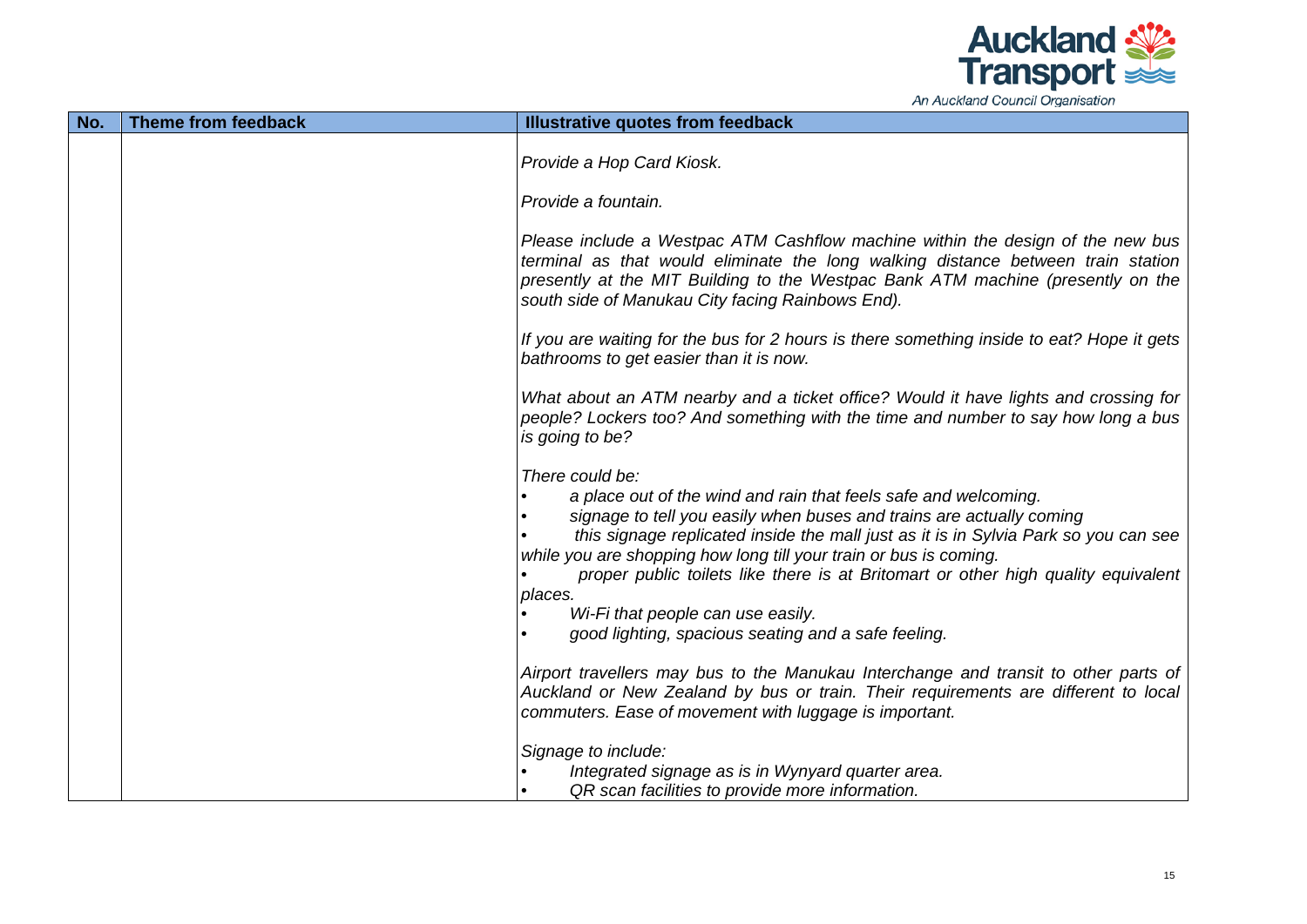

| No. | Theme from feedback                           | Illustrative quotes from feedback                                                                                                                                                                                                                                                                                 |
|-----|-----------------------------------------------|-------------------------------------------------------------------------------------------------------------------------------------------------------------------------------------------------------------------------------------------------------------------------------------------------------------------|
|     |                                               | Some historical references.                                                                                                                                                                                                                                                                                       |
|     |                                               | Notice boards for community events and community groups.                                                                                                                                                                                                                                                          |
|     |                                               | Some different languages for key signage.                                                                                                                                                                                                                                                                         |
|     |                                               | Signage to indicate alcohol free and smoke free may be important.                                                                                                                                                                                                                                                 |
|     |                                               | A mural by local children                                                                                                                                                                                                                                                                                         |
|     |                                               | Charging facilities for personal devices - Easy, fast-charge facilities for phones and                                                                                                                                                                                                                            |
|     |                                               | electronic devices [as are being trialled in Christchurch bus network] are an attractive                                                                                                                                                                                                                          |
|     |                                               | option as people have issues running out of power on their devices.                                                                                                                                                                                                                                               |
| 6.  | provision of weather protection.              | 6 submitters made comments with regard to the For comfort there should be some outdoor verandah so when moving between the<br>customer waiting space and bus, you can be covered well.                                                                                                                            |
|     |                                               | For it to be weather protected properly the covered area will need to be increased from<br>the entrance to the car park to the full length of the four metre footpath just before the<br>rain garden on Putney way and also from the train station to the Bus interchange.                                        |
|     |                                               | Also the road between the train station and bus station should be a shared space with<br>a canopy connecting the two. Alternatively a below road passage way from the train<br>platform directly to the bus station would achieve the same thing.                                                                 |
|     |                                               | Integration with train station is very poor. Needs to allow easy walking without the need<br>for crossing the roads and looking our for buses to get to/from the train/bus station.                                                                                                                               |
|     |                                               | A covered walk way, or underground connection with the train station would really help<br>the build, especially for 26 million dollars. The best solution, if it was possible would be<br>to move the train station 200 meters further so it was directly under the bus terminal - it<br>would then be fantastic. |
| 7.  | comments were received on the existing<br>4   | I also notice that the only exits/entrance into the car park is only from Manukau Station                                                                                                                                                                                                                         |
|     | congestion on local roads further exacerbated | road. The problem with that is there is a traffic island on this roadway spanning from                                                                                                                                                                                                                            |
|     | by MBS.                                       | Osterley way to Davies avenue cutting off entrance to this car park to traffic travelling                                                                                                                                                                                                                         |
|     |                                               | West, also any vehicle wishing to exit the car park and wanting to turn right are unable                                                                                                                                                                                                                          |
|     |                                               | to do so, as a result vehicles will be forced to turn left then preform a U-turn at the                                                                                                                                                                                                                           |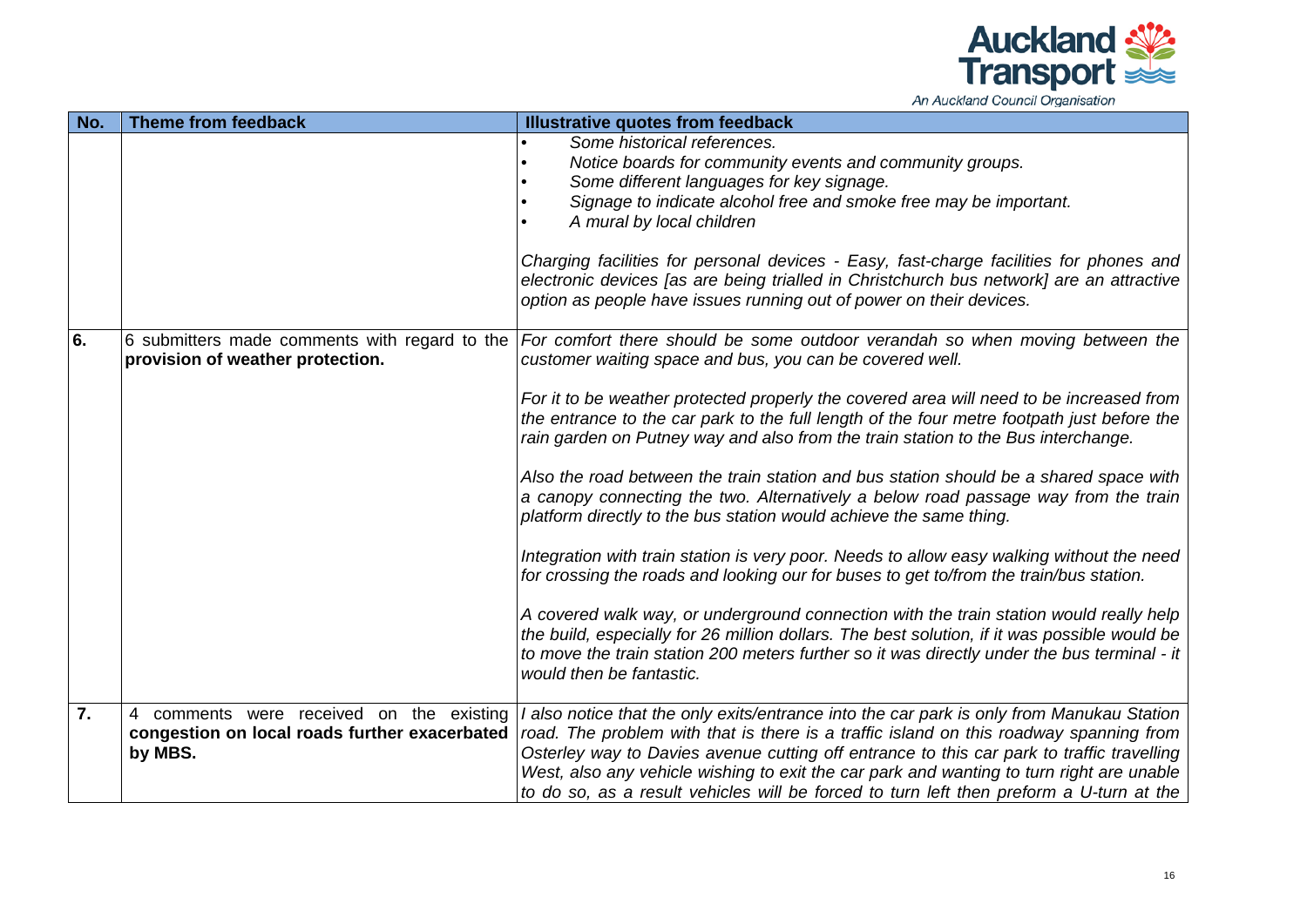

| No. | Theme from feedback                                  | Illustrative quotes from feedback                                                                                                                                                                                                                                                                                                                                      |
|-----|------------------------------------------------------|------------------------------------------------------------------------------------------------------------------------------------------------------------------------------------------------------------------------------------------------------------------------------------------------------------------------------------------------------------------------|
|     |                                                      | traffic lights on Manukau Station Road and Barrowcliffe Place. I feel to remedy this                                                                                                                                                                                                                                                                                   |
|     |                                                      | either make cuttings into the traffic island with a keep clear marking on the roadway of                                                                                                                                                                                                                                                                               |
|     |                                                      | Manukau Station road as traffic there in the afternoons particular on Thursdays and                                                                                                                                                                                                                                                                                    |
|     |                                                      | Fridays is heavy or have an ex it from the car park that leads out to Davies avenue.                                                                                                                                                                                                                                                                                   |
|     |                                                      | Given the available budget, could the connection between the interchange and the                                                                                                                                                                                                                                                                                       |
|     |                                                      | station/MIT be underground? The Putney Way/David Avenue lights are already a<br>bottleneck of extended pedestrian phases.                                                                                                                                                                                                                                              |
|     |                                                      | Manukau Station Road only has 2 lanes in each direction and is already congested at                                                                                                                                                                                                                                                                                    |
|     |                                                      | peak times. New additional lanes for buses would need to be created on Manukau<br>Station Road (in addition to the current traffic lanes) and other roads around the<br>interchange to handle the increased demand from the buses.                                                                                                                                     |
|     |                                                      |                                                                                                                                                                                                                                                                                                                                                                        |
|     |                                                      | There should be a bus lane along both sides of Manukau Station Rd. This road is busy<br>and during peak times is congested.                                                                                                                                                                                                                                            |
| 8.  | Cost was mentioned in 4 comments.                    |                                                                                                                                                                                                                                                                                                                                                                        |
|     |                                                      | Bus station is too big for an urban bus interchange - reduce the size, would also save<br>on costs which seems too high for a bus interchange currently.                                                                                                                                                                                                               |
|     |                                                      | In terms of the proposed structure, the design of the building does look quite cheap for<br>\$26 million.                                                                                                                                                                                                                                                              |
|     |                                                      | Spend less on the aesthetics of the building.                                                                                                                                                                                                                                                                                                                          |
|     |                                                      | Everything given that the Design is unacceptable and should be scraped in its entirety<br>and done again from scratch because again: For \$26m and four designs later the<br>layout is poor and over grand for the purpose the interchange is meant to be serving. It<br>seems you have gone for aesthetics and not practical use for both bus and passenger<br>alike. |
|     |                                                      |                                                                                                                                                                                                                                                                                                                                                                        |
| 9.  | comments received suggested provision of<br><b>4</b> | I would like to see a park-and-ride facility established there, as there are too few                                                                                                                                                                                                                                                                                   |
|     | more park and ride or 'attended vehicles' drop       | available in the train stations across the Auckland City, and there are times when a                                                                                                                                                                                                                                                                                   |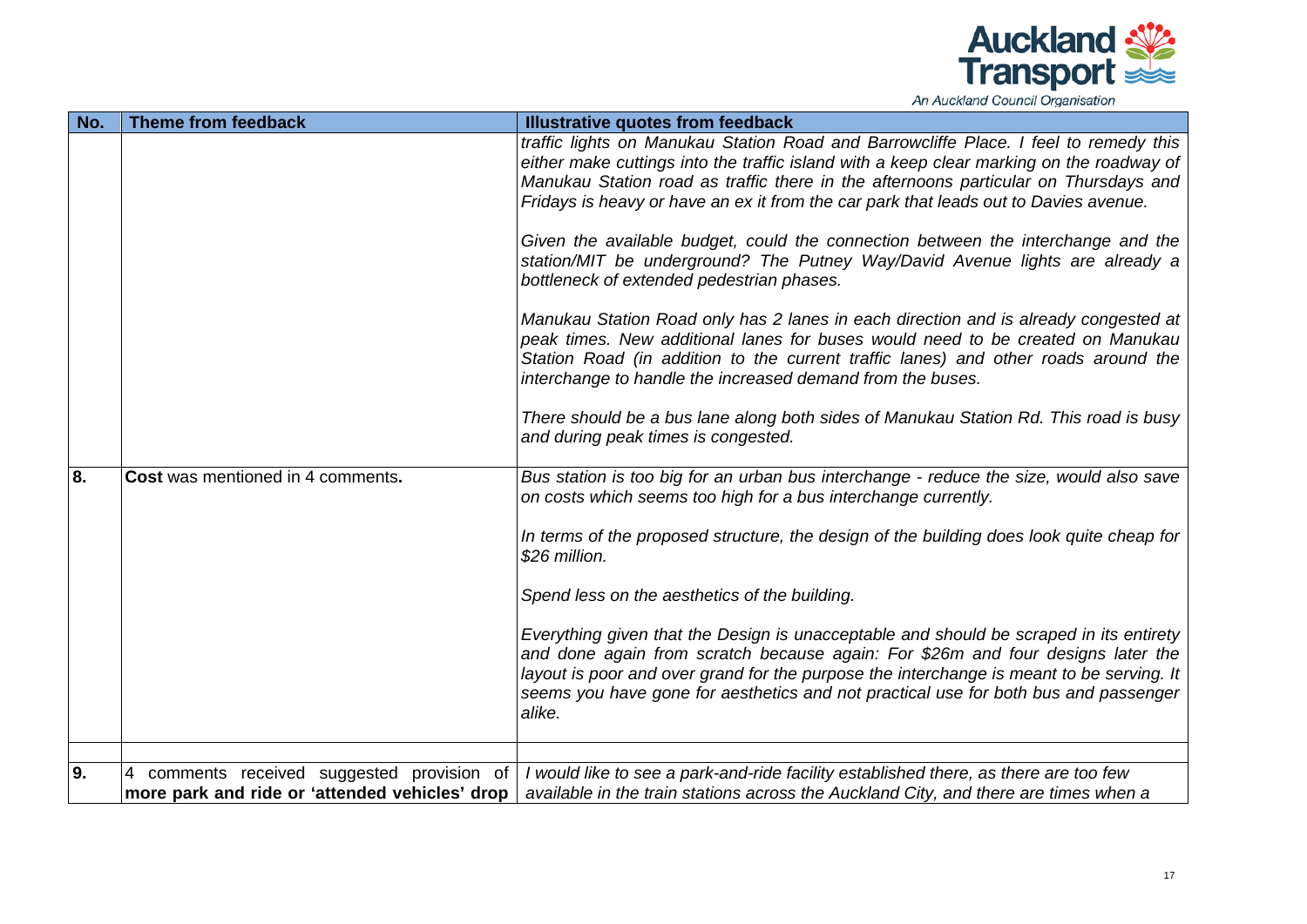

| No. | Theme from feedback                         | Illustrative quotes from feedback                                                                                                          |
|-----|---------------------------------------------|--------------------------------------------------------------------------------------------------------------------------------------------|
|     | off points. However, 1<br>comment suggested | connecting bus service to/from the station adds too much time to the journey. Also,                                                        |
|     | removing the provision of more parking.     | one day if it's at all possible to have an internal, or at the least, a covered access way                                                 |
|     |                                             | between the bus station and training station.                                                                                              |
|     |                                             |                                                                                                                                            |
|     |                                             | There should be a kiss and ride drop off section but not the large parking in the AT                                                       |
|     |                                             | design.                                                                                                                                    |
|     |                                             |                                                                                                                                            |
|     |                                             | If this is to be as popular hub as I think it will be what has been planned for the people                                                 |
|     |                                             | that will come in their car to connect with the transport system. It is difficult to find                                                  |
|     |                                             |                                                                                                                                            |
|     |                                             | parking as it is without added pressure on current spaces in Manukau. Even the multi-<br>storey carpark on Ronwood is very full most days. |
|     |                                             |                                                                                                                                            |
|     |                                             |                                                                                                                                            |
|     |                                             | Are those parking bays on Manukau Station Rd? Will those be placed in at the same                                                          |
|     |                                             | time the bus station is built? I am not in favour for these new parking bays. There is                                                     |
|     |                                             | sufficient parking already around Manukau, Ronwood carpark, MIT, across the road by                                                        |
|     |                                             | the Police Station then at Rainbows End, for long and short term use. We should not                                                        |
|     |                                             | be giving away road space for more cars. If anything the space should be given over                                                        |
|     |                                             | for a bus lane.                                                                                                                            |
| 10. | 3 submitters commented on the security and  | The design needs more secure, covered bicycle parking facilities.                                                                          |
|     | location of the bicycle parking facilities. |                                                                                                                                            |
|     |                                             | Can you move the cycle parking inside the bus station and have it monitored 24x7?                                                          |
|     |                                             |                                                                                                                                            |
|     |                                             | People already want to safely and easily access public transport and Manukau via                                                           |
|     |                                             | bicycle. This could increase in future when it is safer. The bus interchange station                                                       |
|     |                                             | design could include somewhere to safely leave bicycles.                                                                                   |
|     |                                             |                                                                                                                                            |
|     |                                             | The bicycle parking should be under cover and should be incorporated into the facility                                                     |
|     |                                             | as has been done at the Christchurch bus interchange.                                                                                      |
|     |                                             |                                                                                                                                            |
| 11. | 3<br>comments were made in relation to the  | Additional parking for those coming from Howick.                                                                                           |
|     | provision of <b>parking</b> .               |                                                                                                                                            |
|     |                                             | I also notice that there isn't an area designated for motorcyclist to park up unless they                                                  |
|     |                                             | are intended to occupy car park spaces.                                                                                                    |
|     |                                             |                                                                                                                                            |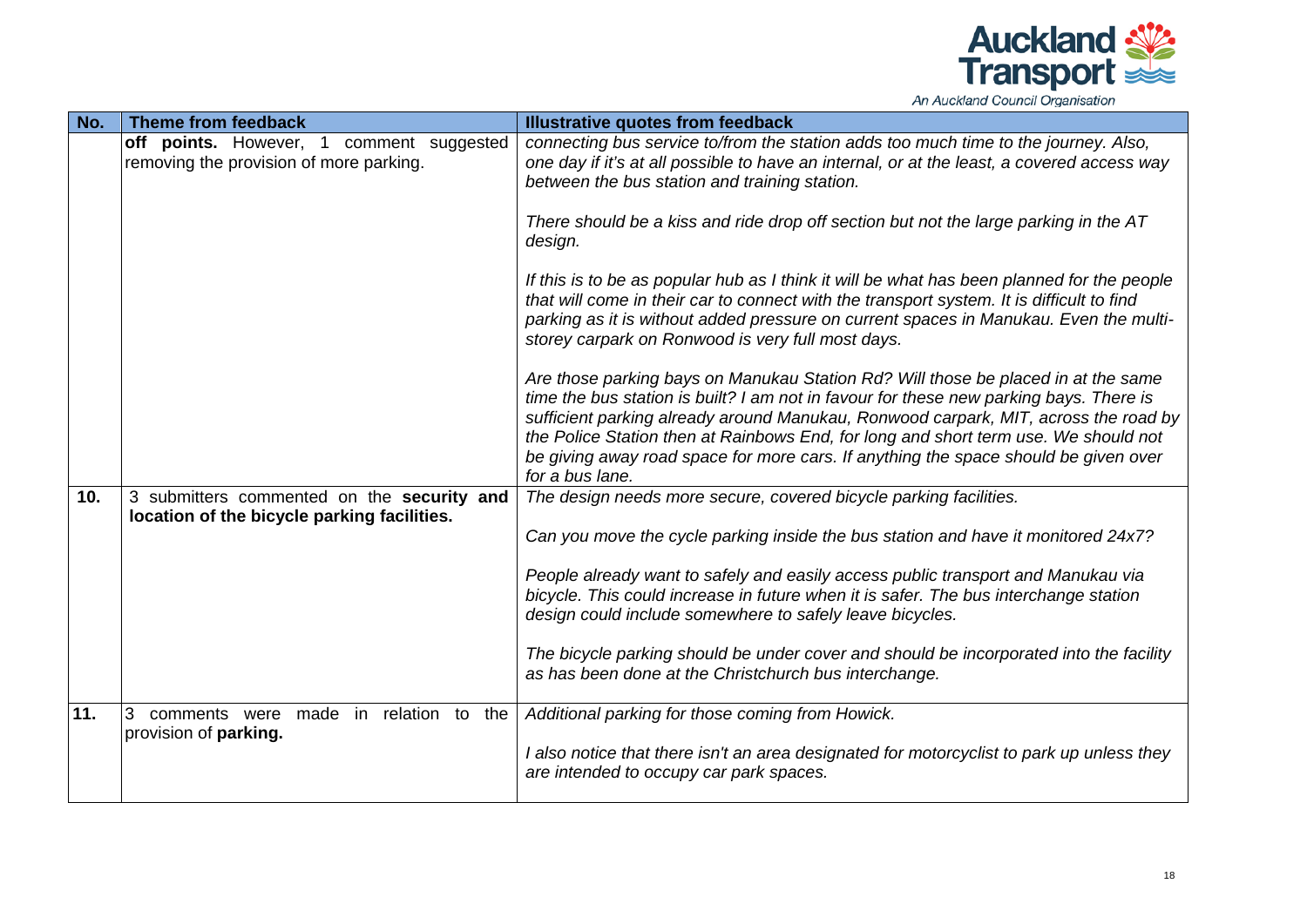

| No. | Theme from feedback                                                                       | Illustrative quotes from feedback                                                                                                                                                                                                                                                                                                                                                                                                                                                                                                                                                                                                                                                                                                                                                                                                                                                                                                                                                                                                |
|-----|-------------------------------------------------------------------------------------------|----------------------------------------------------------------------------------------------------------------------------------------------------------------------------------------------------------------------------------------------------------------------------------------------------------------------------------------------------------------------------------------------------------------------------------------------------------------------------------------------------------------------------------------------------------------------------------------------------------------------------------------------------------------------------------------------------------------------------------------------------------------------------------------------------------------------------------------------------------------------------------------------------------------------------------------------------------------------------------------------------------------------------------|
|     |                                                                                           | If this is to be as popular hub as I would think it will be what has been planned for the<br>people that will come in their car to connect with the transport system. It is difficult to<br>find parking as it is without added pressure on current spaces in Manukau. Even the<br>multi-storey carpark on Ronwood is very full most days.                                                                                                                                                                                                                                                                                                                                                                                                                                                                                                                                                                                                                                                                                       |
| 12. | 3 submitters raised the question of long distance<br>coach and taxi provision within MBS. | Will there be stops for the long distance buses from the South, eg Tauranga,<br>Wellington, Coromandel etc, which at present stop in the front of the Manukau<br>shopping centre?<br>Just wondering will the long distance buses use it as well like they have in Hamilton?                                                                                                                                                                                                                                                                                                                                                                                                                                                                                                                                                                                                                                                                                                                                                      |
| 13. | 3 comments were received on matters outside<br>the scope of the project.                  | Will there be taxi services nearby?<br>I can't believe really that I pay rates the same as everyone else in the Auckland district<br>and the bus that currently runs to the station actually arrives just as the train leaves, so<br>we have to wait for the next one. No one even told us about the bus stop changes in<br>the city. Needless to say as you can tell I am very angry about this as the only people<br>you really seem to be considering are those you hope will take the train to work.<br>I would like you to seriously consider Pukekohe and the people who travel Monday to<br>Friday on such disgusting dirty, smelly and noisy trains. Also when is the plastic<br>sheeting covering the railway station roof being replaced and when is the now rusting<br>scaffolding on the walkway being replaced? Why is there no toilets at the station for<br>the public?<br>We urgently need a train station at Auckland Airport just like the other countries who<br>have subways and convenient train transport. |
| 14. | 2 submitters consider the site to be too small for<br>MBS.                                | The site is far too small for a bus interchange for a future metropolitan area. If you are<br>serious you will also purchase the land and demolish the buildings on the north side of<br>the Putney way to create sensible space for an interchange.<br>I would like no bus interchange here since it's too small and short and a space that will<br>become congested, unsafe if it can be constructed elsewhere that would be grand.                                                                                                                                                                                                                                                                                                                                                                                                                                                                                                                                                                                            |
| 15. | 2 submitters consider landscaping features to be                                          | Add more green space, possibly low shrubs as well as lawn as these will not obscure                                                                                                                                                                                                                                                                                                                                                                                                                                                                                                                                                                                                                                                                                                                                                                                                                                                                                                                                              |
|     | important.                                                                                | vision of traffic both pedestrian and motor.                                                                                                                                                                                                                                                                                                                                                                                                                                                                                                                                                                                                                                                                                                                                                                                                                                                                                                                                                                                     |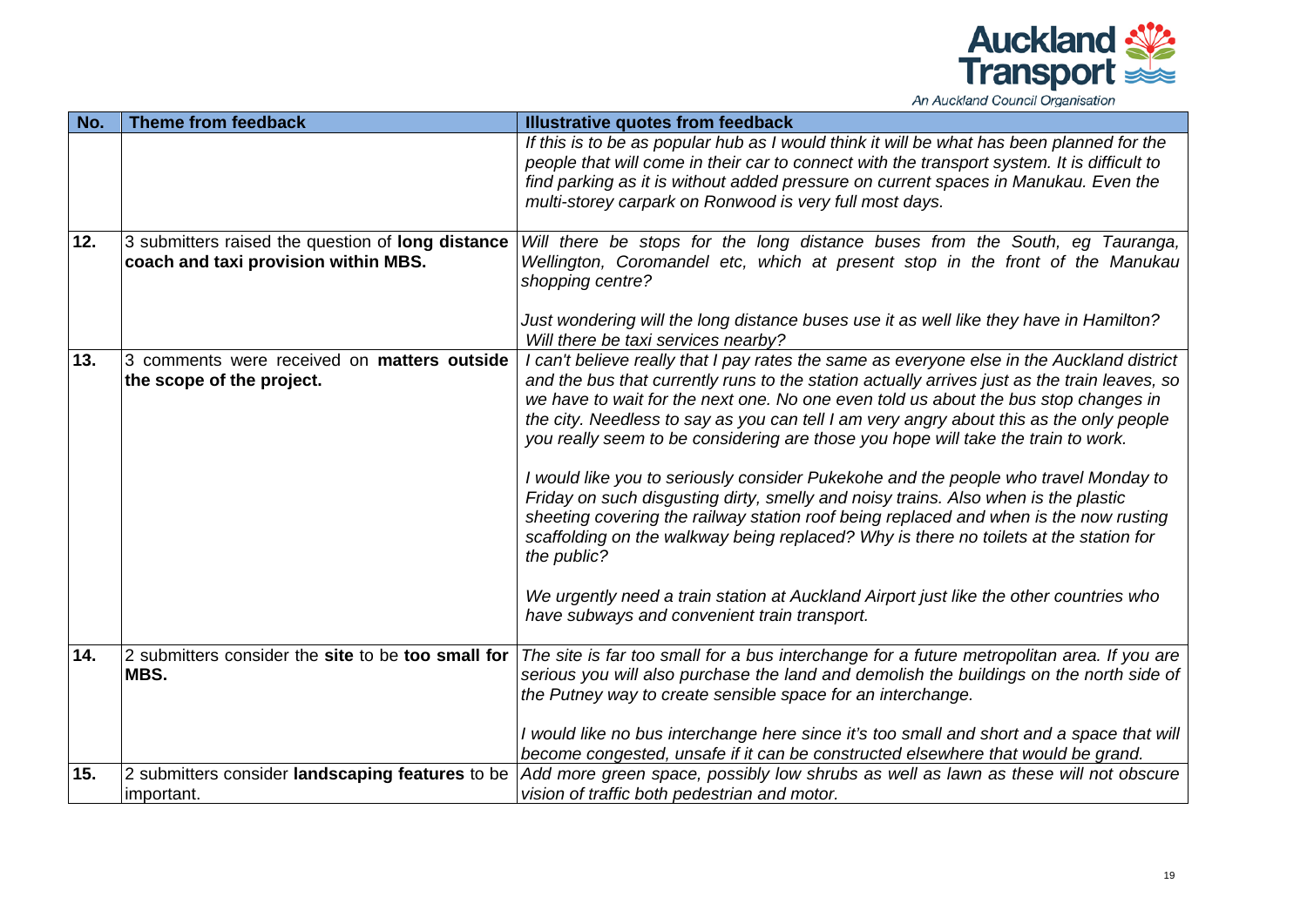

| An Auckland Council Organisation |  |  |
|----------------------------------|--|--|
|----------------------------------|--|--|

| No. | <b>Theme from feedback</b>                                                                               | <b>Illustrative quotes from feedback</b>                                                                                                                                                                                                                                                                                                                                                                                                                                                                                                                                                             |
|-----|----------------------------------------------------------------------------------------------------------|------------------------------------------------------------------------------------------------------------------------------------------------------------------------------------------------------------------------------------------------------------------------------------------------------------------------------------------------------------------------------------------------------------------------------------------------------------------------------------------------------------------------------------------------------------------------------------------------------|
| 16. | waiting area.                                                                                            | I do however like the green space at the corner of the Putney and Osterley. It looks like<br>a substantial size and hope this remain so, will be nice to have still a connection of<br>green space than just one long building from road end to road end.<br>2 submitters were concerned with the scale of the $ My$ concern with the waiting lounge area is that there may be a risk to loitering in this<br>area also that when selecting the chairs for this area that there need to be comfortable<br>and plentiful.<br>The "waiting lounge" seems overblown as this is only a transfer station. |
| 17. | commented on the <b>layout of the</b><br>submitter<br>building                                           | The long layout it could make a big walk for some less mobile people. Also having a<br>long spread out layout will make it challenging to activate the entire space to keep it<br>clean, safe and inviting.                                                                                                                                                                                                                                                                                                                                                                                          |
| 18. | submitter was concerned with the potential air<br><b>pollution</b> to buildings within proximity to MBS. | The site is enclosed due to the proximity of buildings on Putney Drive etc. This could<br>lead to lingering bus exhaust pollution.                                                                                                                                                                                                                                                                                                                                                                                                                                                                   |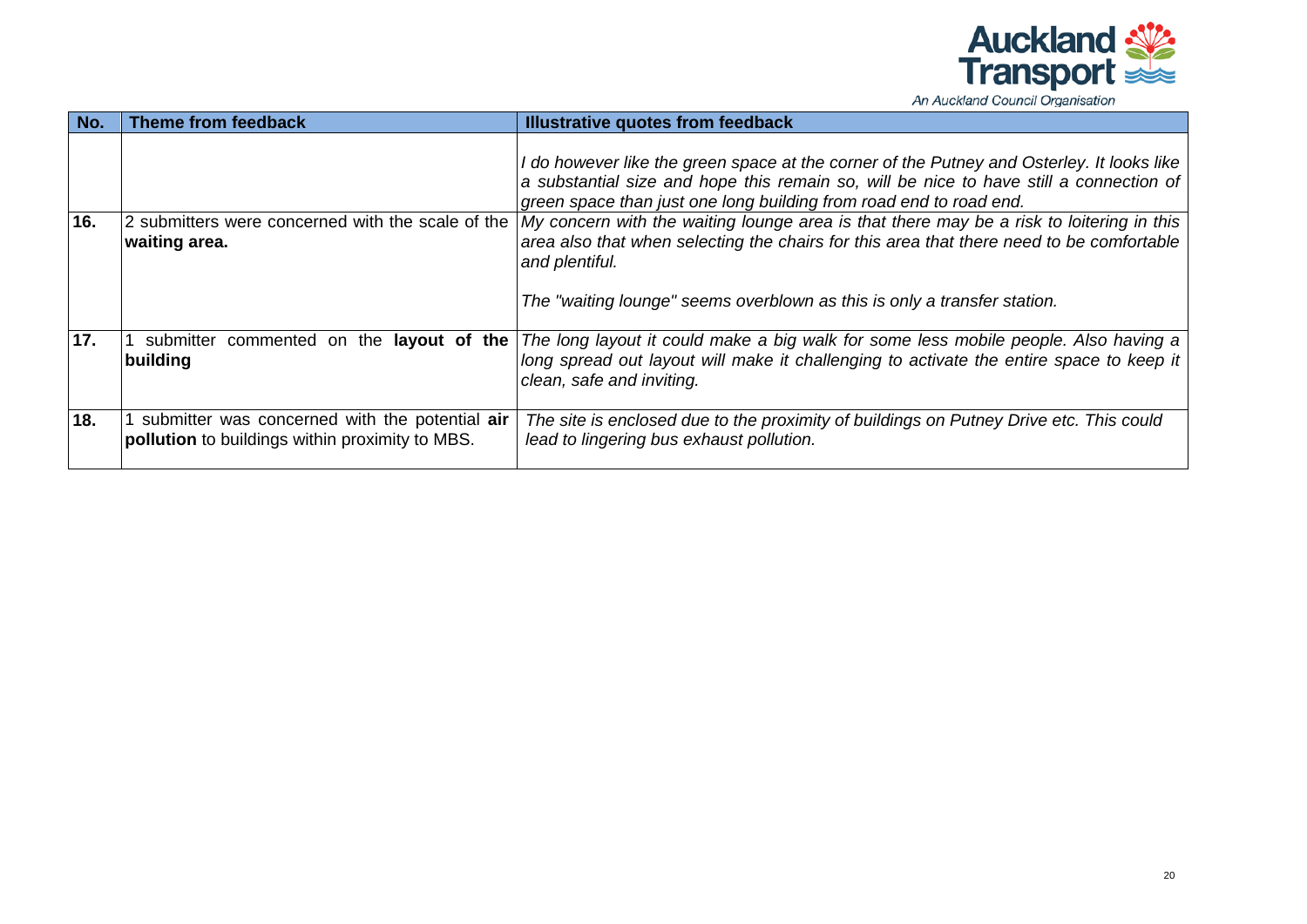

### <span id="page-29-0"></span>**5.5 Question 4- Please identify anything we should be aware of when planning how to manage construction.**

Of the 111 submitters, 25 submitters responded to this question regarding construction management and raised the following issues in relation to construction management:

- Traffic impact on local roads;
- Cycling;
- Lack of parking;
- Signs for temporary crossings;
- Impact of construction on other modes of public transport;
- Public information prior to start of construction;
- Construction noise;
- Connectivity between the train station and the shopping centre; and
- Site safety.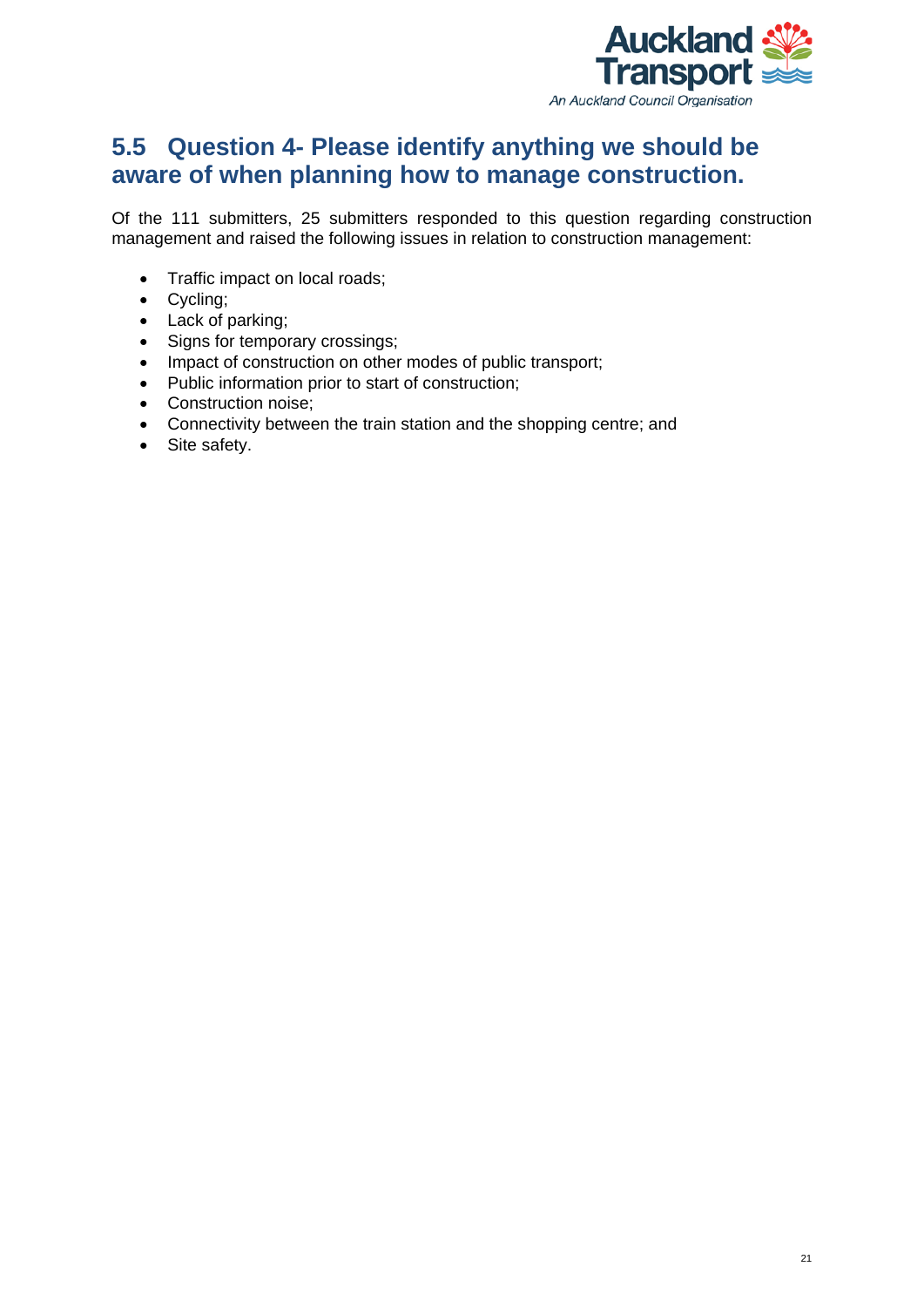

| No. | Theme from feedback                                                        | Illustrative quotes from feedback                                                                                                                                                                                                                                                                                                                                                                                                                                                                                                                                                                 |
|-----|----------------------------------------------------------------------------|---------------------------------------------------------------------------------------------------------------------------------------------------------------------------------------------------------------------------------------------------------------------------------------------------------------------------------------------------------------------------------------------------------------------------------------------------------------------------------------------------------------------------------------------------------------------------------------------------|
| 19. | The potential traffic impact on local roads was                            | The traffic on Manukau Station road on some afternoons is very busy especially near                                                                                                                                                                                                                                                                                                                                                                                                                                                                                                               |
|     | mentioned in 7 comments.                                                   | the end of the working week.                                                                                                                                                                                                                                                                                                                                                                                                                                                                                                                                                                      |
|     |                                                                            | Definitely need to look at traffic going in and out of Putney/Mall/Main Street, this<br>looks like it will cause traffic jams especially when there are jotter bars.                                                                                                                                                                                                                                                                                                                                                                                                                              |
|     |                                                                            | Ensure free flowing or traffic around the site, particularly peak hours. Ensure access<br>to the train station is not impeded from the car parks in the area.                                                                                                                                                                                                                                                                                                                                                                                                                                     |
|     |                                                                            | Oh, also, I used to drive for Linfox delivering food groceries, produce, and meat<br>supplies to the Countdown Supermarket everyday where reversing truck and semi-<br>trailer into their loading dock from the public carpark opposite and across the internal<br>street outside of the supermarket loading dock. This requires a senior staff member<br>to come out to stop all traffic (buses, trucks, cars, etc) whilst the truck is reversing<br>across the street into the loading dock. The construction may have an impact on this<br>or vice versa. I thought you might wanna know this. |
|     |                                                                            | If construction does go ahead on this unsuitable location then there will be trouble<br>with construction delivery vehicles blocking access ways to the present train station<br>and nearby roads so people will be obstructed in getting to and from the train station<br>and university.                                                                                                                                                                                                                                                                                                        |
|     |                                                                            | Improve the traffic light system to make Manukau Station Road flow better.                                                                                                                                                                                                                                                                                                                                                                                                                                                                                                                        |
|     |                                                                            | Temporary loading zones for business deliveries, and temporary bus stops to divert<br>traffic.                                                                                                                                                                                                                                                                                                                                                                                                                                                                                                    |
| 20. | A submitter suggested cycling to be considered<br>as part of construction. | Consult your cycling colleagues before finalising these plans                                                                                                                                                                                                                                                                                                                                                                                                                                                                                                                                     |
| 21. | 1 submitter was not pleased with the lack of free                          | PARKING!!! Where are your brains?? I understand that all of the council parking is to                                                                                                                                                                                                                                                                                                                                                                                                                                                                                                             |
|     |                                                                            | go and ALL parking at Manukau will be "Pay and Display" - are you nuts?? Why                                                                                                                                                                                                                                                                                                                                                                                                                                                                                                                      |
|     | parking                                                                    | bother going to Manukau to shop etc. if we have to pay - it is not as if we are at the                                                                                                                                                                                                                                                                                                                                                                                                                                                                                                            |
|     |                                                                            | CBD where parking is at a premium. Get your brain into gear and start thinking about                                                                                                                                                                                                                                                                                                                                                                                                                                                                                                              |
|     |                                                                            | the consumers who actually live in Manukau - this new AUCKLAND COUNCIL is all                                                                                                                                                                                                                                                                                                                                                                                                                                                                                                                     |
|     |                                                                            |                                                                                                                                                                                                                                                                                                                                                                                                                                                                                                                                                                                                   |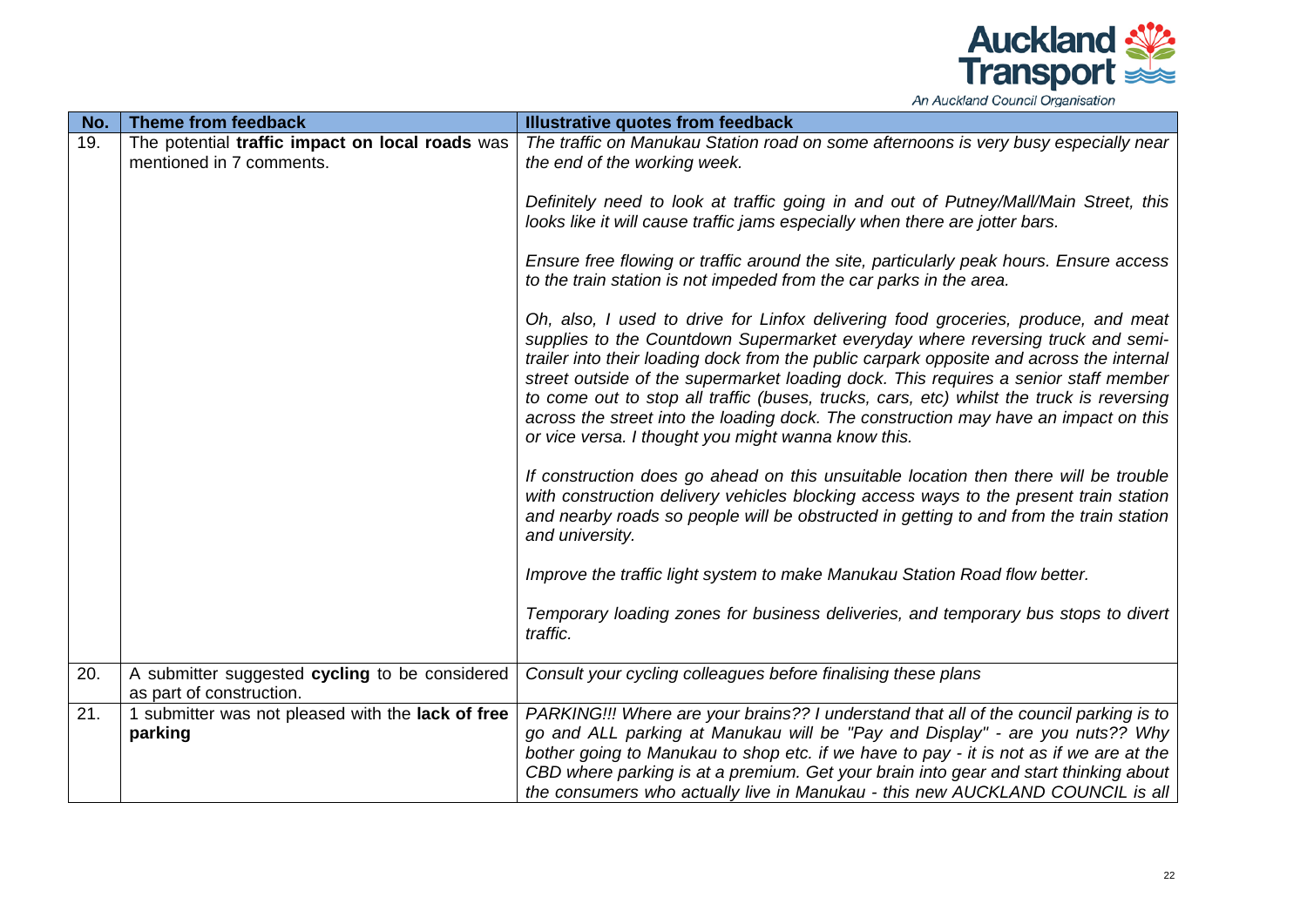

|     |                                                                                                | about money from the suburbs and promoting the CBD. If your intention is to get<br>Aucklanders to MOVE out of Auckland, you are going the right way about it!                                                                                                                                                                        |
|-----|------------------------------------------------------------------------------------------------|--------------------------------------------------------------------------------------------------------------------------------------------------------------------------------------------------------------------------------------------------------------------------------------------------------------------------------------|
| 22. | 1 submitter suggested appropriate signs for<br>temporary crossings.                            | Please make sure temporary crossings carry the legally required signs or signals.                                                                                                                                                                                                                                                    |
| 23. | 6 submitters raised the issue of the potential<br>impact of construction on other modes of     | Don't close the Westfield Train Station.                                                                                                                                                                                                                                                                                             |
|     | public transport.                                                                              | The rail track connecting Manukau to stations south of there should be done before<br>any bus station is built                                                                                                                                                                                                                       |
|     |                                                                                                | Ensure the train station functions well. Please at least keep one good functional<br>public transport.                                                                                                                                                                                                                               |
|     |                                                                                                | Get the buses (Alrporter 380, H&E & Waka Pacific), that currently go through Davies<br>Ave, from Ronwood Ave to Manukau Station Road, to go direct via Lambie Drive to<br>Manukau Station Road. There is a train bus stop on Manukau Station Road,<br>(between Davies Ave & Osterley Way), that could be used to offload passengers. |
|     |                                                                                                | Buses should be on time.                                                                                                                                                                                                                                                                                                             |
|     |                                                                                                | Traffic, not changing the bus route too much.                                                                                                                                                                                                                                                                                        |
| 24. | submitters<br>2<br>suggested adequate<br>public<br>information prior to start of construction. | Make sure that local businesses and residents are informed well in advance of any<br>major work.                                                                                                                                                                                                                                     |
|     |                                                                                                | Consistent public information leading up to construction and during construction                                                                                                                                                                                                                                                     |
| 25. | 2 submitters were concerned with construction<br>noise.                                        | Generally traffic management is well thought out prior to works being started.<br>Excessive noise should be considered for attention in the building phase for<br>residents and business houses opposite.                                                                                                                            |
|     |                                                                                                | I would be concerned about noise, it is not only a business area there are residential<br>buildings as well                                                                                                                                                                                                                          |
| 26. | 1 submitter was concerned with the connectivity                                                | How will the elderly get to the main shopping centre? Ie. The mall. Will there be                                                                                                                                                                                                                                                    |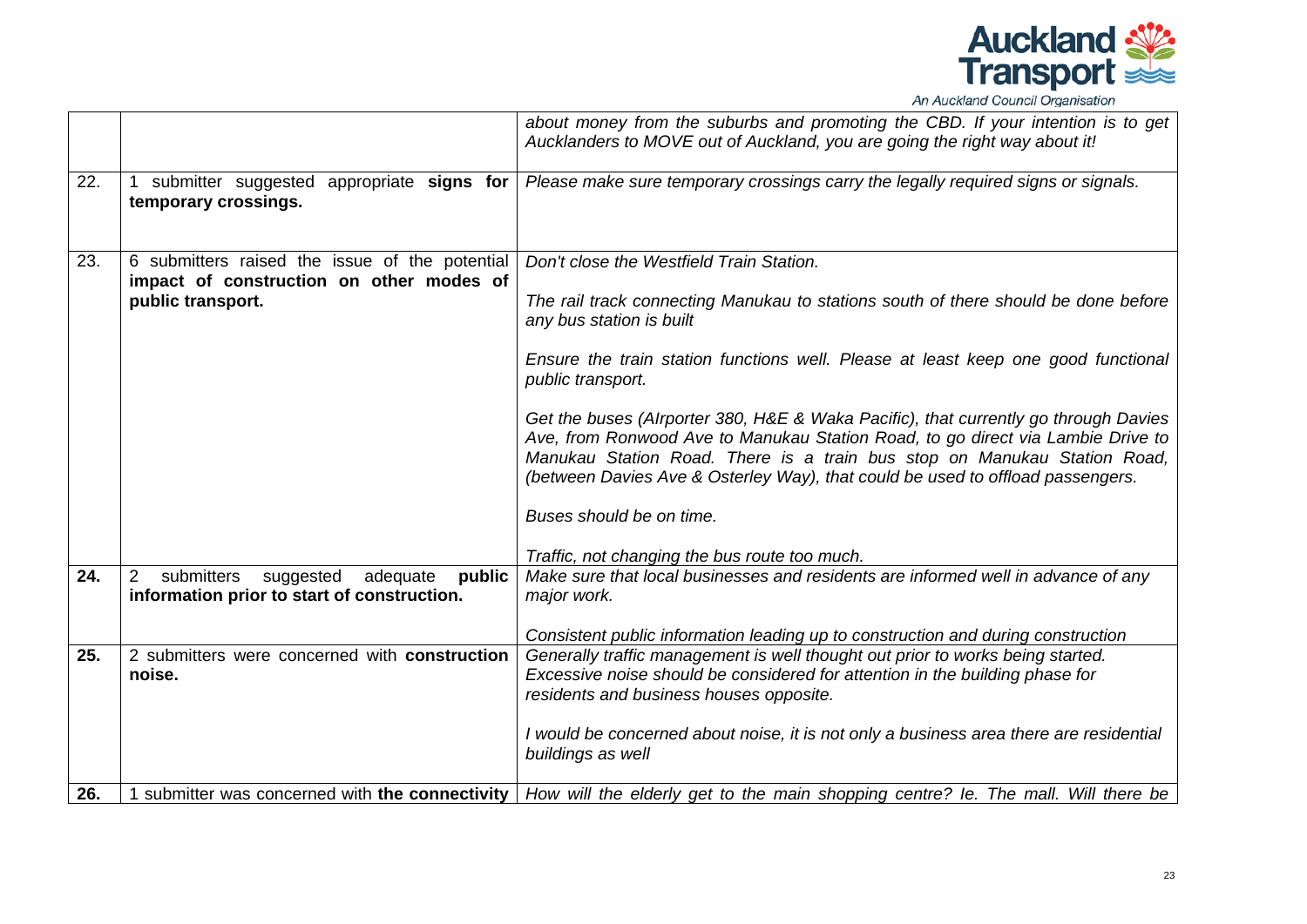

| An Auckland Council Organisation |  |  |
|----------------------------------|--|--|
|----------------------------------|--|--|

|    | between the train station and the shopping<br>centre during construction. | covered walkways to the mall?                                                                     |
|----|---------------------------------------------------------------------------|---------------------------------------------------------------------------------------------------|
| 27 | submitter raised the issue of site safety.                                | People driving fast. Complete the close off area when building - only personnel goes<br>in there. |

.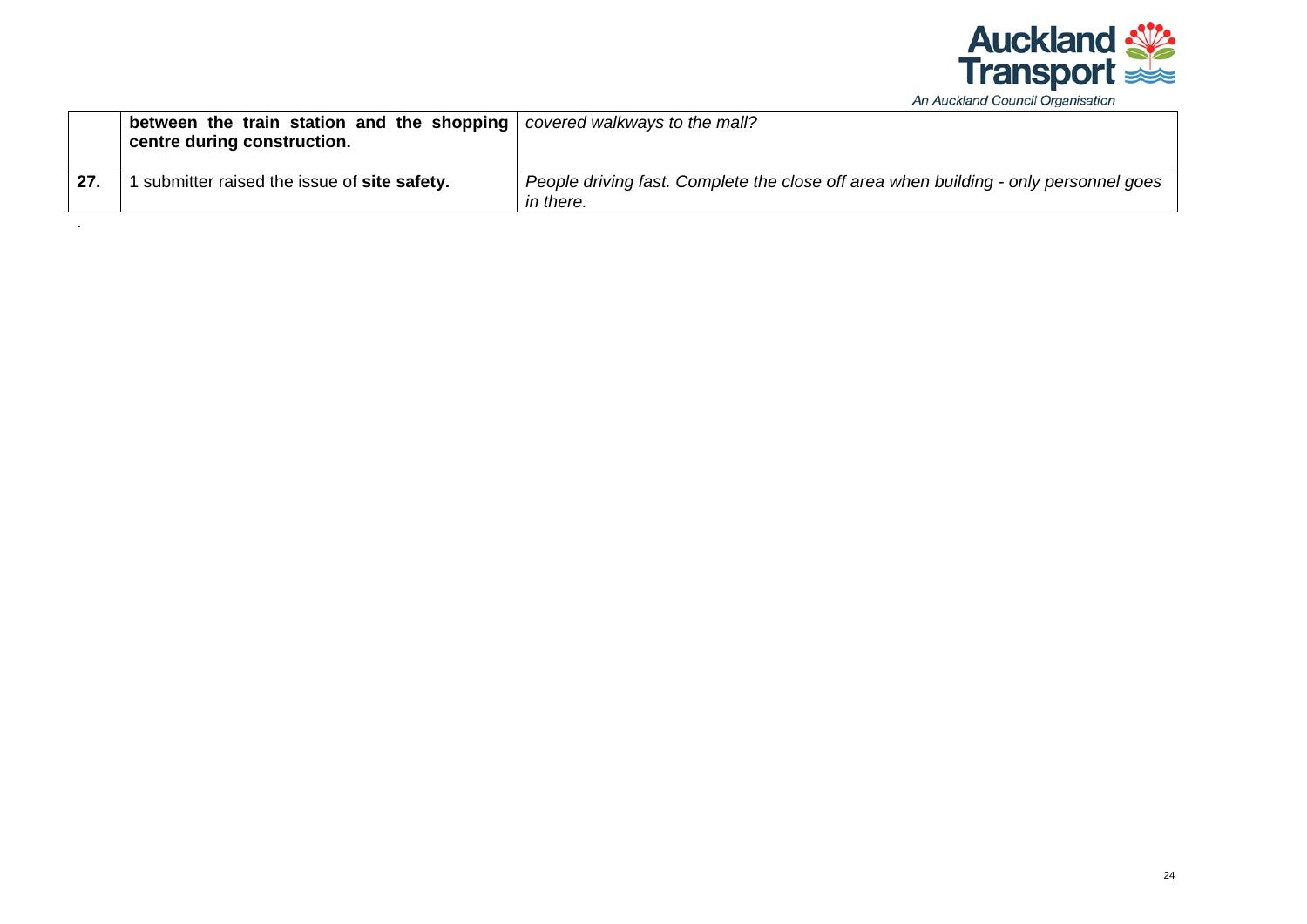

## **6. AT Design Team responses to key feedback points**

Feedback from the consultation process has influenced the following:

- Some of the detailed design elements such as atmosphere, comfort, space, retail availability, lighting, rubbish, and fences;
- Accessibility within and around the bus station particularly for hearing- and visually-impaired passengers;
- Amenities within the bus station such as locations of Hop Card kiosks, ATMs, WiFi, and toilet facilities; and
- Weather protection including extended canopy coverage

Specific comments are below:

<span id="page-33-0"></span>

|                | No. Feedback                                                   | <b>AT Design Team Response</b>                                                                                                                                                                                                                                                                                                                                                                                                                                                                                                                                                                                                                                                |  |
|----------------|----------------------------------------------------------------|-------------------------------------------------------------------------------------------------------------------------------------------------------------------------------------------------------------------------------------------------------------------------------------------------------------------------------------------------------------------------------------------------------------------------------------------------------------------------------------------------------------------------------------------------------------------------------------------------------------------------------------------------------------------------------|--|
|                | Question 3- What would you change about the design?            |                                                                                                                                                                                                                                                                                                                                                                                                                                                                                                                                                                                                                                                                               |  |
|                | Provision of a dedicated cycle way to MBS                      | Although unable to be included in this project, we have forwarded these suggestions to AT's Walking<br>and Cycling team to investigate and consider with existing or as independent projects in the future.<br>Putney Way has not been designed with cycle lanes as under the Putney Way upgrade project, it will<br>become a low-speed urban lane with raised speed tables and multiple pedestrian crossings.                                                                                                                                                                                                                                                                |  |
| $\overline{2}$ | Congestion on local roads further exacerbated by<br><b>MBS</b> | The temporary carpark on the southern half of Lot 59 is not expected to exacerbate congestion on<br>local roads as there will be a net reduction in carparks.<br>Although unable to be included in this project. It is very unlikely an underground MIT-MBS connection<br>would go ahead due to the prohibitive cost of such a facility, but this has also been forwarded to the<br>Local Board to consider this facility or an equivalent under their budget to service the area.<br>Additionally, providing an underground connection between MIT and MBS has not been budgeted<br>for.<br>Bus lanes are currently being considered, along Manukau Station Road by AT METRO |  |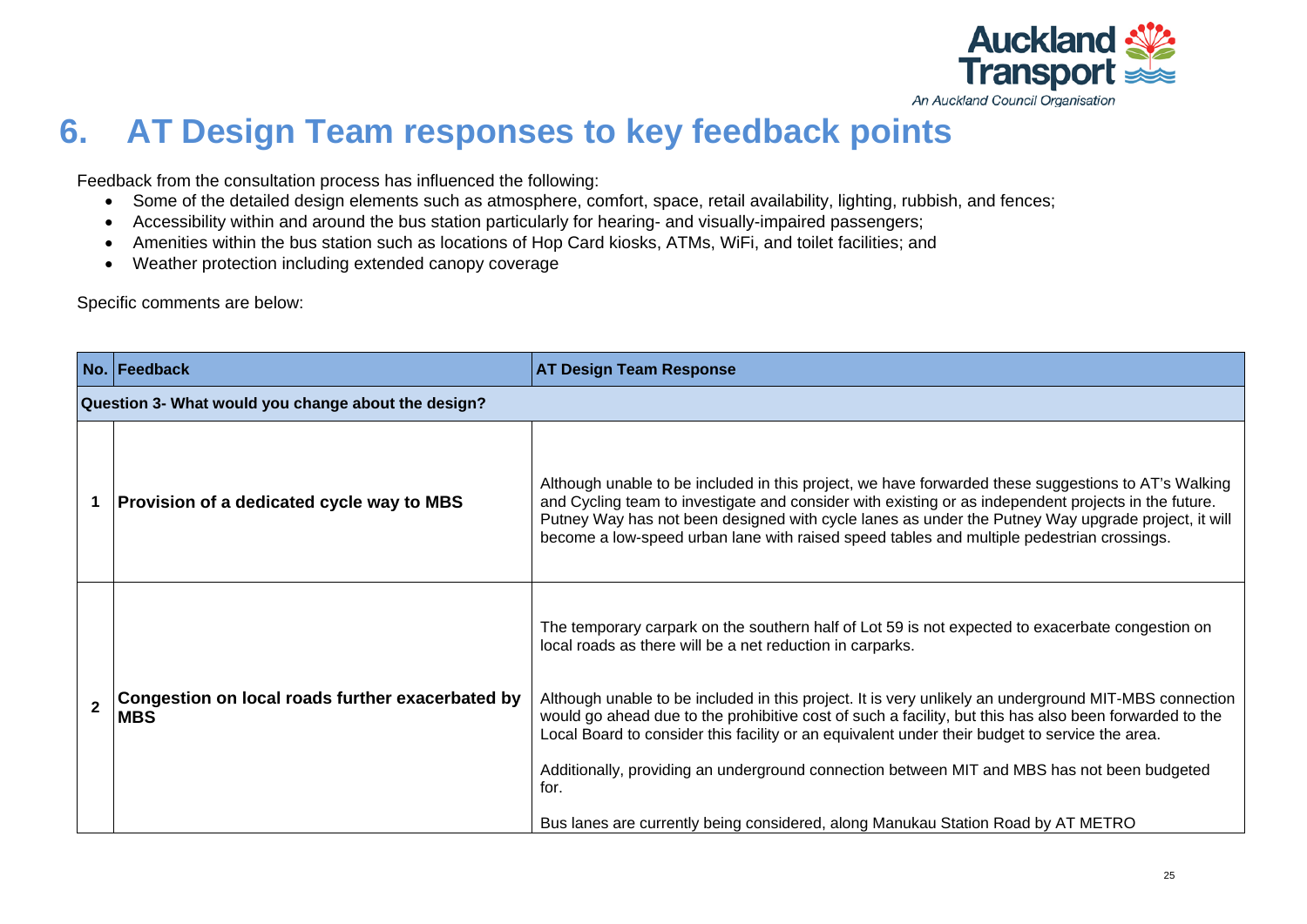

|                | No. Feedback                                                                      | <b>AT Design Team Response</b>                                                                                                                                                                                                                                                                                                                                                                                                                                                                                                                                                                                                                                                                                                                                                                                                                                                                                                                                                                                                                                                                                                                                                                                                                                                                                                                                                                                                                                                                                                                                                                                                            |  |  |  |
|----------------|-----------------------------------------------------------------------------------|-------------------------------------------------------------------------------------------------------------------------------------------------------------------------------------------------------------------------------------------------------------------------------------------------------------------------------------------------------------------------------------------------------------------------------------------------------------------------------------------------------------------------------------------------------------------------------------------------------------------------------------------------------------------------------------------------------------------------------------------------------------------------------------------------------------------------------------------------------------------------------------------------------------------------------------------------------------------------------------------------------------------------------------------------------------------------------------------------------------------------------------------------------------------------------------------------------------------------------------------------------------------------------------------------------------------------------------------------------------------------------------------------------------------------------------------------------------------------------------------------------------------------------------------------------------------------------------------------------------------------------------------|--|--|--|
|                | Question 3- What would you change about the design?                               |                                                                                                                                                                                                                                                                                                                                                                                                                                                                                                                                                                                                                                                                                                                                                                                                                                                                                                                                                                                                                                                                                                                                                                                                                                                                                                                                                                                                                                                                                                                                                                                                                                           |  |  |  |
| 3              | Layout of building                                                                | The layout of the building is dictated by the sawtooth layout of the operational area. The sawtooth<br>layout was selected to minimise bus and pedestrian conflicts and to also be able to accommodate the<br>number of bays required at the station. Additionally, there was a need to preserve Putney Way as a<br>high amenity access therefore excluding bus bays along Putney Way will help to achieve this.                                                                                                                                                                                                                                                                                                                                                                                                                                                                                                                                                                                                                                                                                                                                                                                                                                                                                                                                                                                                                                                                                                                                                                                                                          |  |  |  |
| 4              | Detailed design elements                                                          | The designers have taken into account the general nature of these comments regarding the building<br>design. Specifically;<br>• Sustainability measures include the use of raingardens and rain-water retention tanks, LED<br>lighting, the use of natural light and natural ventilation;<br>Solar panels have been considered, however the layout of the site and surrounding buildings<br>makes this impracticable at this stage<br>Recycling will be incorporated throughout the building in waste bins; and<br>The design of the operational area caters for double-decker buses.                                                                                                                                                                                                                                                                                                                                                                                                                                                                                                                                                                                                                                                                                                                                                                                                                                                                                                                                                                                                                                                     |  |  |  |
| 5              | Use of the site for other land use including<br>residential/commercial activities | Future proofing directly above the bus station was considered impractical due to having no demand at<br>the time from developers for the space. Foundation costs are large and requirements were not able to<br>be established without understanding what the future development demands were. Ie future use and<br>scale of the overbuild.<br>The new Manukau bus station presents a great opportunity for an adjacent mixed residential and<br>commercial development that makes the most of the proximity to major public transport routes. The<br>added convenience and amenity of being close to public transport will make it easy for people to live<br>and work in the area. AT is working with Panuku Development Auckland (Panuku) on initial planning of<br>the development around the new bus station. Panuku will work with a private sector partner to deliver<br>the mixed-use development. There are 2 areas available for commercial and residential use that have<br>the potential to deliver around 50,000m2 of mixed-use space that could potentially include at least 200<br>apartments. Additonally the interchange will be integrated into future urban development and the air<br>rights above the bus operating area have been protected with this in mind". Panuku is working closely<br>with AT to ensure all elements of development, such as pedestrian and traffic flows, and stormwater<br>run-off are well integrated with the new bus station.<br>In response to specific comments regarding the layout of the bus station building, this is dictated by<br>the sawtooth layout of the operational area. |  |  |  |
| 6              | Site too small for MBS                                                            | Lot 59 and the size and scale of the station (23 bus bays) are considered appropriate for anticipated<br>demand and future growth of bus services.                                                                                                                                                                                                                                                                                                                                                                                                                                                                                                                                                                                                                                                                                                                                                                                                                                                                                                                                                                                                                                                                                                                                                                                                                                                                                                                                                                                                                                                                                        |  |  |  |
| $\overline{7}$ | <b>Landscaping features</b>                                                       | The landscape design of the MBS station will incorporate as much green space as is practicable.<br>There is also provision for a large open grassed area on the NE corner of Lot 59.                                                                                                                                                                                                                                                                                                                                                                                                                                                                                                                                                                                                                                                                                                                                                                                                                                                                                                                                                                                                                                                                                                                                                                                                                                                                                                                                                                                                                                                      |  |  |  |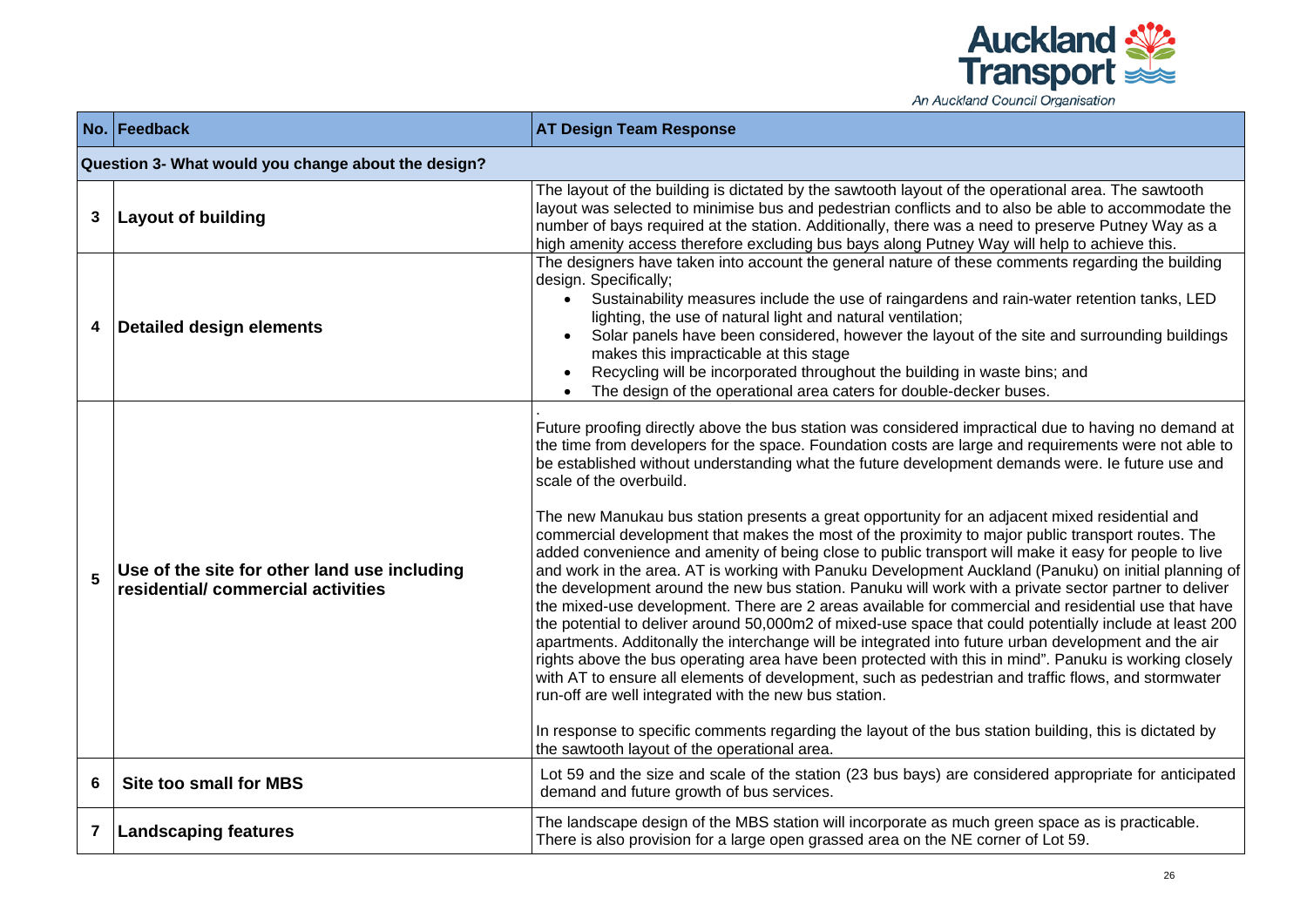

| An Auckland Council Organisation |  |  |  |
|----------------------------------|--|--|--|
|----------------------------------|--|--|--|

|    | No. Feedback                                                | <b>AT Design Team Response</b>                                                                                                                                                                                                                                                                                                                                                                          |  |  |  |
|----|-------------------------------------------------------------|---------------------------------------------------------------------------------------------------------------------------------------------------------------------------------------------------------------------------------------------------------------------------------------------------------------------------------------------------------------------------------------------------------|--|--|--|
|    | Question 3- What would you change about the design?         |                                                                                                                                                                                                                                                                                                                                                                                                         |  |  |  |
| 8  | <b>Provision of weather protection</b>                      | Weather protection is provided in the bus bays by a 12m cantilevered canopy, on Putney Way by<br>pedestrian canopies, across Davies Ave by the pedestrian canopy, and at the taxi and drop off bays<br>by dedicated shelters.                                                                                                                                                                           |  |  |  |
|    |                                                             | Allowance to relocate the train station to beneath the bus station is not within the scope of the MBS<br>project.                                                                                                                                                                                                                                                                                       |  |  |  |
| 9  | <b>Cost</b>                                                 | The budget established to construct the bus station is \$26M.                                                                                                                                                                                                                                                                                                                                           |  |  |  |
|    | 10 Scale of the waiting area                                | The size and scale of the waiting areas, and the provision of seating, is considered appropriate for the<br>number of people who are expected to use the station. Many passengers catching regional buses are<br>more likely to remain in the station for a longer period than those catching local buses so suitable<br>facilities have to be provided.                                                |  |  |  |
| 11 | Security and location of the bicycle parking<br>facilities. | The location of cycle parking is in an area of high passive surveillance and will be monitored by<br><b>CCTV</b>                                                                                                                                                                                                                                                                                        |  |  |  |
| 12 | More park/ kiss and ride                                    | Although unable to be included in this project, we have forwarded the request for a park'n'ride to AT's<br>Parking team to investigate and consider with existing or as independent projects in the future.                                                                                                                                                                                             |  |  |  |
| 13 | <b>Connectivity between MBS and Westfield</b>               | Kiss'n'ride (attended vehicle only drop-off areas) and taxi areas are provided for on Putney Way.<br>Accessibility for the extent of the project area has been well considered to help support those<br>accessing the station from Westfield. Unfortunately the lack of availability of suitable land and need<br>to create an interchange with the rail station makes other sites impractical for use. |  |  |  |
| 14 | <b>Parking</b>                                              | Although unable to be included in this project, we have forwarded the request for a park'n'ride to AT's<br>Parking team and to the Local Board to investigate and consider with existing or as independent<br>projects in the future.                                                                                                                                                                   |  |  |  |
| 15 | Air pollution                                               | The station building will be designed to minimise any adverse effects of air pollution from diesel<br>buses.                                                                                                                                                                                                                                                                                            |  |  |  |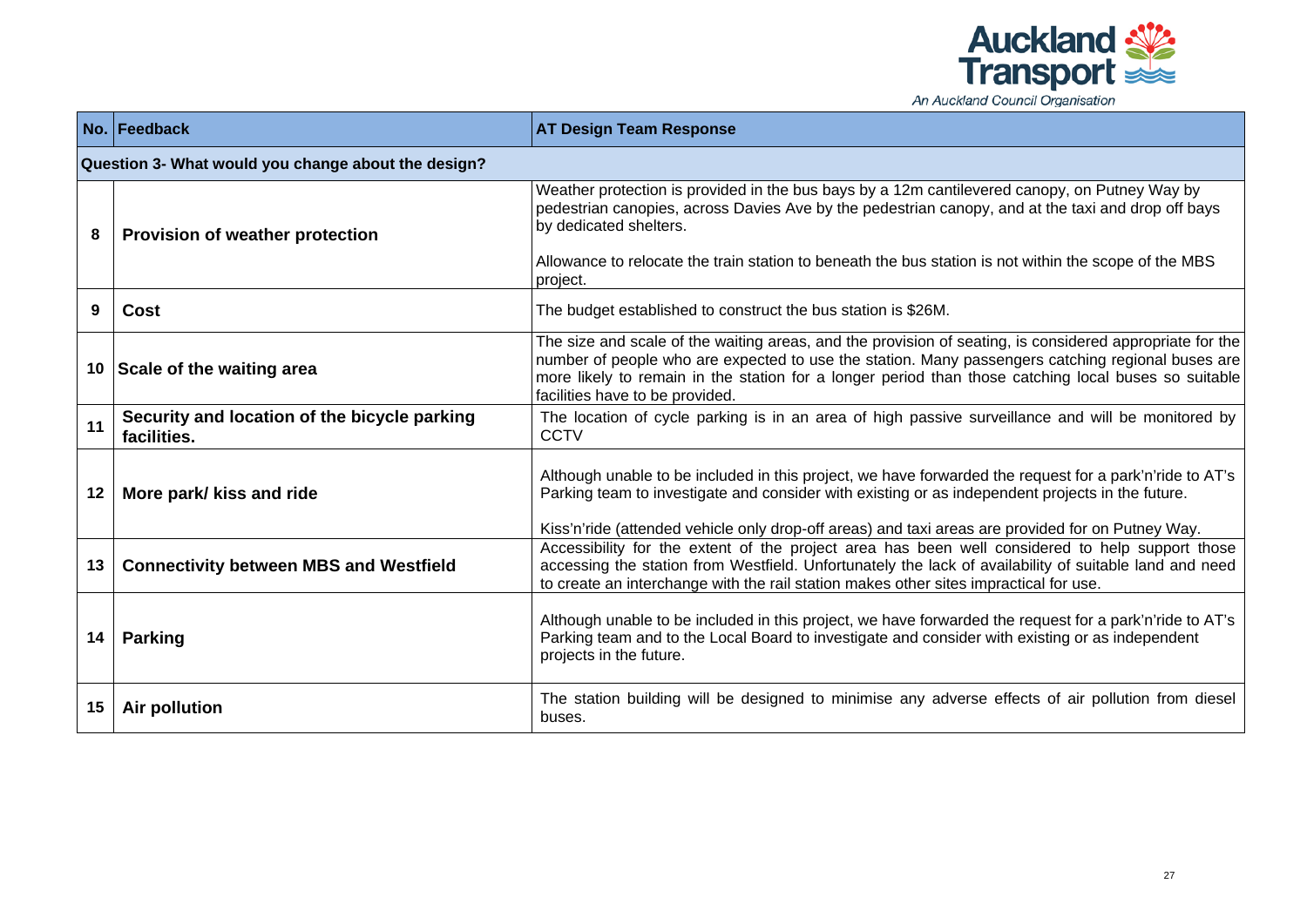

| An Auckland Council Organisation |  |  |
|----------------------------------|--|--|
|----------------------------------|--|--|

|    | No. Feedback                                                | <b>AT Design Team Response</b>                                                                                                                                                                                                                                                                                                                                                                                                                                                                                                                                                                                                                                                                                                                                                                    |  |  |  |
|----|-------------------------------------------------------------|---------------------------------------------------------------------------------------------------------------------------------------------------------------------------------------------------------------------------------------------------------------------------------------------------------------------------------------------------------------------------------------------------------------------------------------------------------------------------------------------------------------------------------------------------------------------------------------------------------------------------------------------------------------------------------------------------------------------------------------------------------------------------------------------------|--|--|--|
|    | Question 3- What would you change about the design?         |                                                                                                                                                                                                                                                                                                                                                                                                                                                                                                                                                                                                                                                                                                                                                                                                   |  |  |  |
| 16 | <b>Amenities inside MBS</b>                                 | The designers have taken into account the general nature of these comments regarding the building<br>design and have enhanced their designs as a result. Specifically;<br>Hop Card kiosks are provided;<br>$\bullet$<br>An ATM has been provided in the current design;<br>$\bullet$<br>A ticket office and help desk have been provided for in the design;<br>$\bullet$<br>Water fountains have been provided for in the current design;<br>$\bullet$<br>Intuitive wayfinding signage directing people to the train station and surrounding precinct<br>$\bullet$<br>(and vice versa) is provided for in the design                                                                                                                                                                              |  |  |  |
| 17 | Long distance coach and taxi provision within<br><b>MBS</b> | Taxi services will be located on the northern side of the station building on Putney Way.<br>Long distance regional bus services are expected to use the MBS.                                                                                                                                                                                                                                                                                                                                                                                                                                                                                                                                                                                                                                     |  |  |  |
| 18 | Matters outside the scope of the project                    | The cohesive integration of bus and train travel, and the independent success of both, is a<br>priority to ensure public transport performs optimally for Aucklanders, the Manukau Bus<br>Station's integration with the rail station seeks to contribute towards this.<br>Although outside of the scope of this particular project, we have forwarded the concerns<br>regarding the Pukekohe train station and its current state to the appropriate AT Metro team<br>to investigate and consider improvements.<br>We urgently need a train station at Auckland Airport just like the other countries who have<br>subways and convenient train transport.<br>A train station at Auckland Airport an aspect of public transportation in Auckland that has and is<br>being reviewed and considered. |  |  |  |

| Question 4- Anything we should be aware of when planning how AT manages construction? |                                                                                |  |
|---------------------------------------------------------------------------------------|--------------------------------------------------------------------------------|--|
| 19   Traffic impact on local roads                                                    | We do not expect the station to exacerbate traffic congestion in the precinct. |  |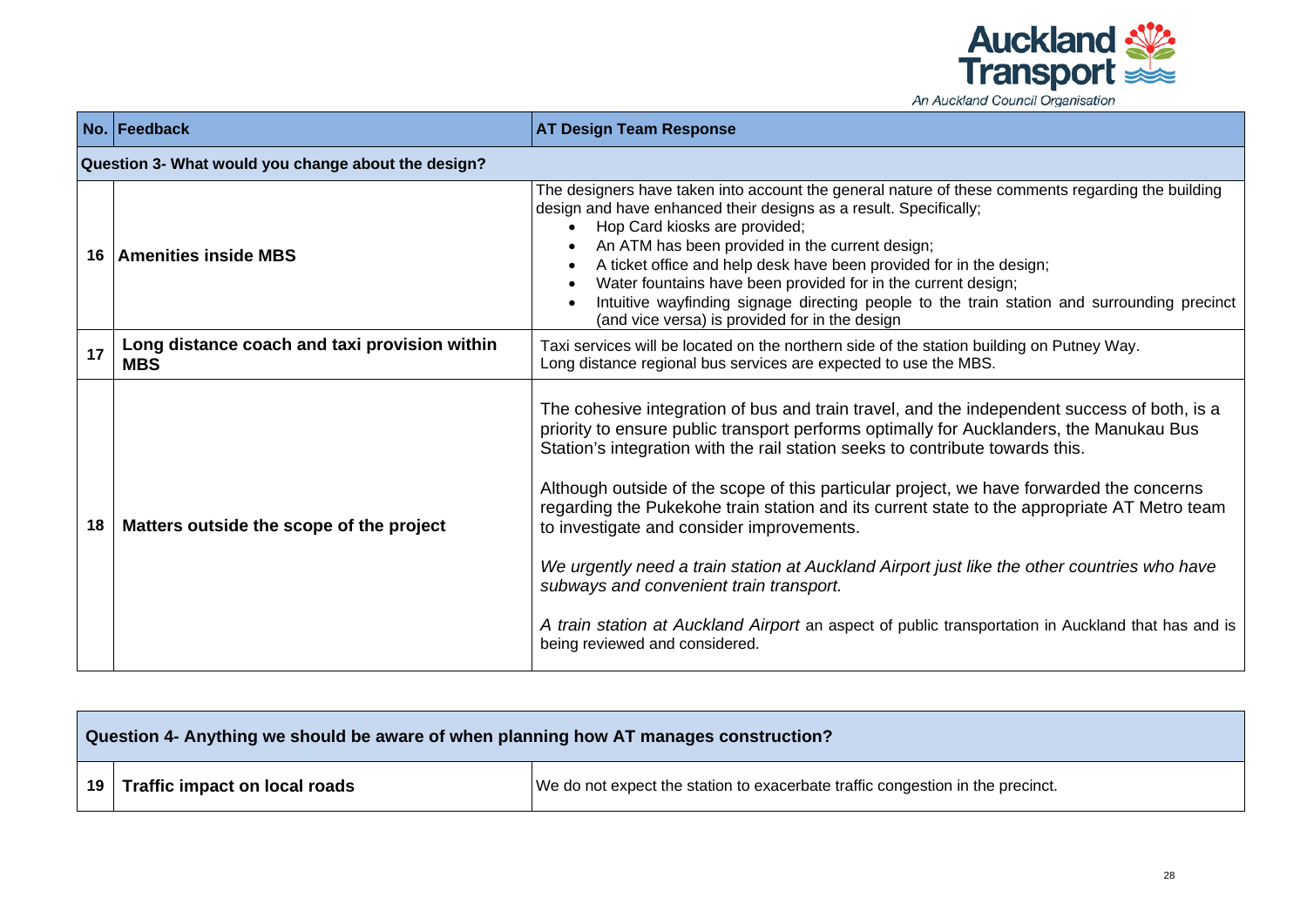

| 20 | Cycling                                                                                   | The AT cycling team have been consulted as part of the design process and have contributed to the<br>design plans.                                                                                                |
|----|-------------------------------------------------------------------------------------------|-------------------------------------------------------------------------------------------------------------------------------------------------------------------------------------------------------------------|
| 21 | Lack of parking                                                                           | Although unable to be included in this project, we have forwarded the request for a park'n'ride to AT's<br>Parking team Board to investigate and consider with existing or as independent projects in the future. |
| 22 | Signs for temporary crossings.                                                            | The contractor will be required to ensure that all temporary crossings or temporary footpaths are<br>signed and managed in accordance with all regulations.                                                       |
| 23 | Impact of construction on other modes of public<br>transport                              | The Manukau Train Station will not be closed as a result of the construction of the MBS project.                                                                                                                  |
| 24 | Public information prior to start of construction                                         | AT will ensure that local businesses and residents are informed in advance of any major work.                                                                                                                     |
| 25 | <b>Construction noise</b>                                                                 | Construction noise will be kept to the minimum and work, unless explicitly approved, will be<br>undertaken during the workdays, Monday to Friday, 7am till 7pm.                                                   |
| 26 | The connectivity between the train station and<br>the shopping centre during construction | Accessibility for those people travelling between the rail station and Westfields will remain available.<br>Travel distance will not increase.                                                                    |
| 27 | Site safety                                                                               | The construction contractor will be responsible for public safety, and the safety of workers on site,<br>during the construction period.                                                                          |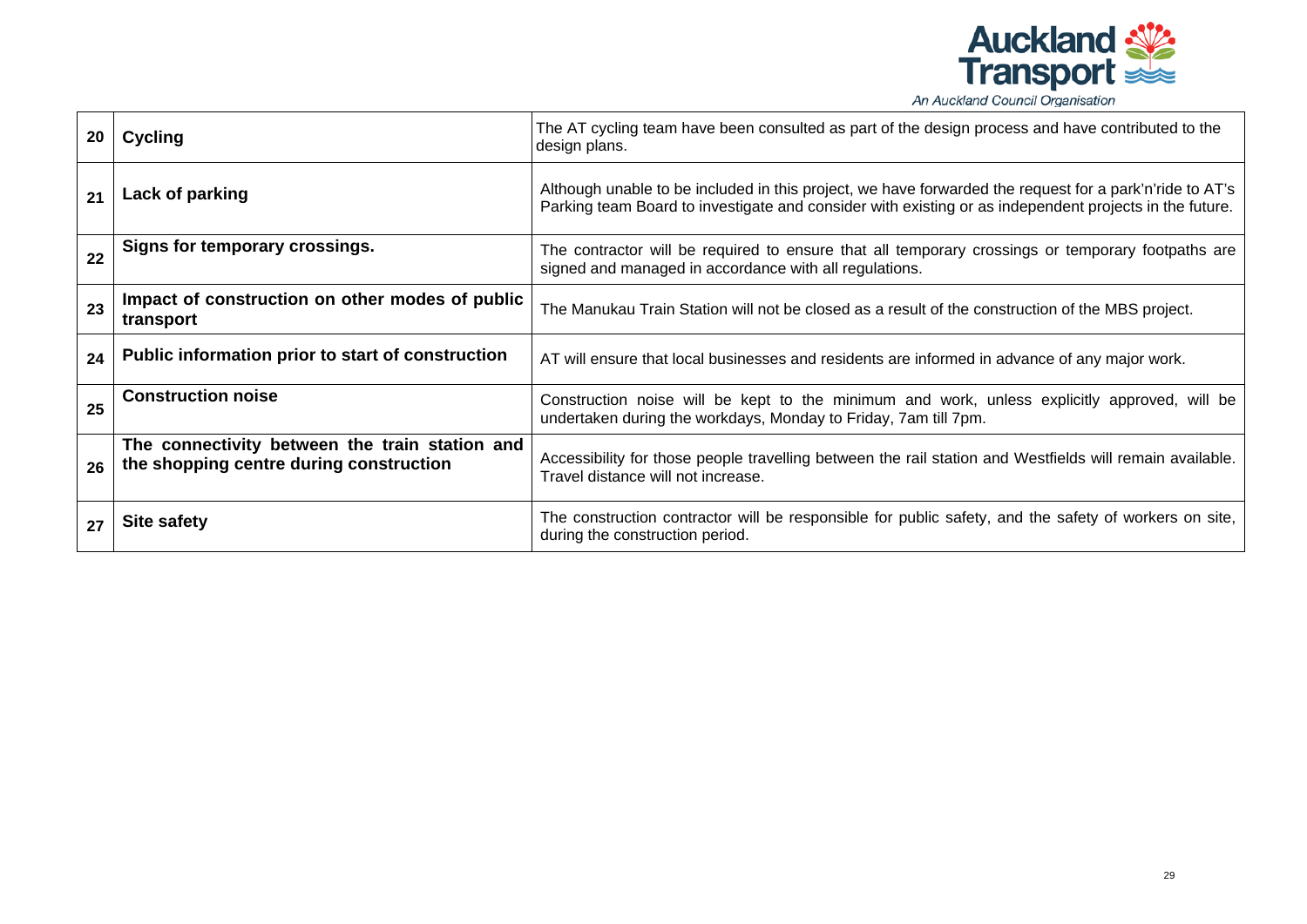

### **7. Next Steps**

The next action to be taken following this feedback analysis is as follows:

- The developed design was finished on the 21<sup>st</sup> of **December 2015.**
- Enabling works will commence **22nd February 2016.**
- Main construction will begin **August 2016.**
- South Auckland New Network will be implemented **October 2016**, with temporary bus stops on Putney Way and Davies Ave.
- <span id="page-38-0"></span>• Construction of the main building works is expected to be completed by (**second half) 2017.**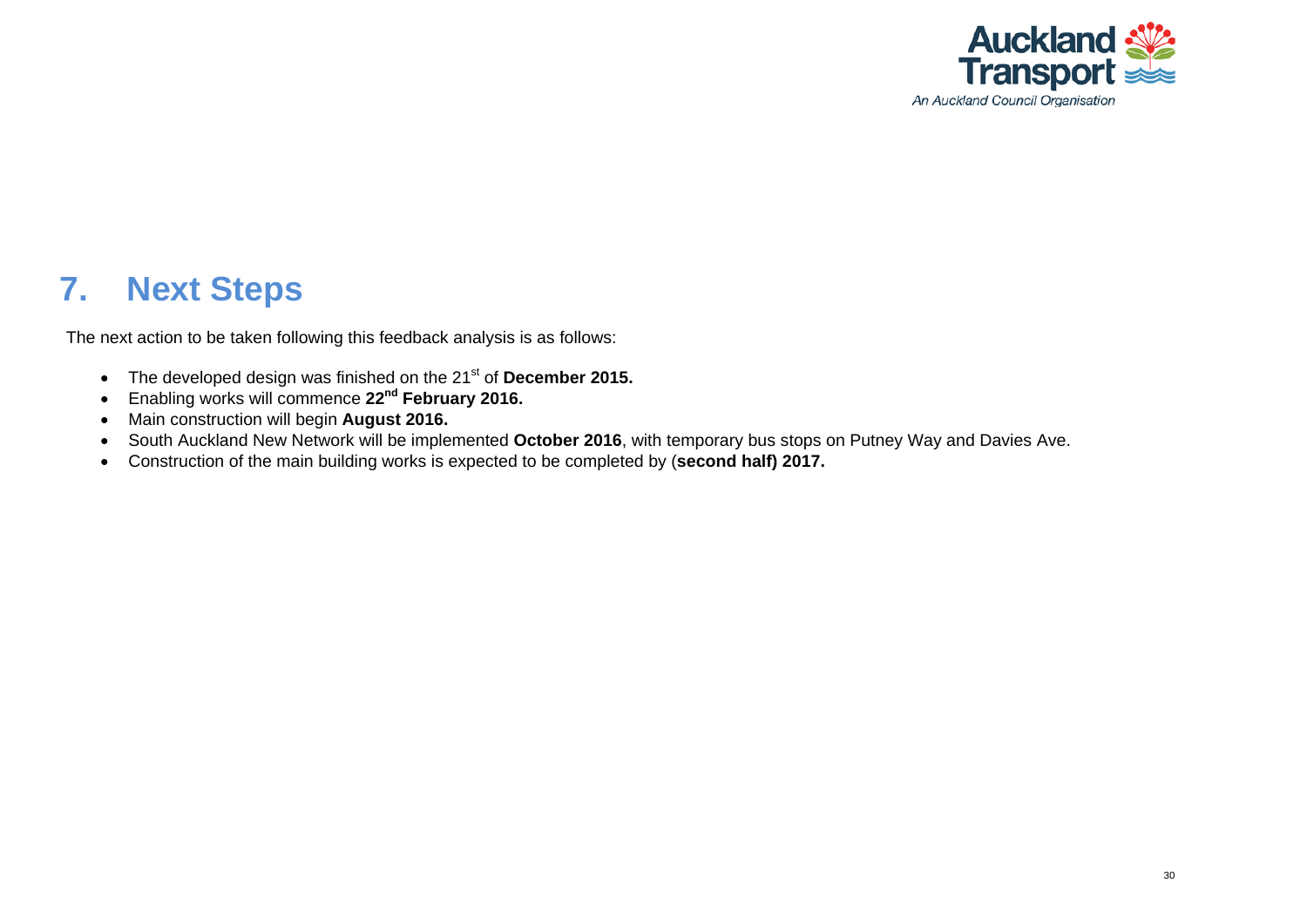

## **Appendix A: Site location**

The map below is an overview of the site area of the bus station.

<span id="page-39-0"></span>